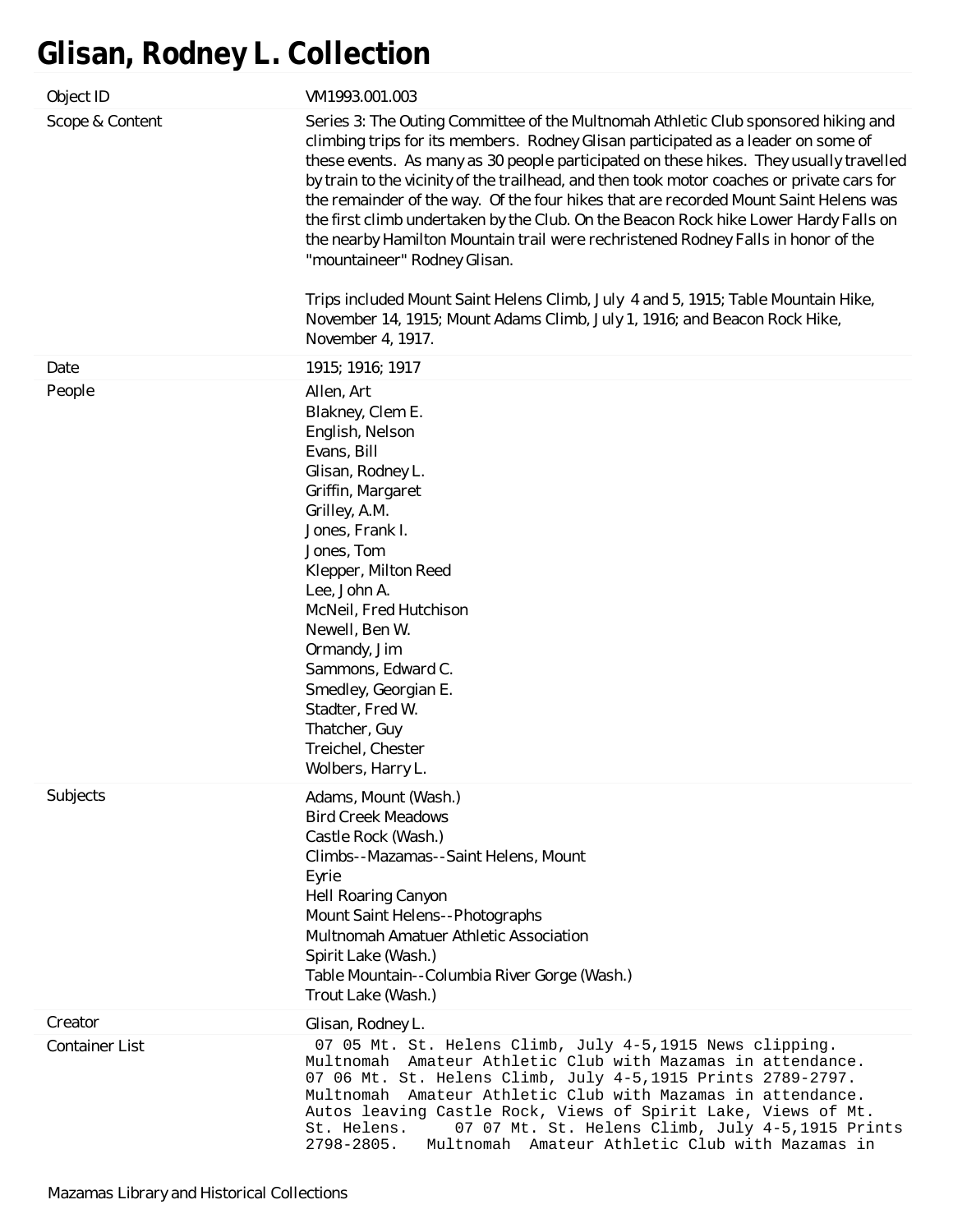Accession# 1947.001 attendance. Climb from timberline, Summit photos of group-claimed largest group ever on summit, Rainier from St. Helens. 07 08 Table Mt. Hike, November 14, 1915 Prints 2194-2198. Multnomah Amateur Athletic Assoc., Table Mt. ascent-John Lee, Leader, Coffee making in snowy woods. 07 09 Mt. Adams Climb, July 1, 1916 Multnomah Amateur Athletic Club with Mazamas. Itinerary, map, and news clipping with list of climbers. 07 10 Mt. Adams Climb, July 1, 1916 Prints 2810-2824. Multnomah Amateur Athletic Club with Mazamas. The Eyrie Hotel. Car stuck in mud on bad road, Ridge on west side of Bird Creek Meadows, Photos of group and scenery of and around Mt. Adams on ascent of mountain. 07 11 Mt. Adams Climb, July 1, 1916 Prints 2825-2833. Multnomah Amateur Athletic Club with Mazamas. Breaking camp, Drive back with views of Mt. Adams and Mt. Hood. 07 12 Beacon Rock Hike, November 4, 1917 Prints 2240-2250. Multnomah Amateur Athletic Club (MAAC). Lower Hardy Creek Falls. Upper Rodney Falls (after Glisan) renaming ceremony. Columbia River. Hamilton Mt. Henry J. Biddle on Hamilton Mt. Includes news clipping and clipping from MAAC bulletin on Columbia Gorge trip, Oct. 21, 1917 and a second clipping of an article by Mrs. O.C. Mauthe describing a November 4, 1917 climb up Beacon Rock on the Biddle Trail followed by a hike to and a christening ceremony of Rodney Falls.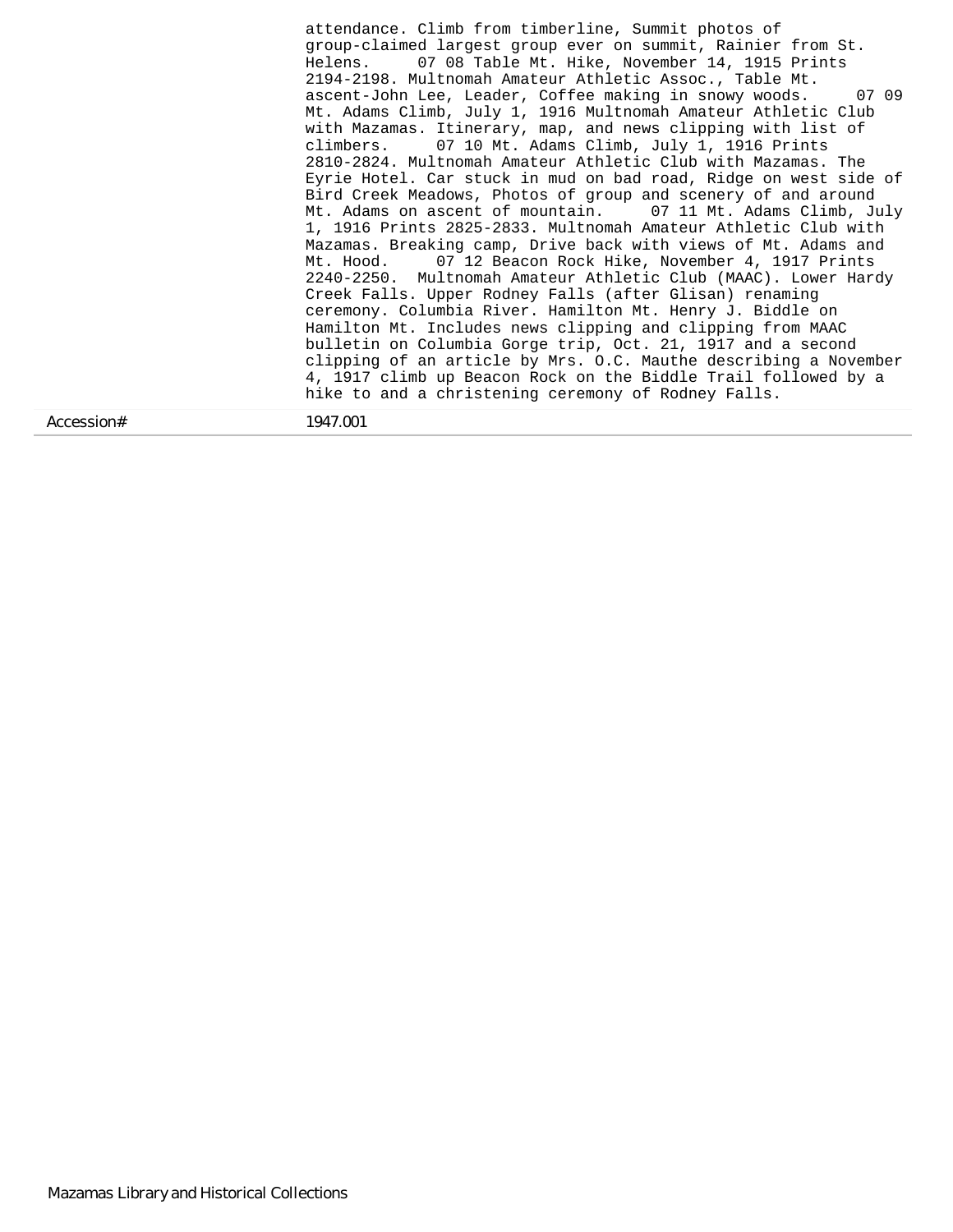# **Glisan, Rodney L. Collection**

| Object ID             | VM1993.001                                                                                                                                                                                                                                                                                                                                                                                                                                                                                                                                                                                                                                                                                                                                                                                                                                                                                                                                                                                                                                                                                                                                                                                                                                                                                                                                                                                                                                                                                                                                                                                                            |
|-----------------------|-----------------------------------------------------------------------------------------------------------------------------------------------------------------------------------------------------------------------------------------------------------------------------------------------------------------------------------------------------------------------------------------------------------------------------------------------------------------------------------------------------------------------------------------------------------------------------------------------------------------------------------------------------------------------------------------------------------------------------------------------------------------------------------------------------------------------------------------------------------------------------------------------------------------------------------------------------------------------------------------------------------------------------------------------------------------------------------------------------------------------------------------------------------------------------------------------------------------------------------------------------------------------------------------------------------------------------------------------------------------------------------------------------------------------------------------------------------------------------------------------------------------------------------------------------------------------------------------------------------------------|
| Scope & Content       | The collection documents mountain climbing outings, hiking trips, and skiing and<br>snowshoeing trips that Glisan took with the Mazamas and other mountaineering and<br>athletic organizations, as well as personal trips he took on his own and with friends. The<br>collection is organized into eight series:<br>1. Mazamas Trips<br>2. Alpine Club of Canada Trips<br>3. Multnomah Amateur Athletic Club Trips<br>4. Seattle Mountaineers Trips<br>5. Sierra Club Trips<br>6. Snowshoe Club Trips<br>7. Personal Trips<br>8. Other Photographers and Trips<br>Glisan made and printed most of the photographs in the first seven series, although he<br>occasionally included images by others. (These instances are noted in the Container List<br>notes.) He had a good eye and often composed his photographs well. He did his own<br>darkroom work, and the quality of his prints varies from sharp and clear to muddy.<br>Unfortunately, the fate of his negative collection is unknown.<br>Glisan's detailed hour-by-hour and day-by-day journals of most of the trips enhances<br>the documentary value of the photographs.<br>The collection documents mountain country and mountaineering in some detail from<br>the late 19th through the early 20th centuries in the Northwest, California, and British<br>Columbia. It includes images of people who played important roles in Northwest<br>mountaineering and conservation, including Ansel Adams, M.W. Gorman, Edmond S.<br>Meany, and John Muir. In addition to climbers and hikers, the photographs also show<br>guides, packers, and camp cooks. |
|                       | Among other professional and amateur photographers whose work is represented in<br>the collection are: A.H. Derman, Garda Fogg, J.P. Ford, Alfred Foy, Walter L. Huber,<br>Frank A. Jacobs, Frank I. Jones, Fred Kiser and Kiser Studio photographers, Merl LaVoy<br>of Seattle who accompanied Parker and Brown on their third attempt to climb Mt.<br>McKinley, E.H. Loomis, L. Lovejoy, A.M. Marshall, P.M McGregor, Fred McNeil of the<br>Oregon Journal, L.A. Nelson, Lulie Nettleton, Agnes Streeter, Aubrey Watzek, and<br>George Weister.                                                                                                                                                                                                                                                                                                                                                                                                                                                                                                                                                                                                                                                                                                                                                                                                                                                                                                                                                                                                                                                                     |
| Date                  | 1895-1934                                                                                                                                                                                                                                                                                                                                                                                                                                                                                                                                                                                                                                                                                                                                                                                                                                                                                                                                                                                                                                                                                                                                                                                                                                                                                                                                                                                                                                                                                                                                                                                                             |
| People                |                                                                                                                                                                                                                                                                                                                                                                                                                                                                                                                                                                                                                                                                                                                                                                                                                                                                                                                                                                                                                                                                                                                                                                                                                                                                                                                                                                                                                                                                                                                                                                                                                       |
| Subjects              |                                                                                                                                                                                                                                                                                                                                                                                                                                                                                                                                                                                                                                                                                                                                                                                                                                                                                                                                                                                                                                                                                                                                                                                                                                                                                                                                                                                                                                                                                                                                                                                                                       |
| Creator               | Glisan, Rodney L.                                                                                                                                                                                                                                                                                                                                                                                                                                                                                                                                                                                                                                                                                                                                                                                                                                                                                                                                                                                                                                                                                                                                                                                                                                                                                                                                                                                                                                                                                                                                                                                                     |
| <b>Container List</b> |                                                                                                                                                                                                                                                                                                                                                                                                                                                                                                                                                                                                                                                                                                                                                                                                                                                                                                                                                                                                                                                                                                                                                                                                                                                                                                                                                                                                                                                                                                                                                                                                                       |
| Accession#            | 1947.001                                                                                                                                                                                                                                                                                                                                                                                                                                                                                                                                                                                                                                                                                                                                                                                                                                                                                                                                                                                                                                                                                                                                                                                                                                                                                                                                                                                                                                                                                                                                                                                                              |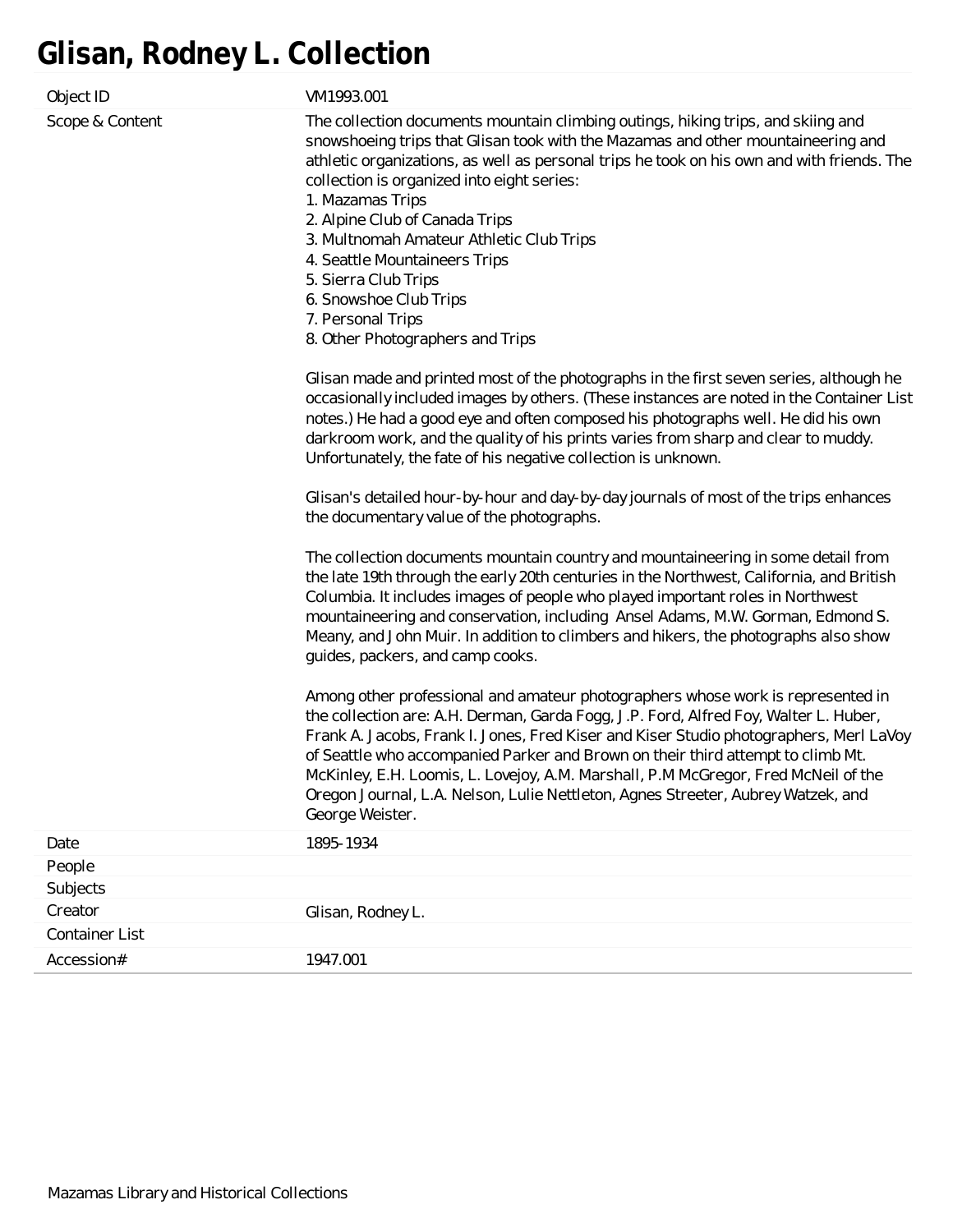# **Glisan, Rodney L. Collection**

| Object ID       | VM1993.001.001                                                                                                                                                                                                                                                                                                                                                                                                                                                                                                                                                                                                                           |
|-----------------|------------------------------------------------------------------------------------------------------------------------------------------------------------------------------------------------------------------------------------------------------------------------------------------------------------------------------------------------------------------------------------------------------------------------------------------------------------------------------------------------------------------------------------------------------------------------------------------------------------------------------------------|
| Scope & Content | Series 1: Mazamas outings and other trips included both hiking and climbing<br>opportunities. Each annual two-week outing was headquartered at a base camp, which<br>provided a commissary staffed by a camp cook. From base camp, the participants hiked<br>and climbed. Evening campfires featured scientific lectures and a variety of<br>entertainment. The Mazamas also sponsored a program of Local Walks, which were day<br>hikes to various locations in the Portland vicinity, often in the Columbia River Gorge.                                                                                                               |
|                 | In addition to Outings and Local Walks, this series covers a 1911 trip that Glisan made to<br>Hawaii, representing the Mazamas and the Sierra Club at the Pan-Pacific Congress of<br>Mountain Clubs. It also includes climbs made in the 1920s as a member of the<br>Mazamas Research Committee, which was studying Mount Hood glaciers.                                                                                                                                                                                                                                                                                                 |
|                 | The outings and trips represented in this series are arranged chronologically: 1903,<br>Three Sisters; 1904, Mt. Shasta; 1905, Mt. Rainier; 1906, Mt. Baker; 1907, Mt. Jefferson;<br>1908, Mt. St. Helens; 1911, Glacier Peak; 1911, Hawaii; 1913 (February), Celilo Falls;<br>1913 (May), Oregon Caves; 1914, Rainier, north side; 1915, Mt. St. Helens; 1916, Three<br>Sisters; 1916, Oneonta Gorge; 1917, Biddle Butte; 1917, Silver Star Mountain; 1917,<br>Greenleaf Peak; 1921, Mt. Hood South Side climb, 1921, Mt. Hood, south side (Research<br>Committee); 1924, Mt. Hood, investigation of new glacier; 1925, Paradise Trail. |
|                 | Photographs of Summit Registers (boxes) appear in box 1, f. 14, Mount Shasta; box 1,<br>f.15, South Sister (appears to be summit box).<br>Some of the notable members represented in the photographs include the following:<br>Hawkins, Leander L. (box 1, f.3); Sholes, Charles H. (box 1, f.19); Proudy, H.H (box 1, f.7);<br>Gorman, Martin W. (box 1, f.3; box 14, f.2, Box 19, f.26)                                                                                                                                                                                                                                                |
| Date            | 1903-1925                                                                                                                                                                                                                                                                                                                                                                                                                                                                                                                                                                                                                                |
| People          | Loomis, E. H.<br>Sheldon, Edmund P.<br>Glisan, Rodney L.<br>Hawkins, Leander L.<br>Gorman, Martin W.<br>Scott, Leslie<br>Prouty, Harley H.<br>Sholes, Charles H.                                                                                                                                                                                                                                                                                                                                                                                                                                                                         |
| Subjects        | Mazamas--Outings--Photographs<br>McKenzie River, Oregon<br>Outings--Mazamas--1903--Three Sisters<br>Outings--Mazamas--1904--Mount Shasta<br>Outings--Mazamas--1905--Mount Rainier<br>Outings--Mazamas--1906--Mount Baker<br>Outings--Mazamas--1907--Mount Jefferson<br>Outings--Mazamas--1908--Mount Saint Helens<br>Outings--Mazamas--1911--Glacier Peak<br>Outings--Mazamas--1914--Mount Rainier<br>Outings--Mazamas--1916--Three Sisters<br>Outings--Mazamas--1917--Mount Jefferson<br>Panama-Pacific International Exposition<br>Saddle Mountain (Oregon)--Photographs<br><b>Summit Registers</b><br>Trout, Dolly Varden             |
| Creator         | Glisan, Rodney L.                                                                                                                                                                                                                                                                                                                                                                                                                                                                                                                                                                                                                        |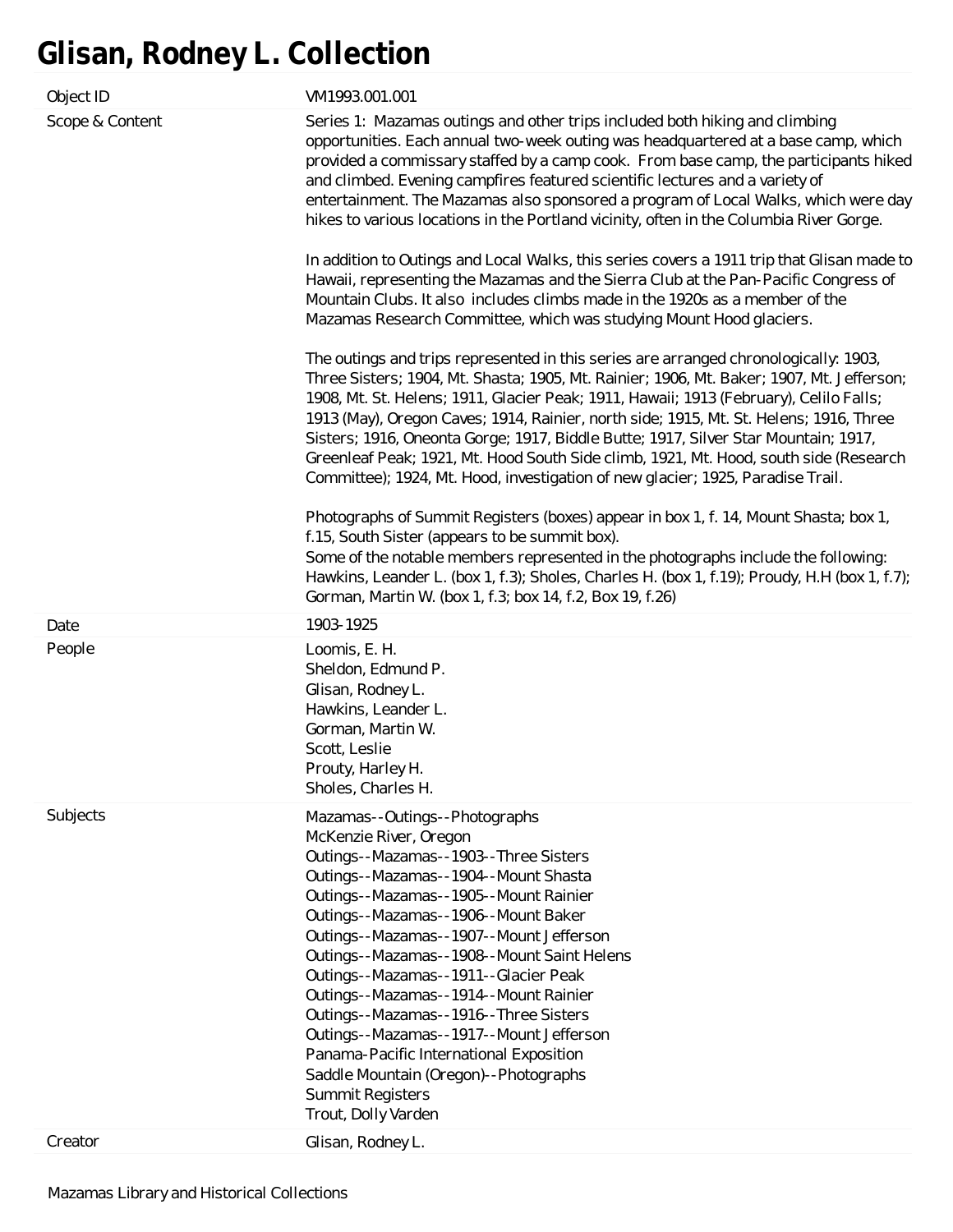Container List **Container List 1** O1 01 Three Sisters, 1903 (v. 1) Printed articles by Glisan, "Ascent of the Three Sisters" and "Mountain Scenery" with duotone reproductions of four photos. 01 02 Three Sisters, 1903 (v. 1) Prints 1-16. McKenzie River/Dolly Varden trout/fawn/packing into Snowline Camp/lake at Snowline Camp/Rocky Butte/Obsidian Ridge/Three Sisters from Alder Creek/ Dolly Varden trout/ 01 03 Three Sisters, 1903 (v. 1) Prints 17-27. Ascent of Middle Sister, July 18, 1903. Summit party: E. H. Loomis, E.P. Sheldon, R.L. Glisan, Col. L.L. Hawkins, M.W. Gorman, and Leslie Scott. 01 04 Three Sisters, 1903 (v. 1) Prints 28-33. Lake at Snowline Camp/Ascent of North Sister. 01 05 Three Sisters, 1903 (v. 1) Prints 34-46. Subalpine fir/South Sister/Summit Party 01 06 Three Sisters, 1903 (v. 1) Prints 47-52. Outing party/Packing/McKenzie River,Upper and Lower Falls/McKenzie River, Hendricks Ferry. 01 07 Three Sisters, 1903 (v. 1) Prints 53-59. Harley H. Prouty Memorial Tablet, ca. 1917. 01 08 Three Sisters, 1903 (v. 1) Prints 60-73. (same as Folder 2, Prints 1 - 14.). 01 09 Three Sisters, 1903 (v. 2) Prints 74-84. (same as Folder 3, Prints 17-27.). 01 10 Three Sisters, 1903 (v. 2) Prints 85-88. (same as Folder 4, Prints 30-33.). 01 11 Three Sisters, 1903 (v. 2) Prints 89-100. (same as Folder 5, Prints 35-46.). 01 12 Three Sisters, 1903 (v. 2) Prints 101-104. (same as Folder 6, Prints 49-52.). 01 13 Three Sisters, 1903 (v. 2) Prints 105-111. (same as Folder 5, Print 34; Folder 4, Prints 28 & 29; Folder 2, Print 16; Folder 6, Print 47; Prints 107 & 110 by Loomis not duplicated in v. 1.). Newspaper clipping on Ascent of "All Three Sisters," Oregonian, 27 Vol.,1903. 01 14 Mt. Shasta, 1904 (v. 1) Printed Matter. "The Mazamas on Shasta"/4 Duotone reproductions of photos by Glisan of Rev. C. E. Alford & Webster, Southern Pacific RR/2 Newsprint cartoons by Lute Pease showing L. L. Hawkins, Sholes, Glisan, Judge Northu. 01 15 Mt. Shasta, 1904 (v. 1) Prints 112-116. Same or all maybe by J. P. Ford. Views, Mt. Shasta/ Main Camp & Snow Line Camps/Outing Party. 01 16 Mt. Shasta, 1904 (v. 1) Prints 117-120. Most or all by J. P. Ford. 01 17 Mt. Shasta, 1904 Prints 121-132. Views of Shasta from town of Sisson /Sisson Inn/to Main Camp Road/Main Camp/Butterflies. 01 18 Mt. Shasta, 1904 Prints 133-139. Climb to Snow Line Camp/White bark pine above timberline. 01 19 Mt. Shasta, 1904 Prints 140-145. The climb and return/Snowfields/Pinnacle/Mazama Box. 01 20 Mt. Shasta, 1904 Prints 147-161. Packing/Main Camp/Climb/Trails/Snow Line Camp/Memorial Card. 01 21 Mt. Shasta, 1904 Prints 162-166. Shasta Springs Hotel/Postcard Views; Shasta Springs, Fish hatchery at Sisson, Mt. Shasta summit. 02 01 Mt. Rainier, 1905 Printed matter. "The Rainier Climb" by Gertrude Metcalfe, Mazamas historian. 9 duotone reproductions of Glisan photos. 02 02 Mt. Rainier, 1905 Prints 167-177. Roadtrip to Longmire/Hike to Paradise/Narada Falls/Twin Falls/Waterfalls. 02 03 Mt. Rainier, 1905 Prints178-190. Camp Mazama-Paradise/Paradise Valley and views/Pinnacle Peak/Mirror Lake/Water Falls incl. Slenshire Falls. 02 04 Mt. Rainier, 1905 Prints 191-196. Nisqualley Glacier. 02 05 Mt. Rainier, 1905 Prints 197-206. North Peak/Sierras starting climb/Mazamas starting climb. 02 07 Mt. Rainier, 1905 Prints 214-219. Indian Henry's Hunting Ground and Lake/Goat Mountain/Pyramid Mtn. 02 09 Mt. Rainier, 1905 Prints 236-256. Climbing and camp scenes/Indian Henry's Hunting Ground incl "Ghost Trees"/Mt. Rainier from Pyramid Mt./Tahoma Glacier/Nisqualley Glacier/Ptarmigan/Marmots. 02 10 Mt. Baker, 1906 Print 257. Printed matter. Article: "A Night on the Summit of Mt. Baker" by R.L. Glisan. 4 duotones of R.L. Glisan photos. 02 11 Mt. Baker, 1906 Prints 258-266. Trip to Bellingham/Deception Pass/Waterfalls/Nooksack Falls/Mt. Baker views from main camp/Ptarmigan chick. 02 12 Mt. Baker, 1906 Prints 267-272. Views of Mt. Baker, Pinacle, Mt. Shuksan/Dogs, "Dooley and Duke"/Iceberg Lake/Main Camp. 02 13 Mt. Baker, 1906 Prints 273-280. Climb by John A. Lee, W. M. Price, Asahel Curtiss, E. G. Grindrod and Glisan/Mt. Baker views/Mt. Shuksan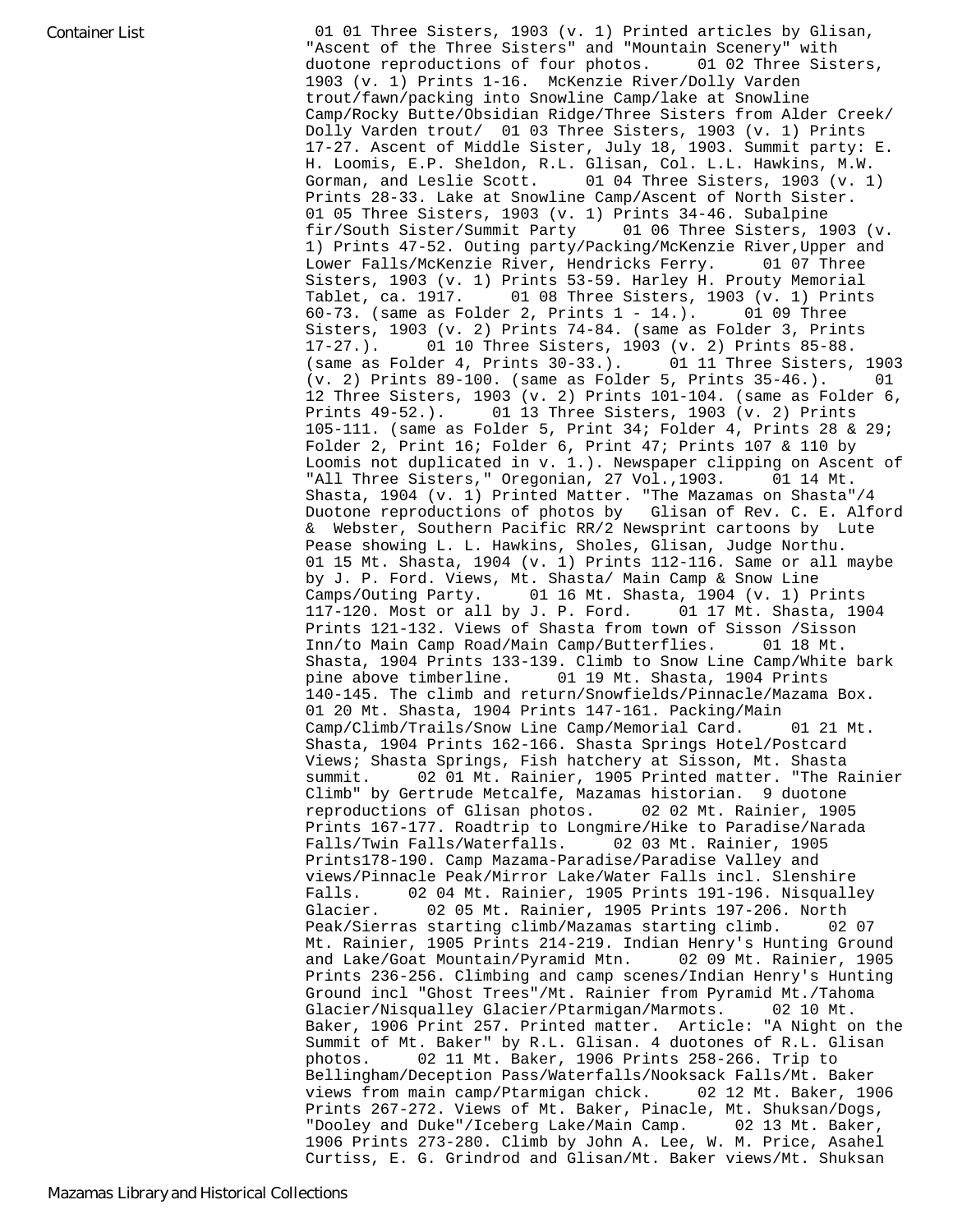views. 02 14 Mt. Baker, 1906 Prints 281-298. Views from Main Camp/Pinacle trip incl. glacier/Ptarmigan. 02 15 Mt. Baker, 1906 Prints 299-315. Trip by Charles Sholes, John A. Lee, Harry A. Leckenby and Glisan/Sholes' Glacier/Park Creek Glacier. 02 16 Mt. Baker, 1906 Prints 316-323. Official climb of Mt. Baker/Upper Camp/Ptarmigan. 02 17 Mt. Baker, 1906 Prints 327-342. Climbs by Gleason, Lee and Glisan/Sholes' Glacier/Park Creek Glacier/View of Mt. Baker/View of South Dome. 02 18 Mt. Baker, 1906 Prints 343-350. Mt. Shuksan views/Mt. Baker view/Climers on 1st snow slope/Lake/Mountain Goat/Two copyrighted Kiser Co. photos of outing party near crevasses/ News clipping on Glisan trip. 02 06 Mt. Rainier, 1905 Prints 207-213. North Peak/Sierras starting climb/Mazamas starting climb. 03 01 Mt. Jefferson, 1907 Cover, Map. 03 02 Mt. Jefferson, 1907 Prints 381-387. Santiam River/Breitenbush Trail/Horse Heaven Trail/Packtrain 03 03 Mt. Jefferson, 1907 Prints 388-404. Trail to Hanging Valley/Indian Lake/Trail to Olallie Butte/Views of Mt. Jefferson/Horse Heaven. 03 04 Mt. Jefferson, 1907 Prints 405-412. White Bark Pine/Glacier/Crevasses/Upper, Lower, and Middle Pinnacles. 03 05 Mt. Jefferson, 1907 Prints 413-423. Hanging Valley/Waterfalls incl. Upper Falls and Lower Falls/Island Lake/Views of Mt. Jefferson. 03 06 Mt. Jefferson, 1907 Prints 424-428. Fish Lake/Humbug Creek/Trail to Detroit. 03 07 Mt. Jefferson, 1907 Prints 429-441. Views of Mt. Jefferson, Jefferson Pinnacle/Packtrain/Camp/Glacier. 03 08 Mt. St. Helens, 1908 Print 2809. Mazama base camp. William Gladstone/Charles Sholls. 03 09 Glacier Peak, 1911 Cover Map, Typescript Journal, Article, "The Mazama Club Outing to Glacier Peak" by Marion Randall Parsons. 03 10 Glacier Peak, 1911 Prints 456-463. Columbia River/Lake Chelan. 03 11 Glacier Peak, 1911 Prints 464-475. Rainbow Falls/Agnes Creek Falls/Steheken River/Lyman Lake and glacier/Glacier Mine/Glacier Peak. 03 12 Glacier Peak, 1911 Prints 476-487. White River/White River Range/White River Peak/Hanging Valley/White River Glacier/Mountain Goats/Waterfall. 03 13 Glacier Peak, 1911 Prints 488-497. Glacier Peak climb/Camp Prouty/Chocolate Glacier. 03 14 Glacier Peak, 1911 Prints 498-507. Crevasses/Snowbridge/Glacier Peak Views/Summit party. 03 15 Glacier Peak, 1911 Prints 508-512. Views of Glacier Peak/Mt. Sahale, Agnes Creek Canyon/Two part panorama Glacier Peak and Range/Suiattle Pass. 03 16 Glacier Peak, 1911 Prints 513-521. Lyman Lakes/Lake Glacier/North Star Peak/Railroad Creek/Hart Lake. 03 17 Glacier Peak, 1911 Prints 522-532. Refrigerator Bay/Lake Chelan/Main Camp, Buck Creek Pass/Rainbow Falls/Lake Chelan during storm. 03 18 Glacier Peak, 1911 Prints 533-543. Lyman Glacier, Upper Lake/White River Range/Main Camp/Glacier Peak views/Steheken Hotel/Chocolate Glacier. 03 19 Glacier Peak, 1911 Prints 544-564. Glacier Peak views/Climbers/Meadow Lake/Train depot. 04 01 Honolulu, Hawaii, 1911 Cover, Journal, Map. Glisan represented The Mazamas and Sierra Club at the Pan-Pacific Congress of Mountain Clubs. 04 02 Honolulu, Hawaii, 1911 Prints 4610-4617. Siskiyou Mountains/Railroad trestle/Siskiyou Station/Sacramento River/Shasta Springs. 04 03 Honolulu, Hawaii, 1911 Prints 4618-4629. Aboard the Pacific Mail S. S. Siberia/San Francisco Bay/Bonita Point Lighthouse, Golden Gate/Chinese crew member/Chinese playing dominoes and chuc-a-luc/S S Manchuria/S S Willemena/Stowaway/Shuffleboard/Diamond Head. 04 04 Honolulu, Hawaii, 1911 Prints 4630-4641. Grand Floral Parade, King Street, Honolulu/Bishop's Museum-Cactus/S S Siberia sailing from Honolulu/Coconut trees at Haii Tree Place/Cactus on slopeof Punch Bowl. 04 05 Honolulu, Hawaii, 1911 Prints 4643-4659. Stone shelter on Mt. Haleakala/Views of Mt. Haleakula and crater/"Idlewild" in Eucalyptus grove/Kula Pipeline Trail//Waikamoi River/Alelele Falls/Sugar cane field. 04 06 Honolulu, Hawaii, 1911 Prints 4659-4673. Iao Valley views/McGregor's Landing/Road to LaHeina/LaHeina Hills and Bay. 04 07 Honolulu, Hawaii, 1911 Prints 4674-4685. Island of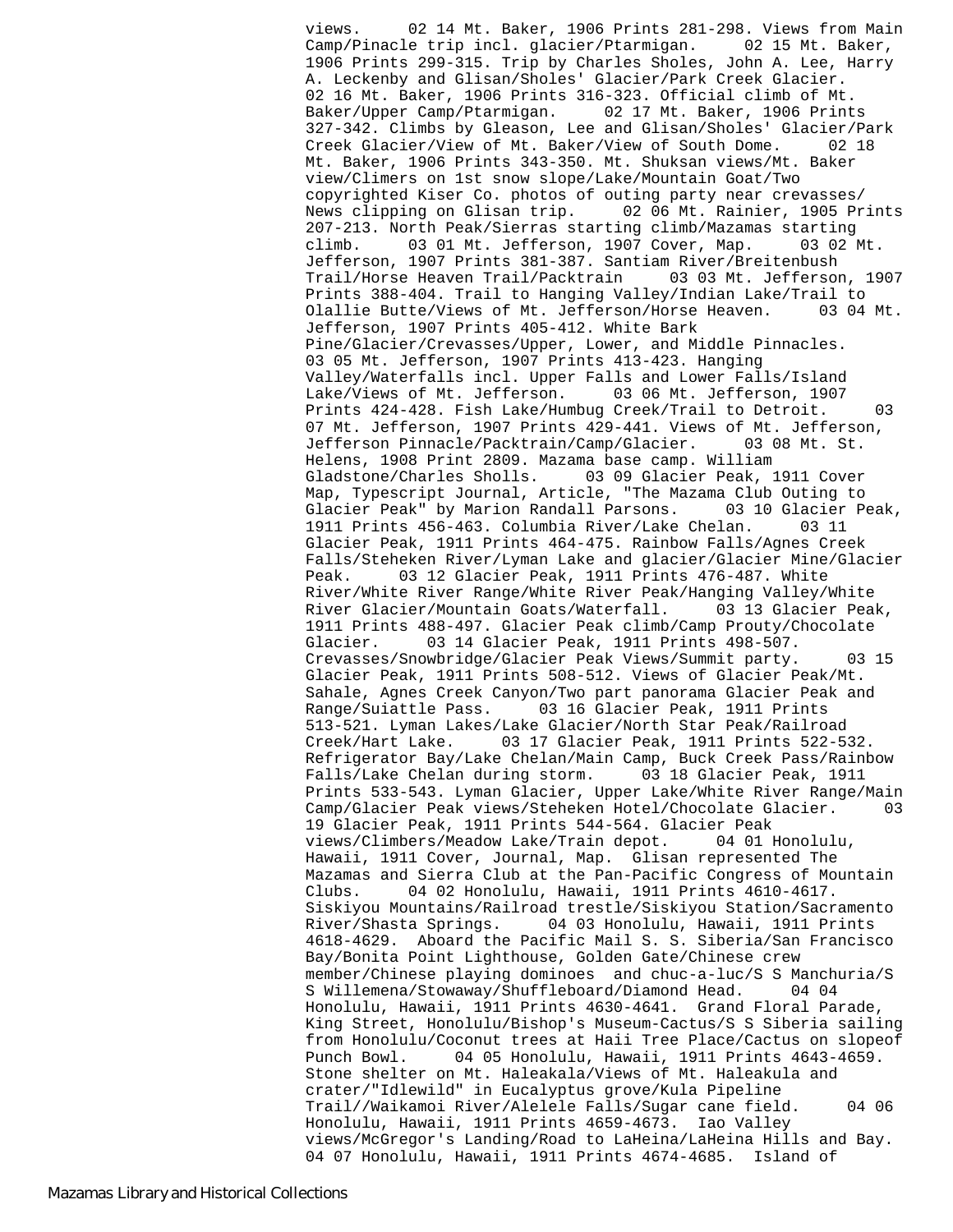Hawaii. Views of Mouna Kea, Kilanea, Coconut Island, Koa Forest, Kilanea Eki. 04 08 Honolulu, Hawaii, 1911 Prints 4686-4699. Sugar cane plantation, west coast of Hawaii. Oahu: Lapahoehoe/Rice field, Pearl Harbor/Haleiwa Hotel, Waialua Bay/Pineapple fields/Pali Historical Battleground/Kaneoha rice fields/Kahana Bay/Punaluu/Tantalus summit. 04 09 Honolulu, Hawaii, 1911 Prints 4700-4702. Diamond Head/Glisan, Bray, Hart & McCormac on Sierra Transport Sherman/Passing Alcatraz Island. 04 10 Celilo Trip, 2/21/13 News Clip, Itinerary. Prints 2450-2461. Deschutes River/SP&S Railroad tracks/Sand fences/Bridge/OWR&N/Celilo Falls/Portage Railway/Memaloose Island incl. Indian Skulls. 04 11 Celilo Trip, 2/21/13 Prints 2462-2470. Big Eddy/Celilo Locks (excavation West Locks)/Memoloose Island/Columbia River rapids, Natural Bridge. 04 12 Celilo Trip, 2/21/13 Prints 2471-2486. Celilo Falls/Columbia River Bridge at the Dalles/Pole climbing/Indian petroglyphs/ Unidentified Indian family in doorway of house. 04 13 Oregon Caves Trip, 5/27-31/1913 News Clip w/ itinerary. Prints 2428-2440. Welcome at Grants Pass by Grants Pass Commercial Club/Rogue River/Applegate River/W. D. Johns' ranch at Williams/W. D. Johns/E. J. Davidson, discoverer of Oregon Caves/Trail to caves/Parker and Roscrans/Grayback Creek/Tent camp at Josephine County Caves. 04 14 Oregon Caves Trip, 5/27-31/1913 Prints 2441-2449. Oregon Caves National Monument with Anna Dillinger by George Weister/ Commercially made views of caves, exterior and interior/Train Depot/Grants Pass. 02 08 Mt. Rainier, 1905 Prints 220-235. Glaciers: Puyallup, Tahoma, Cowlitz, Stevens/Pinnacle Peak/Mirror Lake. 04 15 Rainier, North Side, 1914 Cover. Journal, Map. 04 16 Rainier, North Side, 1914 Prints 579-588. Logging Railway, Fairfax, WA/Falls on Carbon River/Main Camp: Mystic Lake/Sleeping Quarters: John Lee, Richard W. Montaque, T. Brooke White, Rodney Glisan/Outing Committee: A. Boyd Williams, George Riddell. 04 17 Rainier, North Side, 1914 Prints 589-586. Steamboat Prow/Carbon Glacier/Winthrop Glacier/Lake photo by J. R. Davidson. 04 18 Rainier, North Side, 1914 Prints 596-602. Spray Park and Spray Falls/Terminal moraine, Carbon Glacier/Hiking party. 04 19 Rainier, North Side, 1914 Prints 603-612. Grand Park/White River/Lodi Falls/C.A. Barnes, C.W. Howard, Anne Dillinger, R. Hitch, C. Philips, Frank B. Wynn. 04 20 Rainier, North Side, 1914 Prints 613-627. Main Camp, Mystic Camp/Outing Committee:A. Boyd Williams, George Riddell/Miners' cabin, Mystic Lake/Circus night/Campfire/Mock Wedding ceremony/Welcome/Rival of D. Cook on Winthrop Glacier. 04 21 Rainier, North Side, 1914 Prints 628-641. Willis Wall, Carbon Glacier/Climbing party:Main Camp to Steamboat Prow/Winthrop Glacier/Marian Schneider, Winthrop Glacier seracs. 04 22 Rainier, North Side, 1914 Prints 642-653. Climb Steamboat Prow to Columbia Crest/Steamboat Prow camp/Climbing party on "official climb"/Bergschrund and crevasses/Company C. on summit:C.W. Howard, Marian Schneider, C.A. Barnes/ Anne Dilinger, Rodney Glisan. 04 23 Rainier, North Side, 1914 Prints 654-663. Descent from Columbia Crest/Steamboat Prow camp/Crevasses/Seracs. 05 01 Rainier, North Side, 1914 Prints 664-673. Mystic lake, Main Camp/White River and White River Gorge/Lodi Falls and Cascades. 05 02 Rainier, North Side, 1914 Prints 674-685. Views from Desolate;Rainier,Mystic Lake, Echo Rocks, Observation, Moraine Park, Carbon Moraine. 05 03 Rainier, North Side, 1914 Prints 686-698. Knapsack trip north to south side of Rainier(Paradise) start:John H. Lee, J.W. Marsh, Rodney Glisan/Winthrop Glacier:John H. Lee, J.W. Marsh, \_\_ Hicks, C.W. Howard, Rodney Glisan, Anne Dillinger/Winthrop Glacier:Erratic conglomerate, rock balanced on point of ice, Sourdough Peak in background/St. Elmo Pass/Sourdough Lake:Interglacier Valley, mine, miners' cabin, pass to Summerland above/Little Tahoma/Emmons Glacier/Gibralter/John H. Lee, J.W. Marsh on Emmons Glacier. 05 04 Rainier, North Side, 1914 Prints 699-705. Knapsack trip to Paradise con't:Frying Pan Glacier/Summerland. 05 05 Rainier, North Side, 1914 Print 706. Glacial eels and butterfly on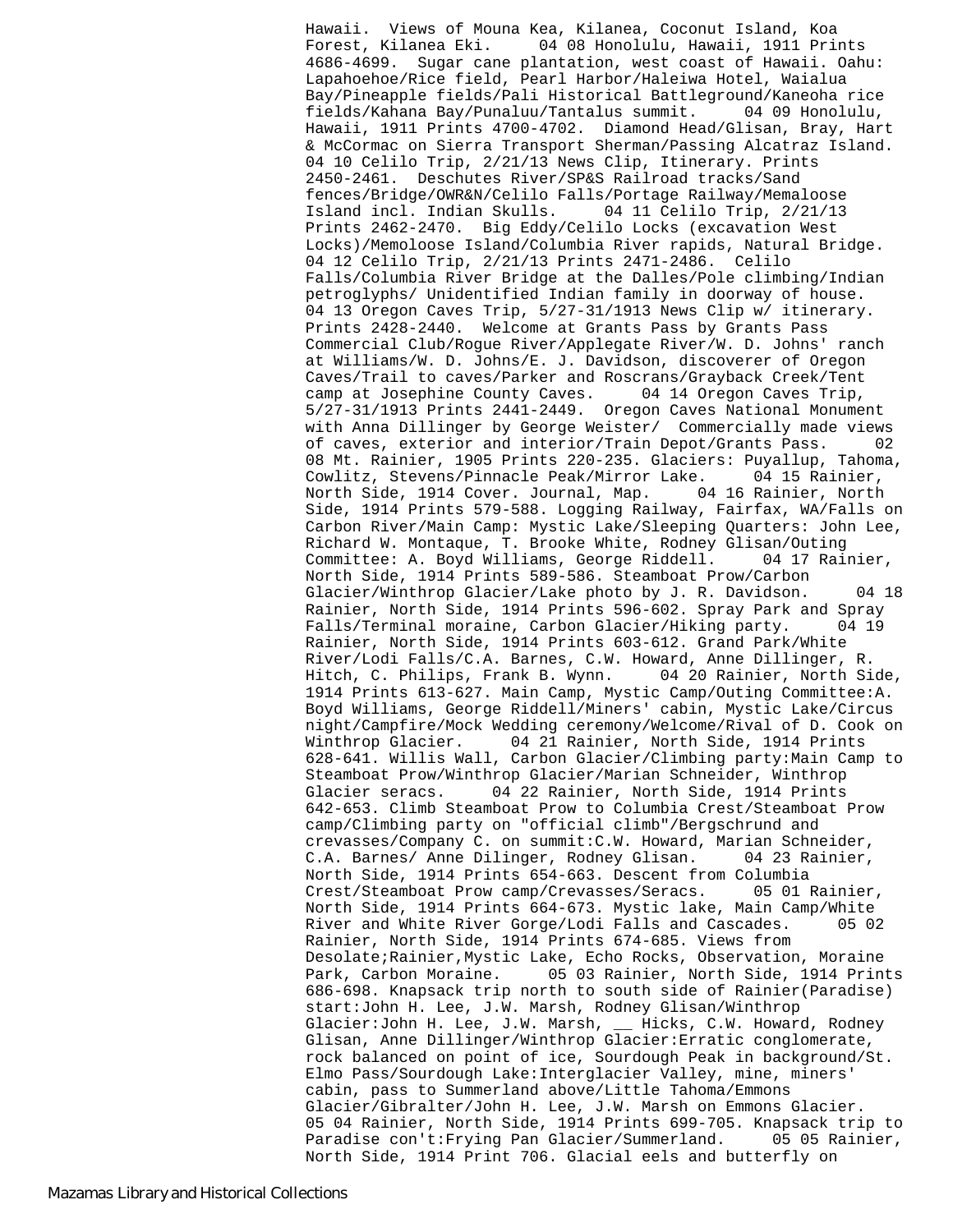Ohanapecosh Glacier. 05 06 Rainier, North Side, 1914 Prints 707-719. Crossing Ohanapecosh Glacier/Views from above/Ingraham(Cowlitz) Glacier/John H. Lee and J.W. Marsh in fog/Cowlitz Canyon and Cowlitz River/Cowlitz Falls/Rainier and Little Tahoma above Cowlitz Glacier. 05 07 Rainier, North Side, 1914 Prints 720-726. Stevens Glacier, Paradise Park, Tatoosh Range/Camp of the Clouds in Rainier National Park/Rainier from south, view of Gilbralter Rock/Waterfalls/Longmire Springs Hotel in Rainier National Park/Richard W. Montage crossing log/John H. Lee near waterfall. 05 08 Auto Trip to Three Sisters and Paulina Lake, August 1916 Cover. Journal. 05 09 Auto Trip to Three Sisters and Paulina Lake, August 1916 Description of photos Prints 4704-4786. McKenzie Pass, Three Sisters Area, Sisters, Metolius River, Bend, Paulina Falls and Lakes, Crooked River, Mecca, Warm Springs River. 05 10 Auto Trip to Three Sisters and Paulina Lake, August 1916 Prints 4704-4786 in album. See description in Box 5/Folder 9. 05 11 Multnomah Falls - Oneonta Outing, 10-1-1916 Itinerary. 05 12 Multnomah Falls - Oneonta Outing, 10-1-1916 Prints 2040-2046. Group at Multnomah Falls. Lunch stop on Oneonta Creek. Upper Oneonta Falls. Multnomah Falls from highway. 05 13 Mazama Outing to Biddle Creek, June 1917 Prints 2199-2215. Biddle Butte:Mazama group on and views from and road to:Washougal River/Cape horn/Cape horn Railroad Tunnel/Table Mountain/Hamilton and Beacon Rocks. 05 14 Mazama Trip to Silver Mountain, June 16/17/1917 Cover, Itinerary. 05 15 Mazama Trip to Silver Mountain, June 16/17/1917 Prints 2262-2274. Views:Three peaks of Silver Star/Mt. St. Helens/Observation Point/North Peak/Central Peak. 05 16 Mazama Outing to Greenleaf Peak, 5/5-6/1917 Itinerary. 05 17 Mazama Outing to Greenleaf Peak, 5/5-6/1917 Prints 2275-2278. Greenleaf summit and views including Columbia River. Margaret Redman. 05 18 Mt. Jefferson, 1917 Prints 450-454. Views of Mt. Jefferson and Jefferson Park. 05 19 Mt. Jefferson, 1917 Prints 442-449. Views of Mt. Jefferson, Pamelia Lake Camp, Hunts Cove. 06 01 Mt. Hood, Southside Ascent, July 17-18, 1921 Itinery, Prints 1138-1141. Views of Government Camp-Susan Tucker, Katherine Ainsworth/Mt. Hood from Government Road to Timberline/Forest rangers supply cabin, Timberline. 06 02 Mt. Hood, Southside Ascent, July 17-18, 1921 Prints 1142-1147. Crater Rock . 06 03 Mt. Hood, Southside Ascent, July 17-18, 1921 Prints 1148-1153. Climb to Mt. Hood summit/Lookout cabin at summit/Views from summit. 06 04 Investigation of New Glacier, Mt. Hood, October 18, 1924 Itinerary. Mazama Research Committee: F.W. Stadter, J.R. Conway, Everett Philpoe, L.A. Nelson, E.A. Marshall, Fred McNeil, Raymond Smith. Prints 1213-1227. White River Glacier/Salmon River Glacier/New glacier just west of White River Glacier. 06 05 Trip via Paradise Trail, December 5-6, 1925 Prints 1229-1239. Views of Mt. Hood. 02 08 Mt. Rainier, 1905 Prints 220-235. Glaciers:Puyallup, Tahoma, Cowlitz, Stevens/Pinnacle Peak/Mirror Lake. 06 06 Canadian Rockies Cover, map, printed material. 06 07 Canadian Rockies Prints 3149-3155. Views from train/Lake Louise/Lake Agnes/Mt. Aberdeen. 06 08 Canadian Rockies Prints 3156-3162. Paradise Valley/Horseshoe Basin/Cascades/Glacier/The Metre/Mt. Temple/Party crossing glacier between The Metre and Mt. Lefroy. 06 09 Canadian Rockies Prints 3163-3174. Views from Sentinel Pass, summit party. Views of Pinnacle Mt., Eiffel Peak, Mt. Aberdeen, Mt. Delaform, the Ten peaks, Mt. Temple, Mt. Fay. 06 10 Canadian Rockies Prints 3175-3184. Leroy Glacier, Mitre, Abbot Pass, To and around Ottara Lake, Mt. Odaray, Mt. Schaffer, O'Hara Lake views, Wiwaxy Peaks. 06 11 Canadian Rockies Prints 3185-3193. Wastach Pass, Wenkchemma Pass, Opabin Pass, Mt. Temple, Prospector's Valley, Ten peaks, Eagle's Eyrie Pinnacle. 06 12 Canadian Rockies Prints 3194-3197. Base Camp in Paradise Valley. Views of Mts. Hungabee and Lefroy. 06 13 Canadian Rockies Prints 3198-3203. Lake Louise, Banff, Bow River and falls, Mt. Rundle, Party of climbers. 06 14 Canadian Rockies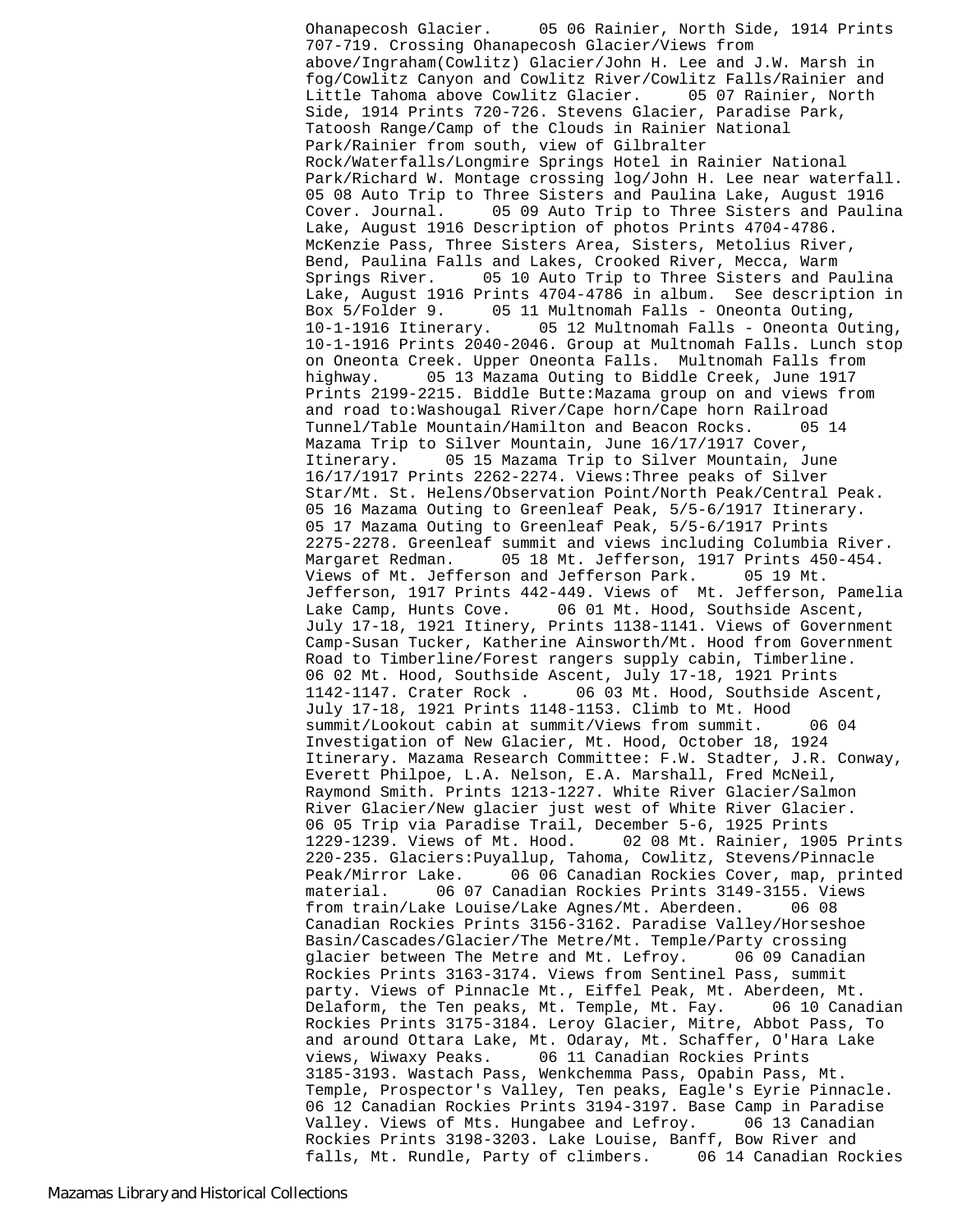Prints 3205-3207. Valley of Ten peaks, Mt. Temple, Lake O'ttara Camp. 06 15 Canadian Rockies Prints 3208-3223. Miss Watson, Mt. Aberdeen party:climbing/glissading. Ottara Lake, Mt. Temple, Buffalo at Banff, Party on way to Lake Annette, Mt. Odaray, Lake Ottara, Opabin Pass, Mt. Stephen, Cathedral, Mt. Lefroy, Glacier Peak, Mt. Hungabee, Standing Rock at Prospectors' Valley. 06 16 Canadian Rockies Prints 3224-3230. Cascades, Paradise Valley/Emerald Lake, B.C. Field /McArthur Lake and Mt. Biddle/Takakkaw Falls, Yoho Valley/Views from Mt. Wapten of Mt. Biddle, Mt. Stephen and Cathedral/Bow River from Banff Hotel/Morraine Lake. 06 17 Sherbrooke Lake, July 26-Aug. 6, 1911. Cover, printed itinerary. 06 18 Sherbrooke Lake, July 26-Aug. 6, 1911. Prints 3305-3319. Mt. Daley and surroundings, Spectacular summit cornice, Sherbrooke Lake, Mt. Victoria, Mt. Cathederal, Yoho Valley, Mt. Niles, glissading. 06 20 Sherbrooke Lake, July 26-Aug. 6, 1911. Prints 3324-3332. Mt. Victoria, Cathederal Mt., Sherbrooke Lake and Main Camp. 06 21 Sherbrooke Lake, July 26-Aug. 6, 1911. Prints 3333-3344. Pope Peak party:Rudolf Aemmer and Fritz Brawand (Swiss guides), Dr. Cambell, Ingram Hart of Boston, R.L.Glisan, McGregor of Seattle plus three Alpine members/Erecting cairn/VIews of Abbot Pass, Victoria, Cathederal, Temple, Lefroy Glacier and Peak. 06 22 Sherbrooke Lake, July 26-Aug. 6, 1911. Prints 3345-3352. View of Opabin Pass, Ptarmigan and chick, Views from Lake McArthur, Mts. Huber, Wiwaxy and Lefroy from McArthur Trail, Views from Lake Ottara. 06 23 Sherbrooke Lake, July 26-Aug. 6, 1911. Prints 3353-3361. Cataract Creek, Cathedral from Sherbrooke Lake, Sherbrooke Creek, Pack train at Hector, Main camp, Fritz Brawand (Swiss guide) and Putnam at camp, Vice President Patterson presiding at annual meeting, Sunday service at Sherbrooke Camp. 06 24 Sherbrooke Lake, July 26-Aug. 6, 1911. Prints 3262-3271. Daly Glacier below Mt. Niles, Summit of Niles, Popes Peak, Party oin Summit of Popes Peak led by Swiss guides Fritz Brawand and Rudolph Aemmer, Lake Louise, Lake Louise Chalet. 07 01 Sherbrooke Lake and Camp Prints 3372-3376. Photos by Dougan. 07 02 Sherbrooke Lake and Camp Prints 3377-3385. Photos by Dougan. Lake Louise, Sherbrooke Lake, Mt. Niles, "The Artist and her Critics", Sherbrooke Camp-Fritz Brawand/Putnam/Patterson,K.P.,Vernon. 07 03 Sherbrooke Lake and Camp Prints 3386-3390. Photos by Dougan. View of Daly from camp. Daily climb-Freeborn, Sears, Vernon. 07 04 Sherbrooke Lake and Camp Prints 3391-3397. Photos by Dugan. Popes and Whyte Peaks, Cathedral, Stephens, Victoria, Sherbrooke Lake below Victoria and Cathedral, Victoria and Huber and WiWaxy, Lake McArthur. 07 05 Mt. St. Helens, Multnomah Amateur Athletic Club, 1915 News clipping, July 4-5, 1915, Multnomah Amateur Athletic Club event with Mazamas in attendance. 07 06 Mt. St. Helens, Multnomah Amateur Athletic Club, 1915 Prints 2789-2797. Autos leaving Castle Rock, Views of Spirit Lake, Views of Mt. St. Helens. 07 07 Mt. St. Helens, Multnomah Amateur Athletic Club, 1915 Prints 2798-2805. Climb from timberline, Summit photos of group-claimed largest party ever on<br>top, Rainier from St. Helens. 07 08 Table Mountain, top, Rainier from St. Helens. Multnomah Amateur Athletic Club, Nov. 14, 1915 Prints 2194-2198. Table mountain ascent-John Lee, Leader, Coffee making in snowy woods. 07 09 Mt. Adams, Multnomah Amateur Athletic Club, July 1-4, 1916 Itinerary, News Clipping, Map. 07 10 Mt. Adams, Multnomah Amateur Athletic Club, July 1-4, 1916 Prints 2810-2824. The Eyrie (summer hotel), car stuck in mud on bad road, Ridge on west side of Bird Creek Meadows, Views of group and scenery of and around Mt. Adams on ascent of mountain. 07 11 Mt. Adams, Multnomah Amateur Athletic Club, July 1-4, 1916 Prints 2825-2833. Breaking camp, Drive back with views of Mt. Adams and The Eyrie.

Accession# 1947.001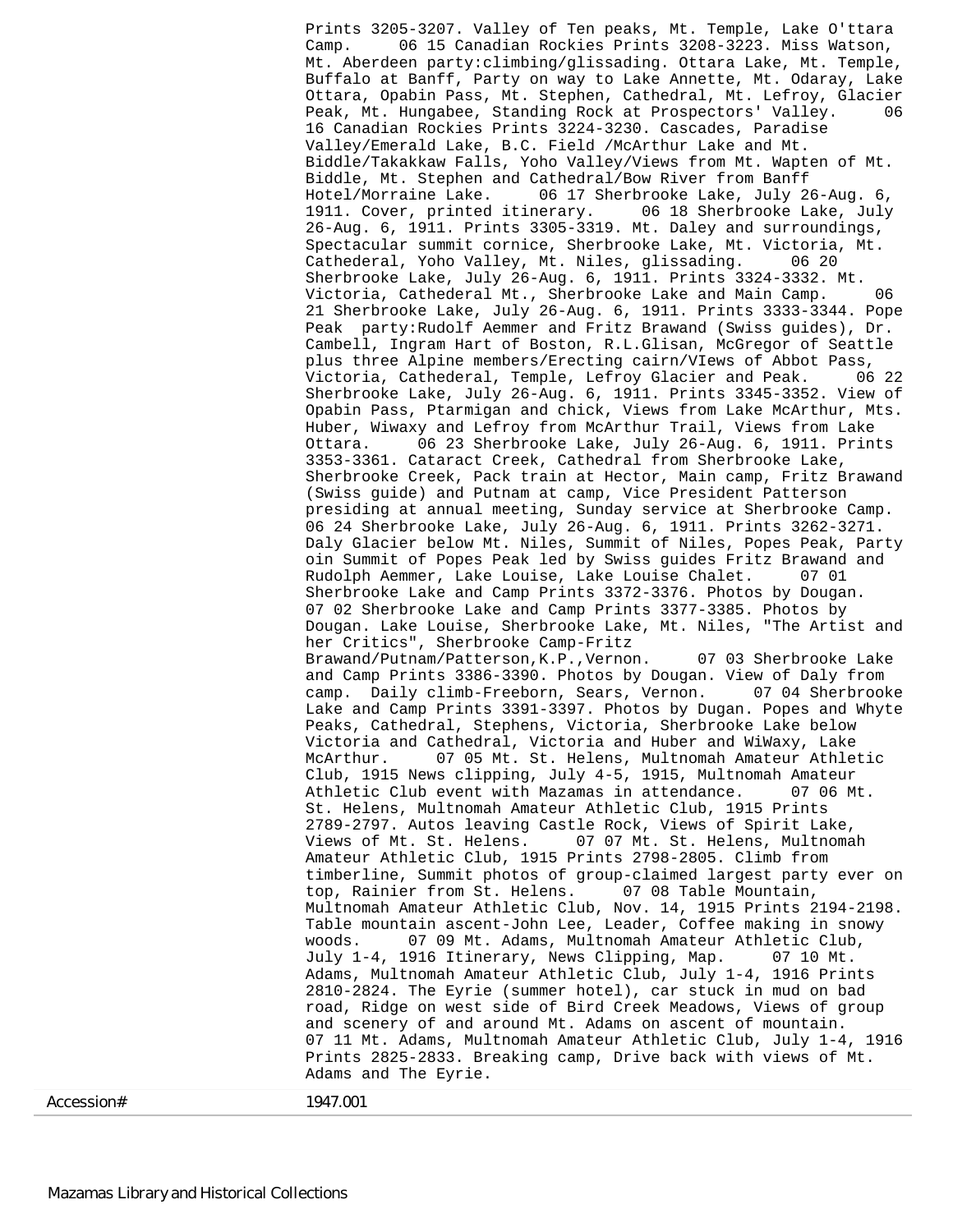# **Glisan, Rodney L. Collection**

| Object ID                           | VM1993.001.002                                                                                                                                                                                                                                                                                                                                                                                                                                                                                                                                                                                                                                                                                                                                                                                                                                                                                                                                                                                                                                                                                                                                                                                                                                                                                                                                                                                                                                                                                                                                                                                                                                                                                                                                                                                                                                                                                                                                                                                                                                                                                                            |
|-------------------------------------|---------------------------------------------------------------------------------------------------------------------------------------------------------------------------------------------------------------------------------------------------------------------------------------------------------------------------------------------------------------------------------------------------------------------------------------------------------------------------------------------------------------------------------------------------------------------------------------------------------------------------------------------------------------------------------------------------------------------------------------------------------------------------------------------------------------------------------------------------------------------------------------------------------------------------------------------------------------------------------------------------------------------------------------------------------------------------------------------------------------------------------------------------------------------------------------------------------------------------------------------------------------------------------------------------------------------------------------------------------------------------------------------------------------------------------------------------------------------------------------------------------------------------------------------------------------------------------------------------------------------------------------------------------------------------------------------------------------------------------------------------------------------------------------------------------------------------------------------------------------------------------------------------------------------------------------------------------------------------------------------------------------------------------------------------------------------------------------------------------------------------|
| Scope & Content                     | Series two: In 1907 the Alpine Club of Canada invited a representative of The Mazamas<br>to attend a summer meeting at a club camp in Paradise Valley located in the Canadian<br>Rockies near Banff, Alberta. Rodney L. Glisan attended as the Mazama representative.<br>This series covers the period July 4-11, 1907 during which Glisan participated in a<br>two-day expedition to Lake O'Hara. The expedition was a circuit hiking trip going west<br>from Paradise Valley up and over Mitre and Abbot Passes to Lake O'Hara where the<br>party spent the night at a temporary Alpine Club camp. The first day's trip involved<br>travel over snow fields, glaciers and rocky slopes. The second day the party headed<br>south up to and over Opabin Pass and on southeast to Wenkchemna Pass. From<br>Wenkchemna Pass the party entered the Valley of Ten Peaks and thence returned to the<br>camp at Paradise Valley.<br>In addition to pictures taken while on the expedition to Lake O'Hara this series includes<br>pictures taken from the train approaching Lake Louise.                                                                                                                                                                                                                                                                                                                                                                                                                                                                                                                                                                                                                                                                                                                                                                                                                                                                                                                                                                                                                                        |
| Date                                | 1907                                                                                                                                                                                                                                                                                                                                                                                                                                                                                                                                                                                                                                                                                                                                                                                                                                                                                                                                                                                                                                                                                                                                                                                                                                                                                                                                                                                                                                                                                                                                                                                                                                                                                                                                                                                                                                                                                                                                                                                                                                                                                                                      |
| People                              | Glisan, Rodney L.                                                                                                                                                                                                                                                                                                                                                                                                                                                                                                                                                                                                                                                                                                                                                                                                                                                                                                                                                                                                                                                                                                                                                                                                                                                                                                                                                                                                                                                                                                                                                                                                                                                                                                                                                                                                                                                                                                                                                                                                                                                                                                         |
| Subjects                            | Alpine Club of Canada<br>Banff, Alberta<br><b>Canadian Rockies</b><br>Canadian Rockies--Photographs<br>Lake O'Hara<br>Paradise Valley, Canadian Rockies                                                                                                                                                                                                                                                                                                                                                                                                                                                                                                                                                                                                                                                                                                                                                                                                                                                                                                                                                                                                                                                                                                                                                                                                                                                                                                                                                                                                                                                                                                                                                                                                                                                                                                                                                                                                                                                                                                                                                                   |
| Creator                             | Glisan, Rodney L.                                                                                                                                                                                                                                                                                                                                                                                                                                                                                                                                                                                                                                                                                                                                                                                                                                                                                                                                                                                                                                                                                                                                                                                                                                                                                                                                                                                                                                                                                                                                                                                                                                                                                                                                                                                                                                                                                                                                                                                                                                                                                                         |
| <b>Container List</b><br>Accession# | 06 06 Canadian Rockies, July 4-11, 1907 Cover, map, printed<br>06 07 Canadian Rockies, July 4-11, 1907 Prints<br>material.<br>3149-3155. Views from train/Lake Louise/Lake Agnes/Mt. Aberdeen.<br>06 08 Canadian Rockies, July 4-11, 1907 Prints 3156-3162.<br>Paradise Valley: Horseshoe Basin/Cascades/The Metre/Mt. Temple.<br>06 09 Canadian Rockies, July 4-11, 1907 Prints 3163-3174. Views<br>from Sentinel Pass: Mt. Temple/Summit party. Views of Pinnacle<br>Mountain, Eiffel Peak, Mt. Aberdeen, Mt. Deltaform, The Ten<br>peaks, Mt. Temple, Mt. Fay. Photographer with large format<br>camera on Mt. Temple summit.<br>06 10 Canadian Rockies, July<br>4-11, 1907 Prints 3175-3184. Lefroy Glacier, Mitre, Abbot Pass,<br>To and around Ottara Lake, Mt. Schaffer, Ohhara Lake, Views of<br>Mt. Odaray, WiWaxy Peaks.<br>06 11 Canadian Rockies, July 4-11,<br>1907 Prints 3185-3193. Wastach Pass, Wenkchemma, Opabin Pass,<br>Mt. Temple, Prospector's Valley, Ten Peaks, Eagle's Eyrie<br>06 12 Canadian Rockies, July 4-11, 1907 Prints<br>Pinnacle.<br>3194-3197. Base camp in Paradise Valley. Views of Mt. Hungabee<br>and Mt. Lefrov.<br>06 13 Canadian Rockies, July 4-11, 1907<br>Prints 3198-3203. Lake Louise, Banff, Bow River and Falls, Mt.<br>Rundle, Party of climbers.<br>06 14 Canadian Rockies, July<br>4-11, 1907 Prints 3205-3207. Valley of Ten Peaks and Mt. Temple,<br>06 15 Canadian Rockies,<br>Lake Ottara. Camp at Lake Attara.<br>July 4-11, 1907 Prints 3208-3223. Miss Watsen, Mt. Aberdeen<br>party: climbing, glissading, Ottara Lake, Mt. Temple, Buffalo at<br>Banff, Party on way to Lake Annette, Mt. Odoray, Lake Ottara,<br>Opasin Pass, Mts. Stephen and Cathedral, Standing Rock at<br>Propectors Valley, Glacier Peak, Lefroy, Hungabee.<br>06 16<br>Canadian Rockies, July 4-11, 1907 Prints 3224-3230. Cascades in<br>Paradise Valley, Emerald Lake near Field , B.C., Mc Arthur Lake,<br>Mt. Biddle, Takakkaw Falls, Yoho Valley, Views from Mt. Wapten<br>of Mt. Biddle, Mt. Stephen and Cathedral, Bow River from Banff<br>hotel, Morraine Lake.<br>1947.001 |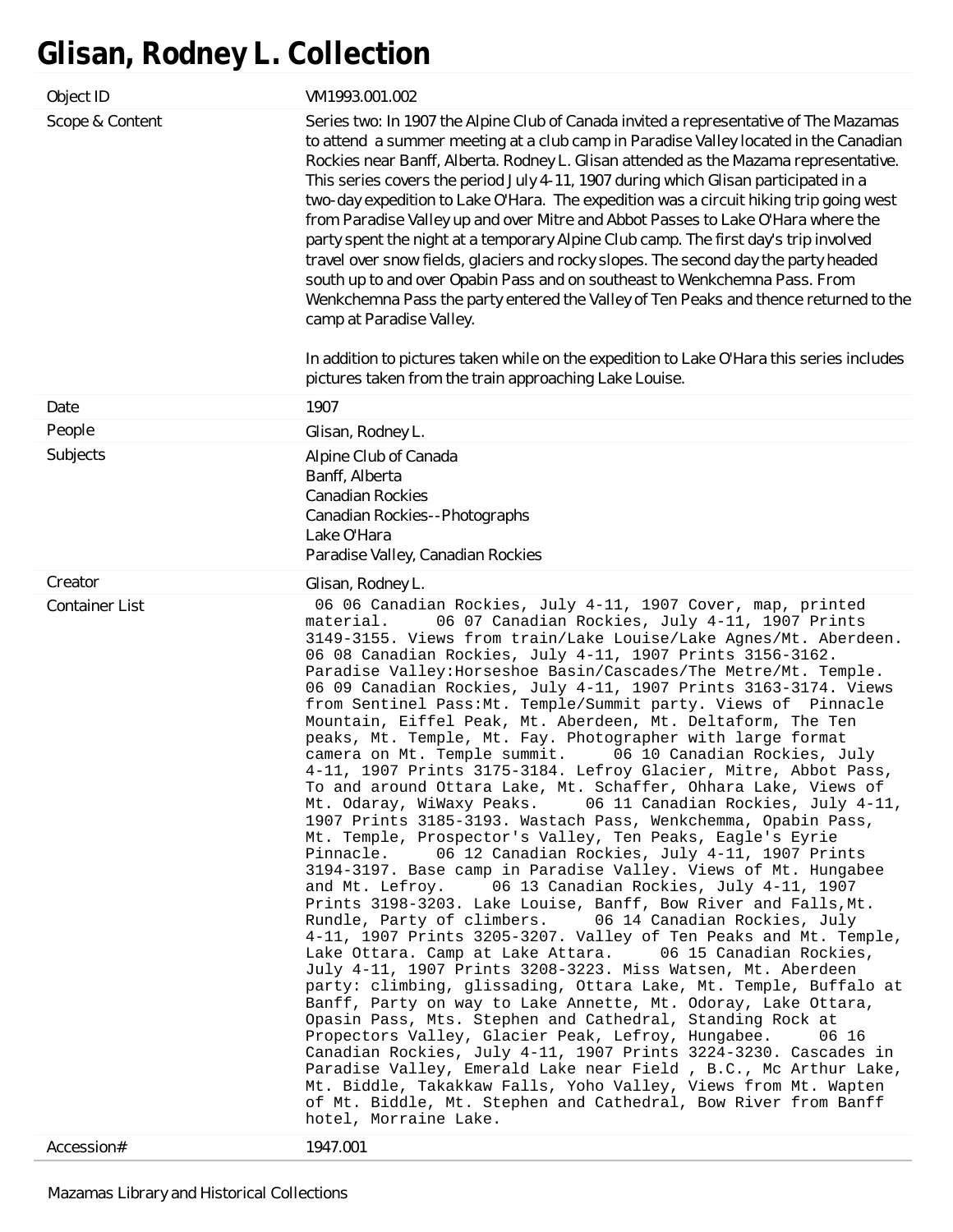# **Glisan, Rodney L. Collection**

| Object ID             | VM1993.001.004                                                                                                                                                                                                                                                                                                                                                                                                                                                                                                                                                                                                                                                                                                                                                                                                                                                                                                                                                                                                                                                                                                                                                                                                                                                                                                                                                                                                                                                                                                                                                                                                                                                                                                                                                                                                                                                                                                                                                                                                                                                                                                                                                                                                                                                                                                                                                                                                                                                                                                                                                                                                                                                                                                                                                                                                                             |
|-----------------------|--------------------------------------------------------------------------------------------------------------------------------------------------------------------------------------------------------------------------------------------------------------------------------------------------------------------------------------------------------------------------------------------------------------------------------------------------------------------------------------------------------------------------------------------------------------------------------------------------------------------------------------------------------------------------------------------------------------------------------------------------------------------------------------------------------------------------------------------------------------------------------------------------------------------------------------------------------------------------------------------------------------------------------------------------------------------------------------------------------------------------------------------------------------------------------------------------------------------------------------------------------------------------------------------------------------------------------------------------------------------------------------------------------------------------------------------------------------------------------------------------------------------------------------------------------------------------------------------------------------------------------------------------------------------------------------------------------------------------------------------------------------------------------------------------------------------------------------------------------------------------------------------------------------------------------------------------------------------------------------------------------------------------------------------------------------------------------------------------------------------------------------------------------------------------------------------------------------------------------------------------------------------------------------------------------------------------------------------------------------------------------------------------------------------------------------------------------------------------------------------------------------------------------------------------------------------------------------------------------------------------------------------------------------------------------------------------------------------------------------------------------------------------------------------------------------------------------------------|
| Scope & Content       | Series 4: The Seattle Mountaineers club sponsored many outings. Rodney Glisan<br>participated in several of these events during the first part of the 20th Century which he<br>chronicled with his photographs and itineraries. Most participants were from Seattle,<br>Everett and Tacoma with a few from Portland and other cities. Groups of 100 or more<br>participants were not unusual. The outings were well organized including professional<br>packers, group meals, evening entertainment, church services on Sunday and local<br>transportation arrangements.<br>The Northwest summer outings: Olympics, 1913; Circuit of Mount Rainier, 1924, 1930;<br>Garibaldi Park, 1931 were scheduled usually for three weeks in August.<br>Winter outings at Mount Rainier in 1915, 1916, 1917 occurred over New Years Holidays.<br>Group sizes of 80 - 100 members were typical.                                                                                                                                                                                                                                                                                                                                                                                                                                                                                                                                                                                                                                                                                                                                                                                                                                                                                                                                                                                                                                                                                                                                                                                                                                                                                                                                                                                                                                                                                                                                                                                                                                                                                                                                                                                                                                                                                                                                                        |
| Date                  | 1913-1931                                                                                                                                                                                                                                                                                                                                                                                                                                                                                                                                                                                                                                                                                                                                                                                                                                                                                                                                                                                                                                                                                                                                                                                                                                                                                                                                                                                                                                                                                                                                                                                                                                                                                                                                                                                                                                                                                                                                                                                                                                                                                                                                                                                                                                                                                                                                                                                                                                                                                                                                                                                                                                                                                                                                                                                                                                  |
| People                |                                                                                                                                                                                                                                                                                                                                                                                                                                                                                                                                                                                                                                                                                                                                                                                                                                                                                                                                                                                                                                                                                                                                                                                                                                                                                                                                                                                                                                                                                                                                                                                                                                                                                                                                                                                                                                                                                                                                                                                                                                                                                                                                                                                                                                                                                                                                                                                                                                                                                                                                                                                                                                                                                                                                                                                                                                            |
| Subjects              |                                                                                                                                                                                                                                                                                                                                                                                                                                                                                                                                                                                                                                                                                                                                                                                                                                                                                                                                                                                                                                                                                                                                                                                                                                                                                                                                                                                                                                                                                                                                                                                                                                                                                                                                                                                                                                                                                                                                                                                                                                                                                                                                                                                                                                                                                                                                                                                                                                                                                                                                                                                                                                                                                                                                                                                                                                            |
| Creator               | Glisan, Rodney L.                                                                                                                                                                                                                                                                                                                                                                                                                                                                                                                                                                                                                                                                                                                                                                                                                                                                                                                                                                                                                                                                                                                                                                                                                                                                                                                                                                                                                                                                                                                                                                                                                                                                                                                                                                                                                                                                                                                                                                                                                                                                                                                                                                                                                                                                                                                                                                                                                                                                                                                                                                                                                                                                                                                                                                                                                          |
| <b>Container List</b> | 07 13 Olympics Outing, August 1-23, 1913 Cover, itinerary, map.<br>Mountaineers sponsors.<br>07 14 Olympics Outing, August 1-23,<br>1913 Prints 2965-2978. Mountaineers outing. Car starting from<br>Port Angeles, Giant cedar tree above Elwha Bridge, Cedar by<br>Elwha Trail, Lunch on banks of Elwha, View up Elwha below Hume<br>Ranch, Hume's Ranch, Grant Hume and Herbert Oleson-guides and<br>packers, Gutting out deer, Olympic elk-photographer Grant Hume,<br>Olympic cougar over shoulder of unidentified man with dog, Elk<br>07 15 Olympics Outing, August 1-23, 1913 Prints<br>on Elwha.<br>2979-2993. Mountaineers outing. Elwha at Elkhorn Camp, Elkhorn<br>Camp, Allatropa Virgata, Alders at Letha Camp, Crossing Elwha on<br>log jam, Crossing Elwha above Letha, Fir forest above 3rd<br>crossing above Letha, Giant fir 36 ft. in cirumference, Group of<br>trees, Snow bridge-Marion Gorge/Upper Elwha Basin, Oiling<br>boots-possibly John A. Lee, Ice bridge on Upper Elwha, Snow<br>07 16 Olympics Outing, August 1-23,<br>Tunnel-Marion Gorge.<br>1913 Prints 2994-3008. Mountaineers outing. Purple Heather, Elk<br>Grass, Marion Gorge, Marmot, Marion Gorge-Cougar Peak, Allotrope<br>Virgata, Elwha Valley from ridge below Seattle Glacier, Group<br>photo on snow slope below Seattle, Base of Seattle Glacier, Good<br>photo of climbers on Seattle, Rock climb on Seattle.<br>07 17<br>Olympics Outing, August 1-23, 1913 Prints 3009-3023.<br>Mountaineers outing. Views of Mt. Noyes/Mt. Olympus/Mt. Meany,<br>Lower spur of Seattle, Summit, Spur view southwest, Summit view<br>northeast, Descent of Seattle, Waterfall, Elwha Valley from<br>lower snow field, View of Mt. Anderson and Christie, Dodwell<br>Rixon Pass, Panoramic view of Olympic Range, Mt. Olympus with<br>trail marked in red, Olympus and Queets Valley from pass, Mts.<br>Anderson, Christie and Seattle.<br>07 18 Olympics Outing,<br>August 1-23, 1913 Prints 3024-3039. Pack animals, Knapsack party<br>going up Queets Basin, Olympus and Queets Basin from Dodwell and<br>Ripon Pass, East from Dodwell Ripon Pass, In group 3 lines of<br>hikers, Upper cirque at Queets Basin, Olympus and Queets Basin<br>from Dodwell and Ripon Pass, Queets Glacier from camp with<br>Hemlock, Queets Glacier and Basin, Snout of Hume Glacier.<br>07<br>19 Olympics Outing, August 1-23, 1913 Prints 3040-3052. Outer<br>rim of Hume Glacier, East Peak of Olympus from pass above Hume<br>Glacier, Mt. Olympus from pass, Crevasse below East Peak, View<br>east from Mt. Olympus, Crevasse.<br>07 20 Olympics Outing,<br>August 1-23, 1913 Prints 3053-3060. Postcard of Mt. Meany-Romans<br>Photo. Co.-1907, Rock climb on Mt. Meany, Summit photo on Mt.<br>07 21 Olympics Outing, August 1-23, 1913<br>Meany in snowstorm. |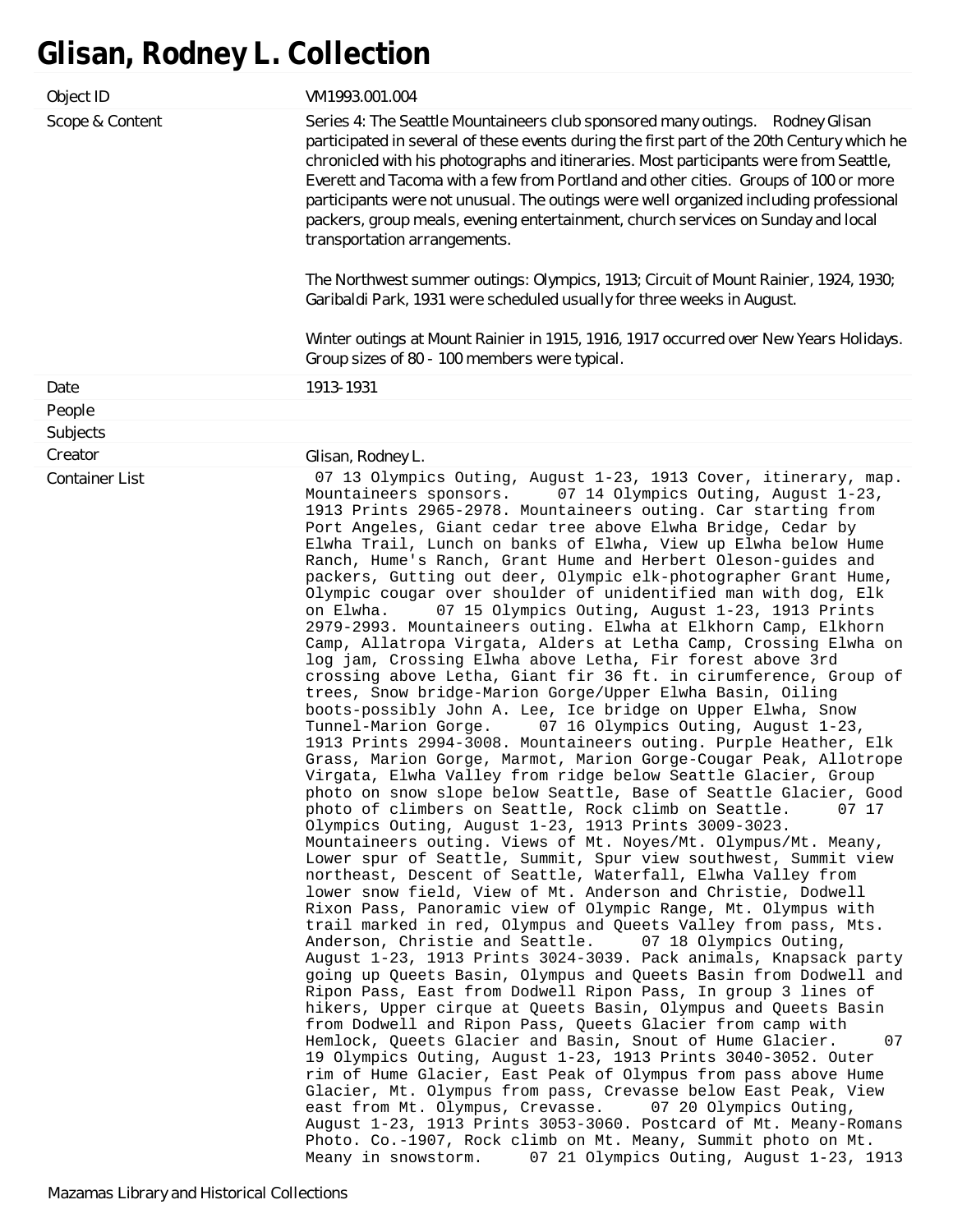Prints 3061-3075. Serving line Low Divide Camp, Outing Committee:Chas Albertson, George Wright, Grant Hume, P.M. McGregor, L.A. Nelson, Low Divide Meadows, Low Divide Camp, Breakfast Low Divide Camp, Sleeping Quarters Low Divide Camp, View Martin's Peak - of and from, Party snow slope Mt.Christie, Summit Mt. Christie - signing the register, Desent Mt.<br>Christie, Glissade Mt. Christie. 07 22 Olympics Outing, Christie, Glissade Mt. Christie. August 1-23, 1913 Prints 3076-3089. Sleeping under log Promise Creek, Promise Creek Camp - junction Promise Creek and North Fork Quinault, Felling tree for creek crossing, Dead elk hanging over log between boulders in river, Quinault River Waterfall into Quinault, Drying clothes "Laundry Creek", Elwa Basin Camp, Washing clothes "Laundry Creek", Three Prune Camp at "Laundry Creek", Cedar Grove above "Laundry Creek", Pack train crossing meadow above Laundry Creek", Lunch on Ridge Trail above Three Prune Camp. 08 01 Olympics Outing, August 1-23, 1913 Prints 3090-3103. Elk, Olympus from ridge - lunch meadow below, View south from ridge - Hemlock forest, Reflection in pond of L.A. Nelson and party, Bear, Alaska Cedar, Olympus, Quinault Lake from Ridge Trail, Large firs, Giant Spruce near Quinault Lake. 08 02 Olympics Outing, August 1-23, 1913 Prints 3104-3118. Packers, Dead cedar shore of Lake Quinault, Canoes at bridge - Quinault Lake, canoes leaving bridge, canoes on Lake, canoes going down Quinault River, Passing huge slide on River, Shooting "Shorty Rapids", Leaving lunch place on Quinault River, Going under Spruce log on river, Another log - California Slough, Striped cliffs - Wilox a canoe man - 7 miles from Tahola. 08 03 Olympics Outing, August 1-23, 1913 Prints 3119-3130. On beach - Meany views wreak of French barge, Giant Spruce log, Tahola and Bay, Chief Tahola (Mason) - age 90 and Wilcox - a canoe man, Ready to leave Tahola, Cliffs below Tahola, Point Grandville and Gull Rocks from north, Frank Pugsley, Celia Shelton, Lulie Nettleton, John A. Lee at Point Grandville looking north, Sea Otter hunter taking party through surf in canoe, Lunch on beach above Moclips, Waiting at Moclips Railroad Station. 08 04 Olympics Outing, August 1-23, 1913 Prints 3131-3133. Photographer L.A. Nelson - Elwa Basin from D.R. Pass 1928, Photographer Nelson - up D.R. Pass 1928, Photographer Nelson - Snowbridge Elwa Basin 1928. 08 05 Olympics Outing, August 1-23, 1913 Prints 3134-3148. These are duplicates. 08 06 Mountaineers Circuit of Rainier, 1915 Prints 727-740. C.W. Howard and Hicks circle Rainier with Mountaineers. Spray Park. Crater Lake. Packtrain crossing Frying Pan Glacier. Margaret Falls, Cowlitz Glacier. Mocasin Lake. Balanced Rock. Ohanapecosh Glacier. Lower Puyallup Glacier. Carbon Glacier. Camp and campfire. Willis Wall and Carbon Glacier. 08 08 Mt. Rainier, Winter, 1916-1917 Prints 2882-2895. Tori Gate entrane to Rainier Park. Tohoma Creek. Longmire - views of Rainier in background. Rainier from Nisqually Creek. Nisqually Bridge. Carter Falls. Paradise Creek Bridge. Paradise Creek. Narada Canyon and Falls. 08 09 Mt. Rainier, Winter, 1916-1917 Prints 2896-2909. Bridge across Washington Creek. "Dog sled and movie outfit." Pinnacle Peak. Rainier. Tatoosh Range. Rainier and Paradise Inn. 08 10 Mt. Rainier, Winter, 1916-1917 Prints 2910-2918. Paradise Road below Inn. Bridge below Paradise Inn. Upper end Paradise Valley. Bridge upper end Paradise Valley. Tatoosh Range. Cowlitz Party on Mazama Ridge at head of Sluishin Falls. Cowlitz Rock on Cowlitz Ridge-Chas. Haazelhurst. Cowlitz Ridge. 08 11 Mt. Rainier, Winter, 1916-1917 Prints 2919-2931. Paradise Road. "The Olympic Survivors" toboganning. "The I.W.W. or Firereckers." The McClure Rock leaders. McClure Rock party. McClure Rock summit - 7385'. McClure Monument. 08 12 Mt. Rainier, Winter, 1916-1917 Prints 2932-2939. Muir party on the way to Camp Muir. Views of Mt. Adams, Gibraltar. Camp Muir Cabin. 08 13 Mt. Rainier, Winter, 1916-1917 Prints 2940-2948. Mr. and Mrs. J.H. Wier. Catherine Winslow and Mrs.J.H. Wier. Frank Jacobs, Hugh Caldwell, \_ Bains. Paradise Inn-photogarphers \_Barnes and P.M McGregor. 08 14 Mt. Rainier, Winter, 1916-1917 Prints 2950-2964. Photographer-Frank H. Jacobs of Seattle. Photographer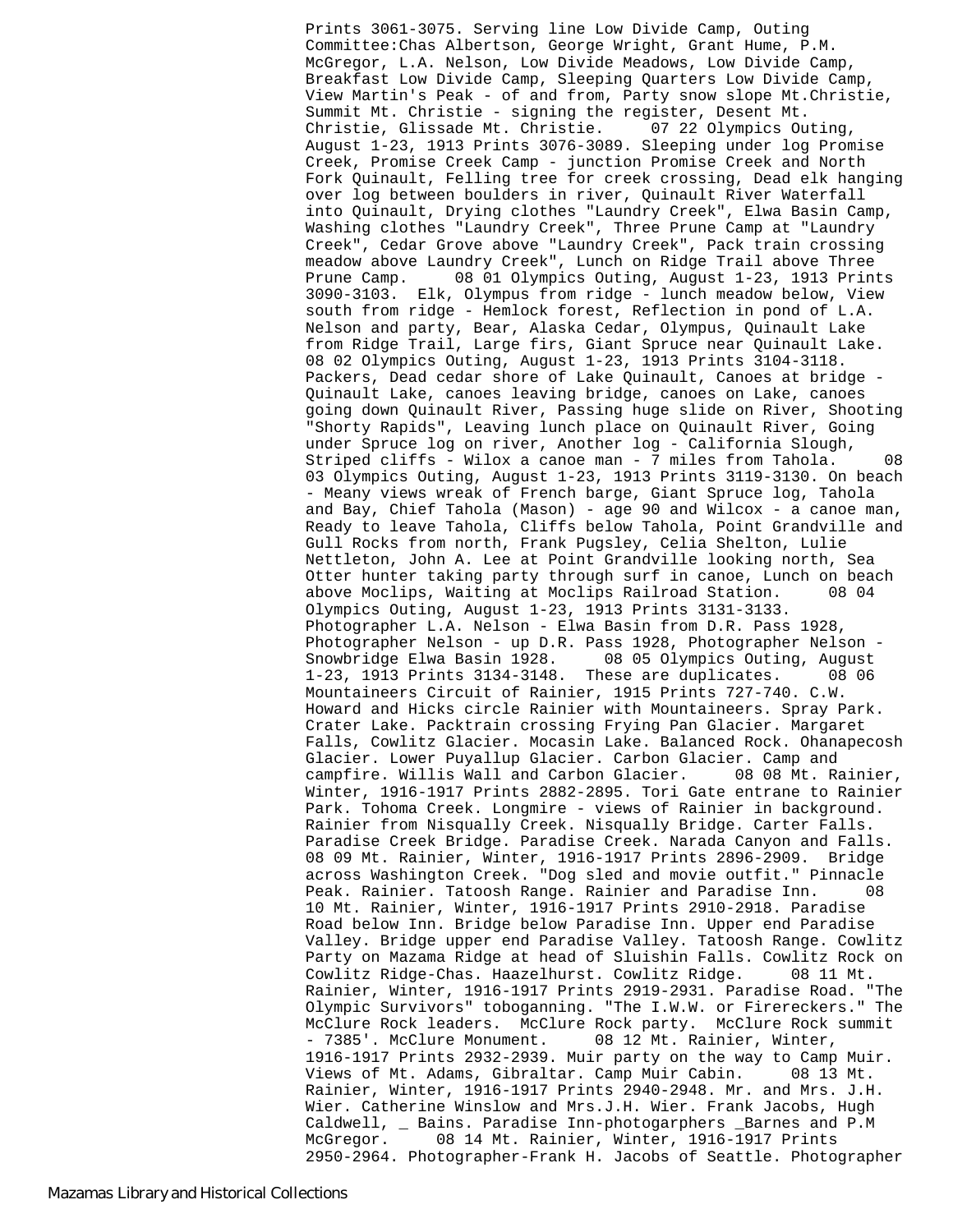Barnes. Photographer Garda Fogg - photo of Frank A. Jocobs, movie photographer. Photographer Miss Agnes Streeer-J.A. Varley, Lillian Streeter, Stella Shahan, Agnes Quigley. Mrs. Parson's trip-January 20, 1917. Views-Paradise Inn and skiing. 08 15 Glacier Peak, July 1921 Prints 565-577. Photographer F.G. Jones. Professor Meany President of Mountaineers. Views of outing party, surroundings, sheep, horses, ptarmigan. 08 16 Circuit of Rainier with Mountaineers, 1924 Cover, Journal, Map, Newsclips. 08 17 Circuit of Rainier with Mountaineers, 1924 Prints 4979-4986. Autobuses at White Pines entrance to Rainier National Park. Professor Edmond Meany and Ned Meany. Summerland. Frying Pan Glacier Creek. Emmons Glacier. Willis Wall and Goat Island Ridge. 08 18 Circuit of Rainier with Mountaineers, 1924 Prints 4987-5000. July 28-29. Little Tahoma. Frying Pan Glacier Creek Falls. Packtrain. Ohanapecosh Canyon and Glacier. Wauhaukaupauken Falls. Indian Bar. Cowlitz Chimneys and Falls. Banshee. R.L. Glisan. Rainier. Heather Alpine Fir. Chrissie Cameron sketching. 08 19 Circuit of Rainier with Mountaineers, 1924 Prints 5001-5020. Ohanapecosh Glacier. Rainier views, Mt. Adams views, Gilbralter. Margaret Falls. Tatoosh Range. Paradise Valley. Coral Mushrooms. Fisher Horn Pipe Creek. Ararat. Tahoma Glacier. Indian Henry Camp. Mirror Lake. Lousewort. Western Anenome. Avalanche Lilies. Indian Paintbrush. Blue Harebells. 09 01 Circuit of Rainier with Mountaineers, 1924 Prints 5021-5040. Views of Rainier. South Tahoma Glacier. Glacier Island. Upper Klapatche Lake and Lake Klapatche Park Camp. Klapatche Ridge. Sunset Glacier. Puyallup Glacier. Prof. Meany conducts memorial service for George W. Wright at newly built rock cairn on Aurora Point. 09 02 Circuit of Rainier with Mountaineers, 1924 Prints 5041-5058. Commisary Lake. Forest views/BIg hemlock/Alpine fir/Hemlock. Sunset Park. Packtrain-trail to Spray Park. Mowich Lake and Ranger Station. Rainier views. Spray Falls. Old Desolate. Fred Q. Gorton. Mud Lake. Lower Carbon Glacier. Echo Rock. Mystic Lake. 09 03 Circuit of Rainier with Mountaineers, 1924 Prints 5059-5070. Spray Park Camp. Pulpit Rock. Russel Glacier. Carbon Glacier. Ben Mooers. Rainier views. Mystic Lake. Mystic campfire. Ladybug Rock. 09 04 Circuit of Rainier with Mountaineers, Aug. 13-16, 1924 Prints 5071-5080. Berkeley Park. White River Canyon. Grand Park. Carbon Glacier. Snow Lake. Shawdow Lake. Rainier Views. Cressie Cameron. Burrough Ridge. 09 05 Circuit of Rainier with Mountaineers 1924 Prints 5081-5091. Forest Trail. Wild Flowers. Rainier views. Prof. Meany and bugler-Sunrise service, Aug. 10. Pulpit Rock at Spray<br>Camp. Boulder. 09 06 Circuit of Rainier with Mountaineers 09 06 Circuit of Rainier with Mountaineers 1924 Prints 5092-5098. Photos by P.M. McGregor of Seattle. Outing committee (individuals unidentified). The scouts (unidentified people including African Amei Cook). Prof. Meany and unidentified men at Wright Memorial Cairn, Primrose Point. Carbon Glacier. Ice tunnel on Steven's Glacier. Mirror Lake. 09 07 Circuit of Rainier with Mountaineers 1924 Prints 5099-5105. Photo by Lulie Nettleton of Seattle. Views of Rainier/Ararat Peak Climbers. Klapatche Camp Lake. Reflection Spray Park. 09 08 Circuit of Rainier with Mountaineers 1924 Prints 5106-5119. Photos by A.M. Marshall. Wallhaukaupauken Falls. Ptarmigan. Falls in Lodi Park. Margaret Falls/Cowlitz Glacier. Ararat views. Indian Henry. Lake Klapatake Camp. White Bark Pine. Bee Hive Rock (below Gibralters), Berkeley Park. 09 09 Circuit of Rainier with Mountaineers 1924 Prints 5120-5124. Photos by L. Lovejoy. Unidentified two in costumes. Ptarmigan. Three unidentified women in bathing suits on glacier. Mirror Lake/Indian Lake. Tucalo Rock. 09 10 Circuit of Rainier with Mountaineers 1924 Prints 5125-5135. Photos by Celia D. Shelton and Theresa Williams. Lake above Klapatche. Spray Park Women's Camp. Unidentified men and women in bathing suits at lake edge and in lake. Theresa Williams with ukelele. Views of Ararat, Rainier, climbers on Spray Peak. Prof. Meany at Steven's Monument on Mazama Ridge. 09 11 Circuit of Rainier with Mountaineers 1924 Prints 5136-5139. Photos by Lulie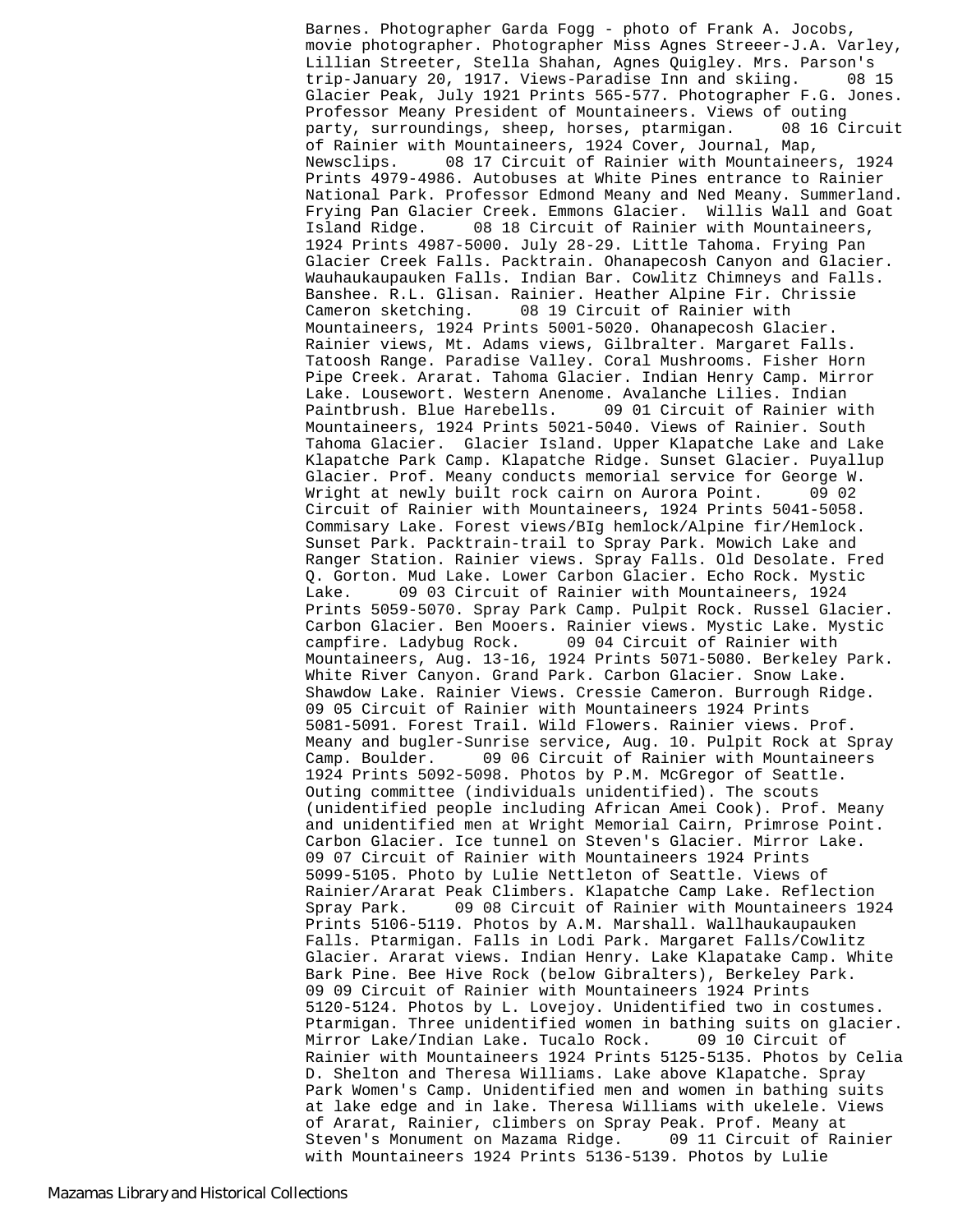Nettleton. Van Trump Trail. Comet Falls. Beaver Dam. 09 12 Circuit of Rainier with Mountaineers 1924 Print 5140-5147. Photos by Mrs. Louis Nash. Mowich Lake. Bear Grass at Squaw Lake. Forest views. Steven's memorial at Mazama Ridge. "Dish towel drying gang" around campfire. Pinnales/Nisqually Glacier. 09 13 Circuit of Rainier with Mountaineers 1924 Prints 5148-5152. Photos by Denman and Bickford. Views of Rainier. Tahoma Glacier. 09 14 Circuit of Rainier 1930 Cover. Journal 26 pages, songs, map. 09 15 Circuit of Rainier 1930 Prints 4801-4808. July 26, 1930. Autos at Longmire. Buses at terminus. Comet Falls. Van Trump Park. Rainier views. Kautz Glacier. 09 16 Circuit of Rainier 1930 Prints 4809-4828. July 27 and 28. Van Trump Park. Dr. Edmund Meany. and Heine Lass. Rainier views. Kautz crossing foot bridge. Iron Mountain. Pyramid. Valerian. Squaw Grass. Squaw Lake. Indian Henry. Mirror lake. Avalanche lilies. Crystal Mountain. Granite monolith split by Anabalis fir. 09 17 Circuit of Rainier 1930 Prints 4829-4834. Tahoma Glacier. Gunsight Pass. St. Andrews Park. North Puyallup Canyon. Boy Scout Encampment. 09 18 Circuit of Rainier 1930 Prints 4835-4844. July 26. Elephant Head. Print 4836 was removed. Lunch group on Aurora. Views of Rainier from Spray Park and Aurora. Print 4839 by W.L. Huber. Klapatche Lake. Puyallup Glacier. 09 19 Circuit of Rainier 1930 Prints 4845-4856. Klapache Lake. Bear near St. Andrew Ranger's Cabin, July 26. Climbing party - Tokaloo Ridge and Puyallip Glacier. 09 20 Circuit of Rainier 1930 Prints 4857-4872. August 2-4. Squaw Grass and Lupine at Sunset Park. Commissary Lake. S. Mowich River. Spray Park. Echo Rock. Ptarmigan. View of Rainier - Avalanche Lilies, Mountain Hemlock, Noble Fir, Western Cedar and Silver Fir. 09 21 Circuit of Rainier 1930 Prints 4873-4856. August 5. Party crossing Flett Glacier; Russell Glacier, Carbon Glacier. 09 22 Circuit of Rainier 1930 Prints 4881-4892. August 7-8. Climbing party at Mystic Lake and Winthrop Glacier (19 men and 27 women and volunteer packers). Lupine, Polygoneem, Alaska Cedar, Silver Fir. Dr. Meany on Andy, the horse. Willis Ice Wall. Berkeley Park. Steamboat Prow. 09 23 Circuit of Rainier 1930 Prints 4893-4908. August 9-11. Camp at Berkeley Park. Frozen Lake,Grand Park. Ptarmigan and chicks. Views of Skyscraper. Views of Rainier from Sour Dough Trail. Water Falls-Water Ousel. Berkeley Spring - L.A. Nelson, Ruth Fitzsimmonds, Guendolyn Kellett. Singing at camp with Aura Bonell and Dr. Edmund S. Meany. 10 01 Circuit of Rainier 1930 Prints 4909-4924. August 12-14. White River Bridge on Yakima Park Road. Trail to Summerland, Frying Pan Creek, Falls and Glacier. Douglas Fir and Silver Fir. Meany Crest - just christened by L.A. Nelson. Snow Lake Ohanepecosch Glacier, Indian Bar Trail and group. Wauhaukanpauken Falls. 10 02 Circuit of Rainier 1930 Prints 4925-4945. August 15. Dr. H.J. Whitacre at Cowlitz Divide. Alaska Cedar, Alpine Fir, Western Anenome, Douglas Fir. Cowlitz River suspension bridge. Pack string crossing Steven's Creek with Heine Loss at head. Views on road to Longmire. Sylvan Falls on Steven's Creek. 10 03 Circuit of Rainier 1930 Prints 4936-4946. Prints by Walter L. Huber. Views of Rainier including from Klapatche vicinity. Dr. Edmund S. Meany at Klapatche Camp. Echo and Observation Rocks. Group crossing Puyallip Glacier to Steven's Glacier. Views of crevasse, Steven's Glacier, Emmon's Glacier, Sour Dough Trail. Group on rock with lemonade. 10 04 Circuit of Rainier 1930 Prints 4947-4971. Prints by Aubrey Watzek. Scenes of camp: Spray Park, Indian Henry, Klapatche, Mirror Lake. Individuals - W.L. Huber. Crossing Steven's Glacier. Leader. Bear. Views of Rainier. Song by Mountaineers, "Salutation of the Dawn' for sunrise service. Sunrise service held annually by Mountaineers. Breakfast of the Six Peakers with President Meany presiding. Berkeley Park Spring. Aubrey Watzek. "The leader and his sister." Dorthy Swift, Ruth Fitzgibbons, W.L. Huber,Lulie Nettleton, Rodney L. Glisan, Ida R. Kratsch. 10 05 Circuit of Rainier 1930 Prints 4972-4978. Views of Rainier (Weir and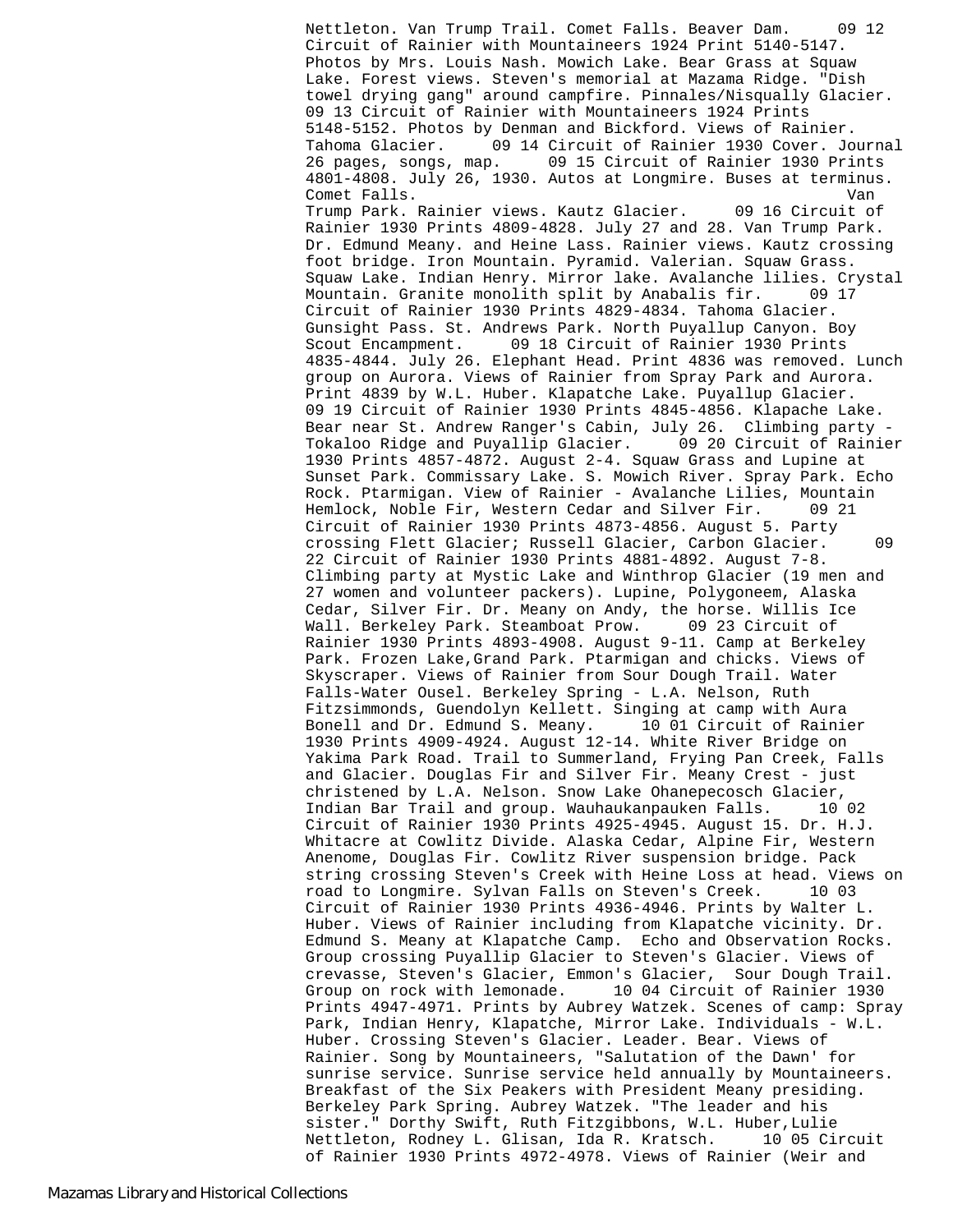Elephant Head). Bronze Memorial Tablet on Aurora to George E. Wright. Avalanche Lilies. Shaggy Mane Mushrooms. Mt. Rainier from Yakima Park Highway (Ellis Postcard). Rainier from Sunrise Park (1931) by Denman. 10 06 Garibaldi Park, Mountaineers Outing, 1931 Cover, journal, roster, map. pictures from Mountaineer Annual Bulletin 1931, passenger receipt from Pacific Air Transport. 10 07 Garibaldi Park, Mountaineers Outing, 1931 Prints 741-764. Howe Sound: Deck of Lady Cynthia, Views of shores from Howe Sound, Lake Lucile near Alpine Lodge-Daisy Lake. Climbing party on way to Black Tusk: Garibaldi Lake, Mt. Garibaldi, Black Tusk Lake, Mimulus Lake, Castle Towers, Panorama Ridge. Ascent of Black Tusk - to summit. Views from summit of Black Tusk. 10 08 Garibaldi Park, Mountaineers Outing, 1931 Prints 765-788. Sphinx Glacier - Sphinx. Guard Mountain and Table. Garibaldi Lake. Garibaldi and Guard. Boats on Garibaldi Lake: Billy Wheatley and Hap-Hazard. Commissary Headquarters. Barrier Rim climb. Hellebore flowers. Barrier Lake. Barrier Ampitheartre - rock Avalanche. Searching for garnets in Crystal seams. Glacial rubbed rock and volcanic dust. Lake south of O'Connor's Tourist Camp. 10 09 Garibaldi Park, Mountaineers Outing, 1931 Prints 789-805. Views from Panorama Ridge: Black Tusk, Mimulus lake, Tusk Lake, Helmet Lake, Garibaldi Park and Lake. Hike (climb) to Cinder Cone: Helmet Lake, Desolation Valley, Yellow Mimulus - shore of Helmet Lake, Waterfall stream at snout of Helmet Glacier, Views from Cinder Cone ridge, Castle Towers above Helmet Glacier from Cinder Cone, White Heather near Mimulus Lake. 10 10 Garibaldi Park, Mountaineers Outing, 1931 Prints 806-825. Dr. E.S. Meany conducting sunrise service. Sunday breakfast - camp. "Battleship" rocks - Garibaldi Lake. Gorge at outlet of Garibaldi Lake; Castle Towers and Gentian Peak in distance. Mary Shelton, Patience Paschall, Harriet Walker - lunch at outlet of Garibaldi Lake. Note: Triconi (hobnail ) boots. Garibaldi Lake various views. Views from Price Mountain: Garibaldi Mountain, Table Mountain, Tusk Mountain. Low-spreading, sub-alpine fir on Price Mountain. Rainy morning in camp. Black Tusk - various views. West Butte. 10 11 Garibaldi Park, Mountaineers Outing, 1931 Prints 826-847. Climb of Mt. Garibaldi - various views. Climb party on summit: Amos Hand, Maxwell, Hanna Bonnell, Florence Dodge, Naomi Benson, Florence Lathrop, Harriet Walker. Bandana contest in camp. Fireweed on Cinder Cone. Helmet Glacier, Black Tusk Lake and Mimulus Lake. Horseflies on F.H. Osborn's hat. Lupine, heliotrope, arnica, red mimuls, white orchids, small hellebore. Forest trail above Stoney Creek. 10 12 Garibaldi Park, Mountaineers Outing, 1931 Prints 848-866. Leaving outing on train. "Black Tusk" poem by Patience L. Paschall. Photos by Boyd French: Waterfall near camp, Summit of Tusk, Chikimin and Huckleberry Mountains (east of Snoqualimie Pass, WA). Photos by Gus Hudson: Castle Towers, Garibaldi from Castle Towers, Headpacker, Cook: George McKibben, Packer: Charley \_\_. Campfire. Six Peakers Dinner. Double "wedding": Brides James Robertson, Wendell Young; Grooms Vava Squires, Josephine Sonmar. 10 13 Garibaldi Park, Mountaineers Outing, 08 07 Mt. Rainier, Winter, 1916-1917 Cover, Itinerary, News Clippings

| Accession#      | 1947.001                                                                                                                                                                                                                                                                                                                                                                                                                                                                                                                                                                                                                                                                                                                              |
|-----------------|---------------------------------------------------------------------------------------------------------------------------------------------------------------------------------------------------------------------------------------------------------------------------------------------------------------------------------------------------------------------------------------------------------------------------------------------------------------------------------------------------------------------------------------------------------------------------------------------------------------------------------------------------------------------------------------------------------------------------------------|
| Object ID       | VM1993.001.005                                                                                                                                                                                                                                                                                                                                                                                                                                                                                                                                                                                                                                                                                                                        |
| Scope & Content | Series 5: During the summer months the Sierra Club held outings in the Sierras. Glisan<br>joined participants from other cities on the month long outings. They would arrive by<br>train to Los Angeles or San Francisco and transfer to stage for the trip to the starting<br>point As many as 200 participants would join these trips. The meals were catered, and<br>the evening bon fires included music entertainment and group singing, and church<br>services were held on Sundays. Participants frequently supplemented the served fare<br>with freshly caught trout. The campsites moved around as the trip progressed. Optional<br>side trips climbing peaks and visiting sights were offered. Glisan greatly enjoyed these |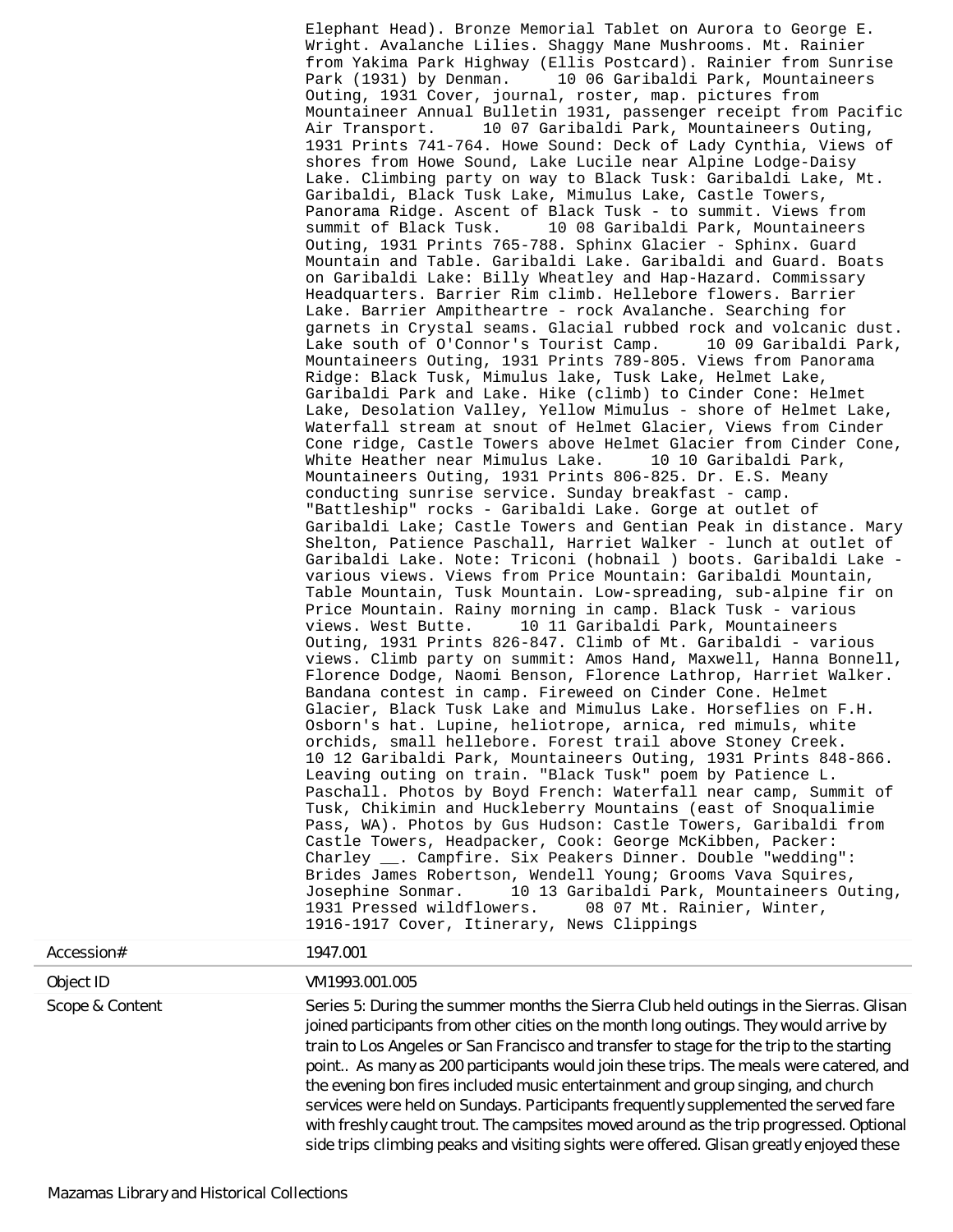"knapsack trips."

Two highlights can be found in Glisan's writings which accompany the photographs. One of the outings was a trans-Sierra trip. After visiting Hetch Hetchy Canyon Glisan lamented in his manuscript the San Franscisco project to convert its use to a water reservoir. On his way home to Portland after the 1932 High Seirra Trip Glisan visited the 1932 Olympic Games in Los Angeles.

Sierra Club Trips Yosemite, 1909; Kings River, 1910; Kern River, 1912; High Sierra, 1932; and Paiute Pass to Bishop Pass, 1933 are included. Photographs, itineraries, maps, participant lists, Sierra Club Announcements, Olympic Game memoriabilia and trip summaries are among the materials. Photographs of John Muir, Henry Pittock, and Ansel Adams are in the Series.

| Date                  | 1909-1912; 1932-1933                                                                                                                                                                                                                                                                                                                                                                                                                                                                                                                                                                                                                                                                                                                                                                                                                                                                                                                                                                                                                                                                                                                                                                                                                                                                                                                                                                                                                                                                                                                                                                                                                                                                                                                                                                                                                                                                                                                                                                                                                                                                                                                                                                                                                                                                                                                                                                                                                                                                                                                                                                                                                                                                                                                                                                                                                                                                                                                                                                                                                                                                                                        |
|-----------------------|-----------------------------------------------------------------------------------------------------------------------------------------------------------------------------------------------------------------------------------------------------------------------------------------------------------------------------------------------------------------------------------------------------------------------------------------------------------------------------------------------------------------------------------------------------------------------------------------------------------------------------------------------------------------------------------------------------------------------------------------------------------------------------------------------------------------------------------------------------------------------------------------------------------------------------------------------------------------------------------------------------------------------------------------------------------------------------------------------------------------------------------------------------------------------------------------------------------------------------------------------------------------------------------------------------------------------------------------------------------------------------------------------------------------------------------------------------------------------------------------------------------------------------------------------------------------------------------------------------------------------------------------------------------------------------------------------------------------------------------------------------------------------------------------------------------------------------------------------------------------------------------------------------------------------------------------------------------------------------------------------------------------------------------------------------------------------------------------------------------------------------------------------------------------------------------------------------------------------------------------------------------------------------------------------------------------------------------------------------------------------------------------------------------------------------------------------------------------------------------------------------------------------------------------------------------------------------------------------------------------------------------------------------------------------------------------------------------------------------------------------------------------------------------------------------------------------------------------------------------------------------------------------------------------------------------------------------------------------------------------------------------------------------------------------------------------------------------------------------------------------------|
| People                |                                                                                                                                                                                                                                                                                                                                                                                                                                                                                                                                                                                                                                                                                                                                                                                                                                                                                                                                                                                                                                                                                                                                                                                                                                                                                                                                                                                                                                                                                                                                                                                                                                                                                                                                                                                                                                                                                                                                                                                                                                                                                                                                                                                                                                                                                                                                                                                                                                                                                                                                                                                                                                                                                                                                                                                                                                                                                                                                                                                                                                                                                                                             |
| Subjects              |                                                                                                                                                                                                                                                                                                                                                                                                                                                                                                                                                                                                                                                                                                                                                                                                                                                                                                                                                                                                                                                                                                                                                                                                                                                                                                                                                                                                                                                                                                                                                                                                                                                                                                                                                                                                                                                                                                                                                                                                                                                                                                                                                                                                                                                                                                                                                                                                                                                                                                                                                                                                                                                                                                                                                                                                                                                                                                                                                                                                                                                                                                                             |
| Creator               | Glisan, Rodney L.                                                                                                                                                                                                                                                                                                                                                                                                                                                                                                                                                                                                                                                                                                                                                                                                                                                                                                                                                                                                                                                                                                                                                                                                                                                                                                                                                                                                                                                                                                                                                                                                                                                                                                                                                                                                                                                                                                                                                                                                                                                                                                                                                                                                                                                                                                                                                                                                                                                                                                                                                                                                                                                                                                                                                                                                                                                                                                                                                                                                                                                                                                           |
| <b>Container List</b> | 10 14 Yosemite, Tuolumne Meadows, Hetch Hetchy, Sierra Club<br>Outing, July 1909 Cover, Itinery, Newspaper Description,<br>Manuscript, Map.<br>10 15 Yosemite, Tulolumne Meadows, Hetch<br>Hetchy, Sierra Club Outing, July 1909 Prints 3754-3774. Shasta<br>from train. Yosemite Falls. Eagle Peak. Half Dome. Yosemite<br>Valley. Mt. Watkins - Mirror Lake. Snow Creek. Hidden falls.<br>Glacier Peak. Tenaya Creek. Nevada Falls. Azaleas - Crowds Rest<br>Trail. Yosemite Valley from Clouds Rest. Merced Lake. Crossing<br>footbridge - Washington Soda Springs. Triple Falls. Merced<br>Falls. Falls above Washburn Lake. Lake Washburn.<br>11 01<br>Yosemite, Tulolumne Meadows, Hetch Hetchy, Sierra Club Outing,<br>July 1909 Prints 3775-3795. McClure Falls. Merced Lake from Echo<br>Creek Trail. Merced Lake from McClure Creek Trail. McClure<br>Amphitheater. McClure Canyon. Vogelsang Pass. Vogelsang Lake.<br>Lake Emerich. Unicorn and Cathedral peaks. Soda Springs.<br>Cathederal and Unicorn from Lambert Dome. Dana, Gibbs and Kune<br>Crest from Lambert. Lyell and Vogelsang from Lambert. Hotel<br>Chamberlain, Tuolumme Meadows. Saddle between Dome and Gibbs.<br>Gibbs from Dana. Dana snow climb. Tioga Lake. Tuolumme Meadows.<br>Lyell from Dana. Mono Lake.<br>11 02 Yosemite, Tulolumne<br>Meadows, Hetch Hetchy, Sierra Club Outing, July 1909 Prints<br>3796-3812. Cathedral Spire. Echo Lake and peak. Cathedral Spire<br>from Echo Peak Lake. Echo Peak Lake. Cathedral Lake. Erratics,<br>Cathedral Lake. Crossing glaciated rock. - Cathedral Lake.<br>Juniper Tree above Tenaya Lake. Lake Tenaya. Dog Lake. Cascades<br>below Tuolumme Meadows. Tuolumme Falls - various locations.<br>11 04 Yosemite, Tulolumne Meadows, Hetch<br>Tuolumme Canyon.<br>Hetchy, Sierra Club Outing, July 1909 Prints 3833-3856. Pate<br>Valley from Rancheria Mountain. Five Finger Falls. Coleman Dome,<br>Hetch Hetchy Valley. Rancheria Creek, Hetch Hetchy Valley.<br>Campers packing for Vernon Trip. "Teddy" (mule) ready for Vernon<br>Trip. Vernon Lake. Eleanor from Vernon Trail -Packers. Lake<br>Eleanor. Group of hikers at Eleanor. Falls Creek Falls, Hetch<br>Hetchy Valley. Tuolumme River below Little Hetch Hetchy. Fall<br>Creek or Wapena Falls, Hetch Hetchy Valley. Deer in forest.<br>Professor Muir and Mr. Pittoch. Professor Muir. King Giant<br>Sequoia - Merced Grove. Charlie Tuck and Tip the horse. El<br>Portola from trail. Hikers on footbridge below Washburn<br>Ampitheater. Half Dome from Sunrise Trail. Parsons Memorial<br>Lodge. Parsons Memorial lodge - Soda Springs, Tuoloumme Meadows.<br>11 05 Kings River, Sierra Club, 1910 Cover. Narrative -<br>11 06 Kings River, Sierra Club, 1910 Prints<br>clipping.<br>3857-3877. Boulder Creek Bridge. Horse Corral. Kings Canyon from<br>lookout. Trail below lookout with Comfort and Randale. Kings<br>River Bridge. Kings River. Grand Sentinel. Kings River Camp.,<br>Copper Creek. Kings River Canyon. Roaring Creek Falls and<br>cascades. People measuring 25 ft circumference Sugar Pine. Bubbs |
|                       |                                                                                                                                                                                                                                                                                                                                                                                                                                                                                                                                                                                                                                                                                                                                                                                                                                                                                                                                                                                                                                                                                                                                                                                                                                                                                                                                                                                                                                                                                                                                                                                                                                                                                                                                                                                                                                                                                                                                                                                                                                                                                                                                                                                                                                                                                                                                                                                                                                                                                                                                                                                                                                                                                                                                                                                                                                                                                                                                                                                                                                                                                                                             |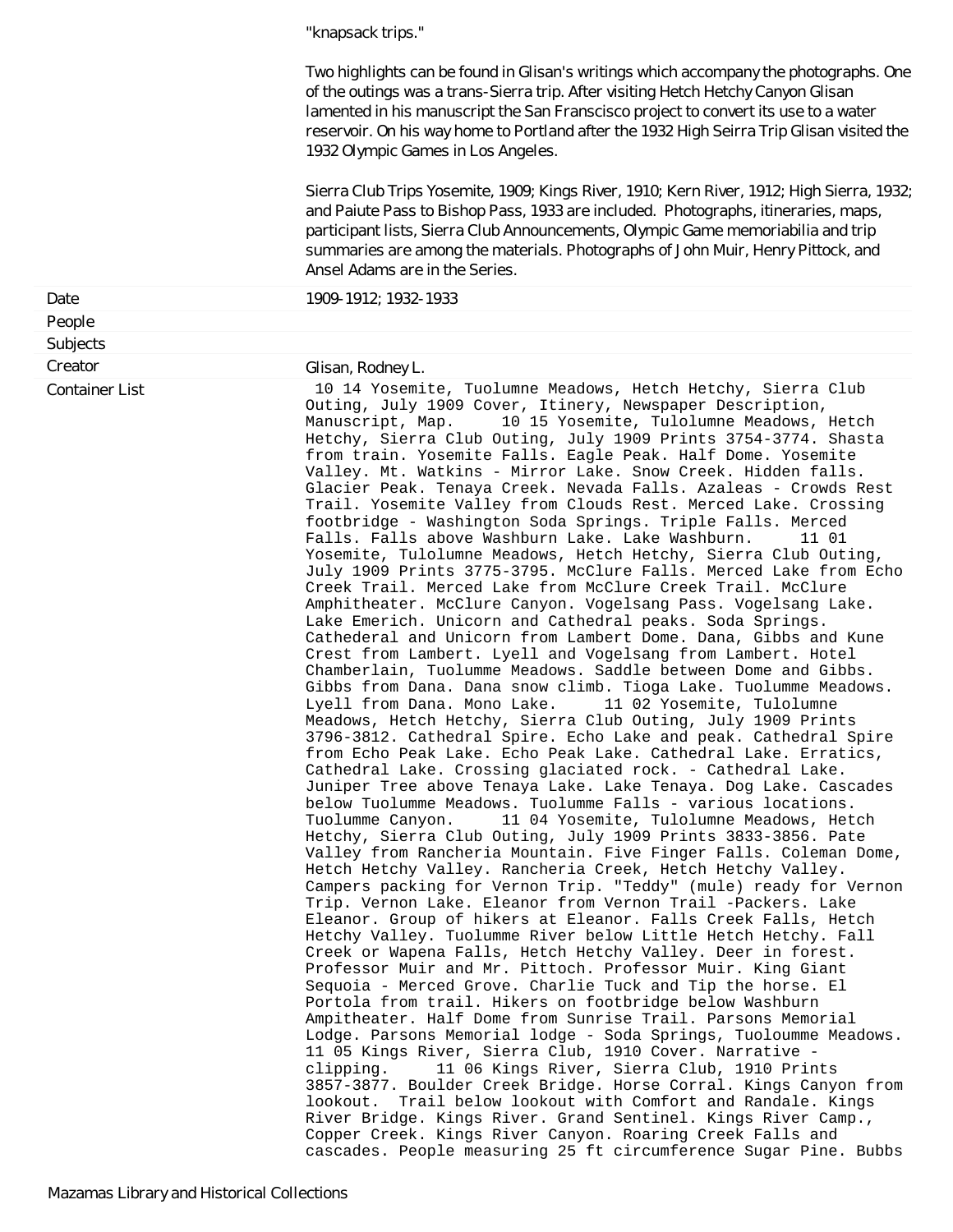Creek Falls. Bull Frog lake. Charlotte Lake. 11 07 Kings River, Sierra Club, 1910 Prints 3878-3895. University party in Center Basin. Center Peak. Nevada desert. Spur of University Peak with Renne and La Conte. Kearsarge Lakes. Lower Vidette Lake, Kearsarge Pinnacles. Upper Vidette Lake. Foxtail pine. Deerhorn Mountain. Lower Vidette basin, East Vidette on right. University Peak. Bubb Creek Falls. Reflection Lake. East Lake.

 11 08 Kings River, Sierra Club, 1910 Prints 3896-3916. Mt. Brewer. Hikers near Granite boulder, Kings Canyon. Mist Falls. Baby burro. Thunder storm, Moro Blanco Canyon. Hikers crossing Log Woods Creek Junction. Fin Dome. Rae Lake. Mt. Rixford. Fin Dome. Gardner and Sixty Lake basin. Rae Lake basin from Fin Dome. 11 09 Kings River, Sierra Club, 1910 Prints 3917-3940. Wood Creek Falls. Views from Pinchot Pass. Lake near Bench Lake. Hikers viewing Arrow Peak from Bench Lake. Taboose Pass. Hiker and mule at Cartridge Creek. Marion Lake. Cartridge Creek Falls. Tripple Falls. Simpson Meadows, Mt. Woodworth in center. Granite Pass. Hunting Party above Copper Creek. Horse drawn wagon at Juanita Ranch. Party resting under giant Sequoia.Quail Flat Road. Sequoia near Quial Flat - R.L. Glisan on stump. Hikers in Sequoia grove, Quail Flat Road. Hikers and mule near giant Sequoias near Quail Flat. 11 10 Kings River, Sierra Club, 1910 Prints 3941-3970. "Grizzly Giant" Sequoia. Juniper trees. Wood Creek Trail. Hikers and mule. Tripple Falls, Cartridge Creek. Wood Creek Falls. University Peak. Middle Fork trail. Mt. Brewer party. Vidette Lake. Firesplit boulder. Mt. Pinchos Pass. Giant Sequoia and redwood, Muir Woods National Park - Postcard Photos by Weider, San Francisco. Snow Plant. 11 11 Kern River Outing, Sierra Club, June 26-July 25, 1912 Cover. Sierra Club Outing Announcement. Journal Article Sierra Club Bulletin 1913 and The Mountaineers: "Knapsacking in the High Sierras" by R.L. Glisan. 11 12 Kern River Outing, Sierra Club, June 26-July 25, 1912 Prints 3971-3976. June 27. Trip to Nelson Camp. Yucca. Stagecoach. Yellow Pine. 11 13 Kern River Outing, Sierra Club, June 26-July 25, 1912 Prints 3971-3987. June 28. Sequoias. Wilson Trail. \_\_ Prece-Mr. \_\_Coswell-Mr. \_\_Downing-Mr. \_\_Downing-Mrs. \_\_Johnson-Mr. \_\_Darling-Ms. 12 01 Kern River Outing, Sierra Club, June 26-July 25, 1912 Prints 3988-3991. June 29. Little Kern River. Lower Kern Lake. Trout Meadow. Jeffery Pine and Cedar. Lulu Nettleton. 12 02 Kern River Outing, Sierra Club, June 26-July 25, 1912 Prints 3992-3999. Upper Kern Lake. Fishing. \_\_Goding, \_\_kid, \_\_Shoemaker, \_\_Goldsboro, \_\_Eliot, \_\_Pottwein, \_\_Redington. Kern Dome. Snow Plant, Kern Canyon. 12 03 Kern River Outing, Sierra Club, June 26-July 25, 1912 Prints 4000-4007. July 1. Colby Soda Springs. Upper Kern lake. Coyote Falls. Lower Kern Lake. 12 04 Kern River Outing, Sierra Club, June 26-July 25, 1912 Prints 4008-4009. July 2. Natural Bridge on Golden Trout (or Volcano) Creek. Fishing - Long Meadow: Mr. and Mrs. Johnson, Mrs. Parson, Miss Eliot, Lulu Nettleton, \_\_Downing. 12 05 Kern River Outing, Sierra Club, June 26-July 25, 1912 Prints 4010-4013. July 3. \_\_Gooding, Dr. \_\_Smith. Volcano Creek Crater. Rock Formation, South Fork Kern. Juniper tree/Volcano Creek. 12 06 Kern River Outing, Sierra Club, June 26-July 25, 1912 Prints 4014-4020. July 4-5. Golden trout anglers: Cahill, Eliot, Price, Colby with fish. Foxtail Pine. Big Arroyo Canyon. "Robbers Roost" Camp, Long Meadow: Colby, Downing, Tappan, Price, Glisan.Whist game on Golden Trout Creek. Outing, Sierra Club, June 26-July 25, 1912 Prints 4021-4026. July 6. Lower Falls, Golden Trout Creek. Twin Falls, Golden Trout Creek. Double Drop Falls, Golden Trout Creek. High Falls, Golden Trout Creek. Views of Golden Trout Creek. Arroyo-Kern<br>Camp Commissary with Chinese cook-Charlie Tuck. 12 08 Kern Camp Commissary with Chinese cook-Charlie Tuck. River Outing, Sierra Club, June 26-July 25, 1912 Prints 4027-4033. July 7-8. Big Arroyo Creek. Big Arroyo Falls. Falls in Arroyo Canyon. Upper Funston Meadows with Kaweah in background. Moraine lake Commissary. \_\_Tappan by dead Foxtail pine. Outing Committee on bank of Moraine Lake: Paison, Colby, Charlie Tuck with record 8.75 lb Rainbow trout . 12 09 Kern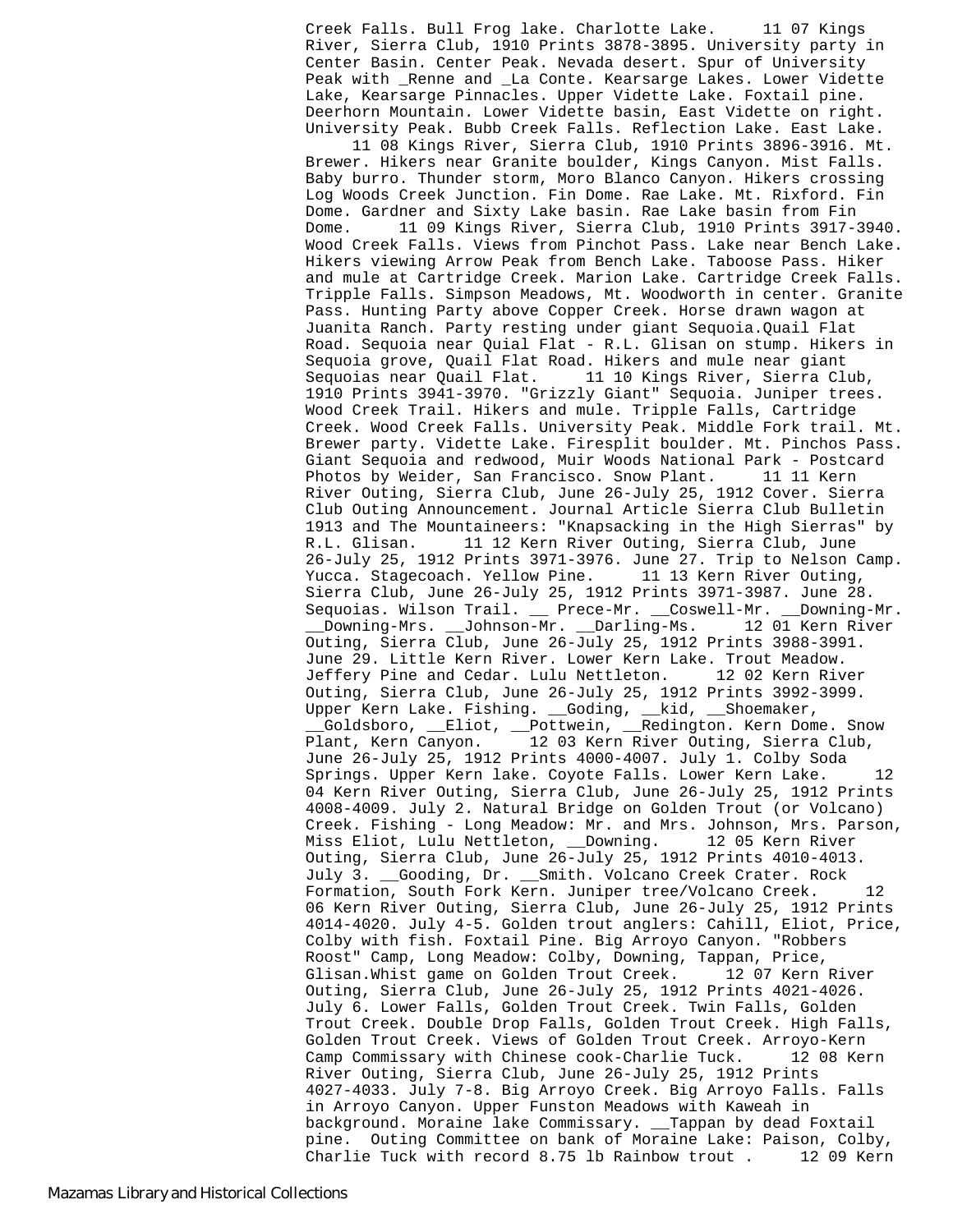River Outing, Sierra Club, June 26-July 25, 1912 Prints 4034-4039. July 9-10. Moraine Lake. Summit, Red Kaweah. Rattlesnake coiled to strike. Silver Pine root between granite slabs. Ancient Juniper. 12 10 Kern River Outing, Sierra Club, June 26-July 25, 1912 Prints 4040-4049. July 11-12. "Knapsack Party." Lost Creek Basin-views Sawtooth from Lost Creek Basin and Columbine Lake. Columbine Lake. Columbine Lake with Mt. Whitney Water Co. Dam. Summit and snow slope of Sawtooth. Lower Lake/Five Lakes Basin. 12 11 Kern River Outing, Sierra Club, June 26-July 25, 1912 Prints 4050-4056. July 13-14. Lower, Middle and Upper Lakes, Five Lakes Basin. Foxtail Pines on Black Kaweah. Kaweah from West lake Basin. Camp at head of Big Arroyo. 12 12 Kern River Outing, Sierra Club, June 26-July 25, 1912 Prints 4057-4065. July 16-17. Milestone. Lulu Nettleton. Lakes at head, Roaring River. Kern Kaweah rock formations in vicinity Tyndall Creek Meadows. 12 13 Kern River Outing, Sierra Club, June 26-July 25, 1912 Prints 4066-4070. July 18. Sandy Plateau and Lake. View Mt. Whitney from Sandy Plateau. Thunder storm. Crab Tree Meadows. 12 14 Kern River Outing, Sierra Club, June 26-July 25, 1912 Prints 4071-4080. July 19. Mt. Whitney-views of and from Mt. Williamson and Lakes, cairn and register at summit. Lone Pine. Mt. Whitney-views of observatory and cairn. \_\_Eliot. Doble brothers and \_\_Bernays. 12 15 Kern River Outing, Sierra Club, June 26-July 25, 1912 Prints 4081-4097. July 20-21. Crab Tree Meadows. Golden trout caught in Rock Creek. Rock Creek Lake. Cathederal Spire/Rock Creek Basin. Packtrain at Upper Cottonwood Lake and Army Pass. Cathedral Spire-Rock Creek Basin. Summit party-Mt. Langely, \_\_Phontides. Views from Mt. Langely: Owens River and Mojave Desert/ Miss Lane, Grande Lake, Williamson, Whitney and Miles. View of Mojave Desert from Lunck Rocks. 12 16 Kern River Outing, Sierra Club, June 26-July 25, 1912 Prints 4098-4106. July 22-24. Cottonwood Canyon. Limber, one-leaf pinon, tamarack, cactus. White fir and one-leaf pinon. Chinese cook Charlie Tuck on horse on Cottonwood Trail. Cottonwood Canyon on trail-Miss Fife and Miss Reeves. Mojave Desert. Railroad track-waiting for train in Mojave Desert. 12 17 Kern River Outing, Sierra Club, June 26-July 25, 1912 Prints 4107-4110. By E.J.P. Kern Lake. Golden Trout Creek-Basalt cliffs. Lake at base of Mt. Whitney. 12 18 Kern River Outing, Sierra Club, June 26-July 25, 1912 Prints 4111-4116. By P.S.C. Storm on Kern Canyon. Big Arroyo. Mariane Lake. Sawtooth Summit. Crabtree Meadows. Cottonwood Lake. 12 19 Kern River Outing, Sierra Club, June 26-July 25, 1912 Prints 4117-41234. By P.S.C. Summit of Sawtooth and views from. Summit of Peak above Long Meadows. Crabtree Meadows. Upper Basin of Kern Kaweah from Arroyo Pass. Upper Basin of Kern Kaweah from Colby Camp. Trail, Army Pass-pack train. Kern Kaweah. 12 20 High Sierra Trail, Sierra Club Outing, July 7-Aug. 9, 1932 Cover, itinerary, map. 12 21 High Sierra Trail, Sierra Club Outing, July 7-Aug. 9, 1932 Prints 4249-4254. July 10, 1932. General Sherman Sequoia. Base of General Sherman tree. Lincoln tree. Congressional Group trees. Group at Mather Memorial Dedication. Col. White, Supt. of Sequoia National Park, at unveiling of bronze tablet in memory of Stephen Mather. 12 22 High Sierra Trail, Sierra Club Outing, July 7-Aug. 9, 1932 Prints 4255-4268. July 11-12, 1932. High Sierra Trail beyond Great Western Divide. Beyond Bear Paw Meadow. Hesitation Point-High Sierra Trail. Battleship Rock. Snowfield below Lone Pine Meadow. Lone Pine Meadow. View east from Lone Pine Meadow Camp. Resting at Elizabeth Pass, 10,500 ft. Snowfield on northside of Elizabeth Pass. View down Deadman Canyon from trail below Elizabeth Pass. Sleeping quarters near Big Bird lake. Up Deadman Canyon. Down deadman Canyon. 12 23 High Sierra Trail, Sierra Club Outing, July 7-Aug. 9, 1932 Prints 4269-4290. July 13-19, 1932. Head Deadman's Canyon. Lunchtime Big Bird Lake Camp. Meadow below Big Bird Lake Camp. Split granite slab. Roaring River. Bridge across Roaring River above Scaffold Meadow. Pack train below Sphinx Crest. Foxtail Pine. Pine-two needle pine. Monticula-five needle pine. Red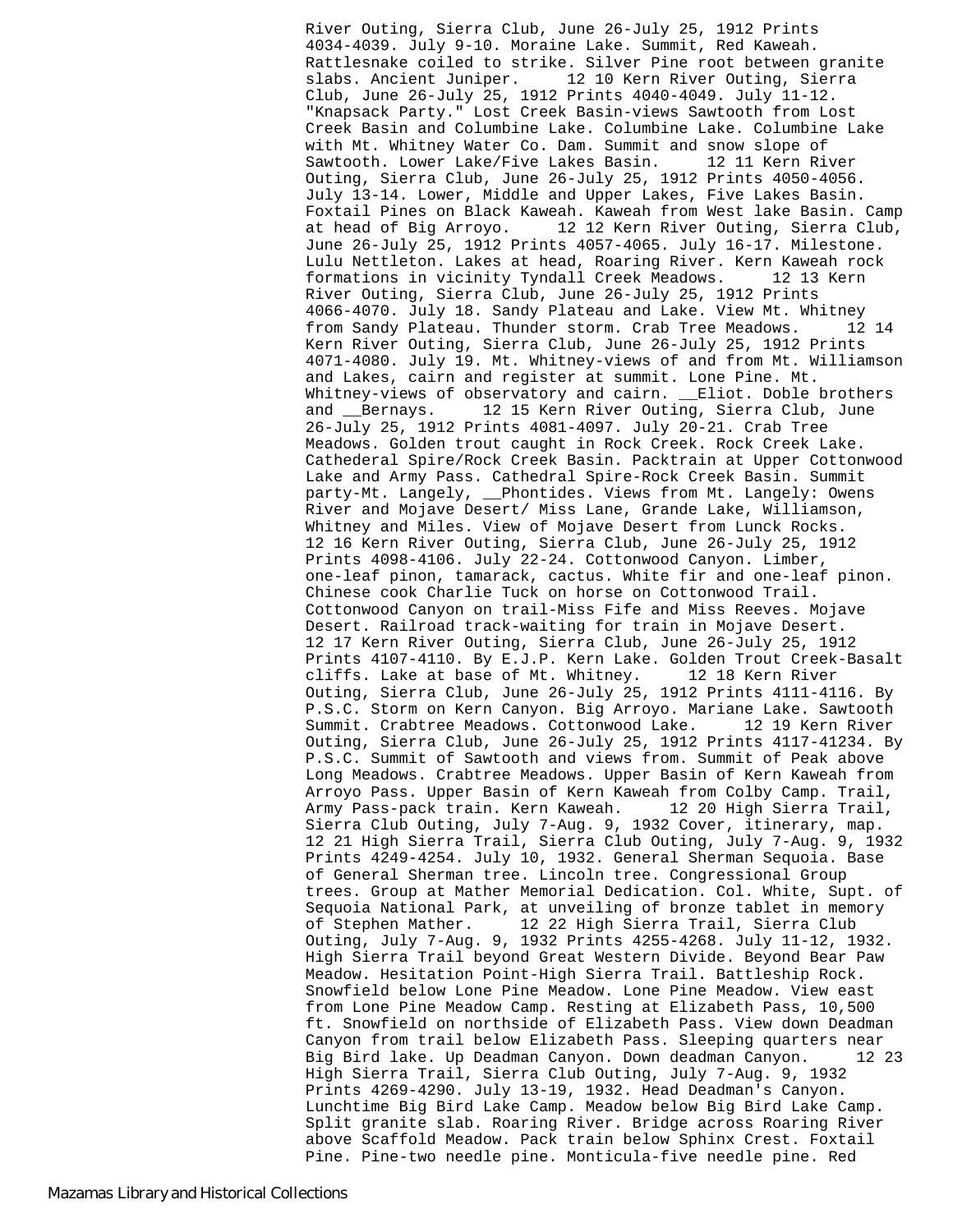Fir-Lulie Nettleton. Bubbs Creek near Sphinx Creek trail crossing. Bubbs Creek below East Creek junction. Bubbs Creek above East Lake Creek. Bubbs Creek Falls below Vidette Meadows. Bubbs Creek-Kearsarge Pinnacles. Bubbs Creek Falls close to Vidette Meadows. Lake below Bull Frog Lake above Vidette Meadows. 12 24 High Sierra Trail, Sierra Club Outing, July 7-Aug. 9, 1932 Prints 4291-4308. July 20-23, 1932. Bullfrog Lake-Kearsarge Pinnacles. Center Basin from bench Bullfrog and Charlotte Lakes. Charlotte Lake. Center Basin from trail up to Bullfrog Lake. Double Kearsarge Lake-Sunset Peak/identified as L.N., Mrs. B., E.G., Mr. Bernard, our guide. Sunset Lake-identified as Mrs.B., L.N., E.G., Mr. Bernard. East Vidette. Center Basin Camp. Center Basin from Upper Camp. Trail below Forester Pass. Ansel Adams on last turn at Forester Pass. View from Forester Pas looking southerly. Small lake below Forester Pass-L.McK., identified as L.N., L.McK. in photo. 13 01 High Sierra Trail, Sierra Club Outing, July 7-Aug. 9, 1932 Prints 4309-4324. July 24-31. Buck marker made by Ansel Adams. Small lake head of Kern River-Elsie Bell Earnshaw. Lake just above camp above junction of Milestone Creek-Elsie Bell Earnshaw. Lower lake on Milestone Creek-Milestone Peak. Lakes above Kern River-Milestone Camp. Mt. Russell and Mt. Whitney-Kern Canyon. Plateau between Kern and Tyndall, Foxtails and photographer's shadow. Trail on edge of Big Horn Plateau between Tyndall and Wallace Creeks. Lake-Big Horn Plateau above Tyndall Creek. Looking back northernly-reflection of R.L. Glisan. View point above Wallace and Kern Creeks looking westerly. Camp on Whitney Creek mile above Crabtree Meadow. Caught Golden Trout. Moraine Lake-Mt. Kaweah. 13 02 High Sierra Trail, Sierra Club Outing, July 7-Aug. 9, 1932 Prints 4325-4344. August 1-5. Middle of Big Five Lakes-Tamarac Pine. Day lunch photo-each item described. Little Five Lake basin camp. Waiters' fashion review. Commissary Lake-Kaweah Peaks. Black Ross Pass. Pass over Kaweah Gap looking west. Small lake in Pass-Kaweah Gap. Francis Tappaan-leader and two others, Westside Gap. Upper Hamilton Lake. Sierra party at Upper Construction Camp. Lower Hamilton Lake. Waterfall below Lower Hamilton Lake. High Sierra Trail near Crescent Meadows. High Sierra Trail returning to Crescent Meadow. View south from trail<br>east of Crescent Meadow. Cars-Deer. 13 03 High Sierra Trail, east of Crescent Meadow. Cars-Deer. Sierra Club Outing, July 7-Aug. 9, 1932 Prints 4345-4359. Deadman Canyon below Big Bird Lake-R.L. Glisan in photo/photographer W.L. Huber. Kearsarge Pinnacles-W.L. Huber, phtographer. Lunch party Center Basin Camp: Lee Stopple, Inezetta Holt, \_ Read, Mrs. \_ Read, Mrs. \_ Ready, Elsa Grelle, William Horsfail, Mrs. Emily Gleaon, Ethelinda James, Florence Burrell, Lulie Nettleton, Paul Paine, Rodney Glisan, Elizabeth Penny, Mrs. Huber, Hollis Gleason/photographer W.L. Huber. Junction Peak and Forester Pass from Center Basin-W.L. Huber photographer. Temporary trail up Northside Forester Pass-W.L. Huber phtographer. Milestone Mt.-W.L. Huber phtographer. Mt. Tyndall-Stopple photographer. Table Mt. in Milestone Basin-Stopple photographer. Forester Pass. View from Kearsarge Pass-Hornberger phtographer. E.G.(Emily Glison or Elsa Grelle?), Rodney L. Glisan, Lulie Nettleton-W.L. Huber photographer. Postcards: Bear, deer, doe and fawns. 13 04 High Sierra Trail, Sierra Club Outing, July 7-Aug. 9, 1932 Prints 4360-4364. August 6-7. Postcards, tickets, newspaper clipping. Olympic Stadium-L.A. Los Angeles City Hall. Los Angeles from the air. Olympic Village-Kopee Photo. Clipping: Juan Zabela-marathon winner. 13 05 Piaute Pass to Bishop Pass, Sierra Club Outing, July 6-August 4, 1933 Cover, Map, Leaflet, Journal. 13 06 Piaute Pass to Bishop Pass, Sierra Club Outing, July 6-August 4, 1933 Prints 4484-4493. North Lake. La Marcx Lakes. White Bark Pine. Sleeping bag.

 13 07 Piaute Pass to Bishop Pass, Sierra Club Outing, July 6-August 4, 1933 Prints 4494-4501. Piaute Pass. Lakes below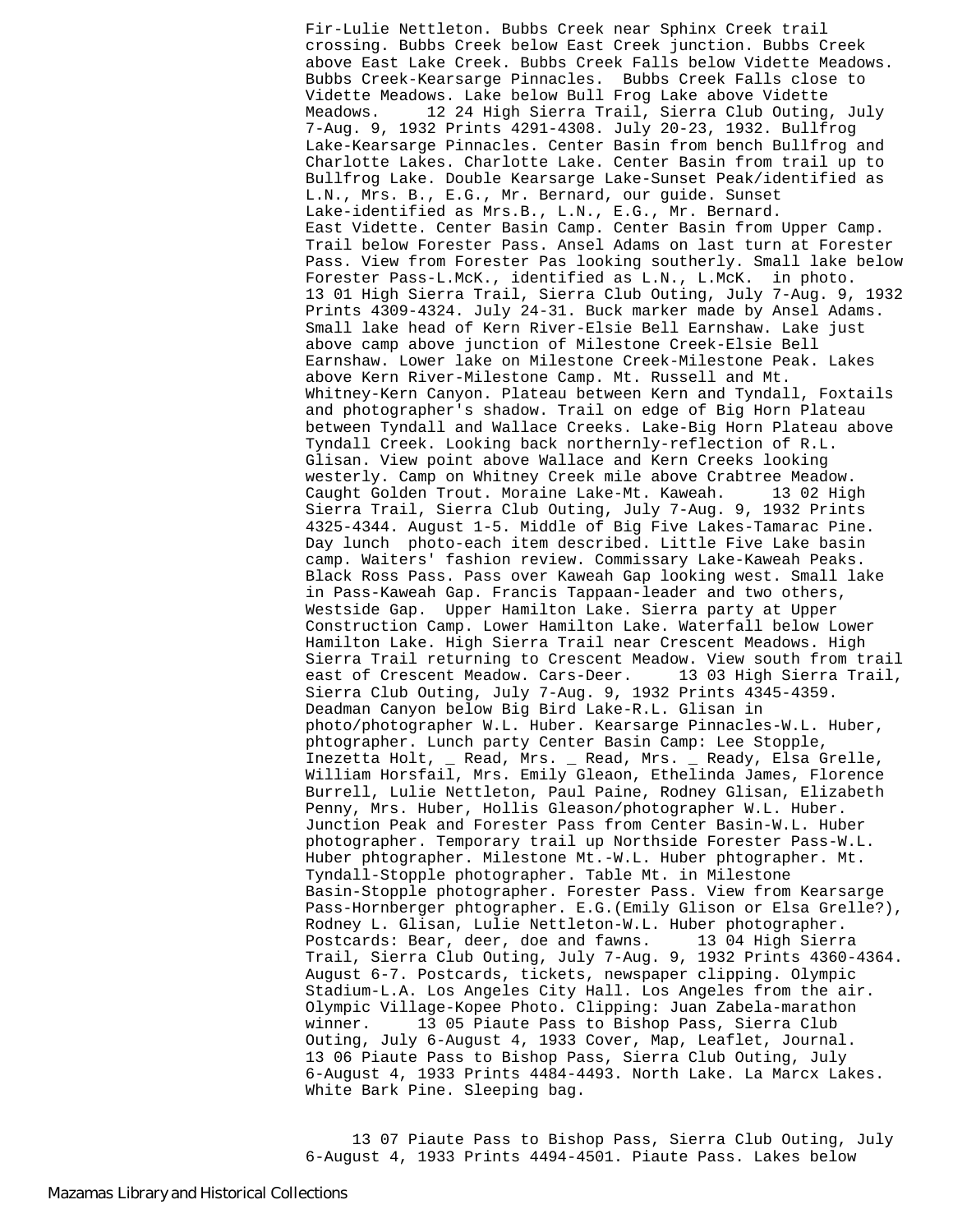| Accession#         | Piaute Pass. Pack train. Chilling beer in snowfield.<br>13 08<br>Piaute Pass to Bishop Pass, Sierra Club Outing, July 6-August 4,<br>1933 Prints 4502-4511. Hutchinson Meadow. French Meadow. Piaute<br>Creek Falls. Juniper.<br>13 09 Piaute Pass to Bishop Pass,<br>Sierra Club Outing, July 6-August 4, 1933 Prints 4512-4515. San<br>Joaquin. Giant Juniper. Evolution Falls.<br>13 10 Piaute Pass<br>to Bishop Pass, Sierra Club Outing, July 6-August 4, 1933 Prints<br>4516-4523. McGee Lakes. McGee Creek. Evolution Creek Falls.<br>Waterwheel. Evolution Lake.<br>13 11 Piaute Pass to Bishop<br>Pass, Sierra Club Outing, July 6-August 4, 1933 Prints<br>4524-4527. Muir Pass, Photos from 1920: Muir Pass and Wanda<br>Lake. Wanda Lake. Helen Lake.Le Conte Pass. La Conte Canyon. La<br>Conte Lake. King's River. 13 13 Piaute Pass to Bishop Pass,<br>Sierra Club Outing, July 6-August 4, 1933 Prints 4532-4537.<br>Palisade Creek. Golden Trout. King's River.<br>13 14 Piaute<br>Pass to Bishop Pass, Sierra Club Outing, July 6-August 4, 1933<br>Prints 4538-4541. King's River. King's River Canyon.<br>Amphitheatre Lake. Devil's Washbowl.<br>13 15 Piaute Pass to<br>Bishop Pass, Sierra Club Outing, July 6-August 4, 1933 Prints<br>4542-4557. Amphitheatre Lake(1920). Deer Meadow. Golden Trout.<br>Palisade Falls. Devil's Crags. Palisade Canyon. Jeffery Pines.<br>Paliside Junction Camp. Kings River.<br>13 16 Piaute Pass to<br>Bishop Pass, Sierra Club Outing, July 6-August 4, 1933 Prints<br>4558-4563. Dusy Basin. Lakes. LeConte Canyon.<br>13 17 Piaute<br>Pass to Bishop Pass, Sierra Club Outing, July 6-August 4, 1933<br>Prints 4564-4569. Dusy Basin. Bishop Pass. Don Tachet on<br>horseback at Bishop Pass. South Lake.<br>13 18 Piaute Pass to<br>Bishop Pass, Sierra Club Outing, July 6-August 4, 1933 Prints<br>4570-4609. Piute Pass. French Creek Canyon. Saphire Lake. Colby<br>Meadows. Muir Pass. Wanda Lake. Grose Meadow. Devil's Crag. Long<br>Lake. Rambrandt Lake. Kings River. Golden Trout caught in McGee<br>Creek. Double Falls-Middle Kings River.<br>1947.001 |
|--------------------|------------------------------------------------------------------------------------------------------------------------------------------------------------------------------------------------------------------------------------------------------------------------------------------------------------------------------------------------------------------------------------------------------------------------------------------------------------------------------------------------------------------------------------------------------------------------------------------------------------------------------------------------------------------------------------------------------------------------------------------------------------------------------------------------------------------------------------------------------------------------------------------------------------------------------------------------------------------------------------------------------------------------------------------------------------------------------------------------------------------------------------------------------------------------------------------------------------------------------------------------------------------------------------------------------------------------------------------------------------------------------------------------------------------------------------------------------------------------------------------------------------------------------------------------------------------------------------------------------------------------------------------------------------------------------------------------------------------------------------------------------------------------------------------------------------------------------------------------------------------------------------------------------------------------------------------------------------------------------------------------------------------------------------------------------------------------------------------------------------------------------------|
| Object ID          | VM1993.001.006                                                                                                                                                                                                                                                                                                                                                                                                                                                                                                                                                                                                                                                                                                                                                                                                                                                                                                                                                                                                                                                                                                                                                                                                                                                                                                                                                                                                                                                                                                                                                                                                                                                                                                                                                                                                                                                                                                                                                                                                                                                                                                                     |
| Scope & Content    | Series 6 documents Snowshoe Club trips to their clubhouse near Cloud Cap Inn on the<br>east side of Mount Hood. Activities shown include snowshoeing, tobogganing, and<br>skiing. The winter outings lasting several days required a train trip from Portland to<br>Parkdale, a horse-drawn wagon or sleigh ride to the upper reaches of Hood River<br>Valley, followed by a snowshoe trek in deep snow up to Cloud Cap Inn. The party was<br>comprised of up to a dozen men accompanied by a cook. Before completion of the<br>Snowshoe Clubhouse in 1910, the party stayed overnight at Cloud Cap Inn. In addition to<br>Cloud Cap Inn and later the Snowshoe Clubhouse, the Ladd Cottage and a trapper's<br>cabin were located at Cloud Cap. Members' indoor leisure activities shown include card<br>games, fireside sitting, and meals. The exclusive and private Snowshoe Club continues<br>in operation today and maintains its clubhouse next to Cloud Cap Inn.<br>All of the photographs except one are from album pages. One oversize image<br>documents a snowshoe trip to Cloud Cap Inn but is undated.<br>In addition to the numerous winter trips made in December, January or February,<br>automobile trips by Glisan with others in July 1906 to Mt. Hood and along the Columbia<br>Highway in April 1919 are included. A photo by Allen D. Chamberlain of "180 Climbing<br>Mt. Washington, sic., New Hampshire, in Winter." is included.<br>The trips in this series are arranged chronologically: 1905-1908; 1910-1915; 1919-1921.                                                                                                                                                                                                                                                                                                                                                                                                                                                                                                                                                                               |
| Date               | 1905-1921                                                                                                                                                                                                                                                                                                                                                                                                                                                                                                                                                                                                                                                                                                                                                                                                                                                                                                                                                                                                                                                                                                                                                                                                                                                                                                                                                                                                                                                                                                                                                                                                                                                                                                                                                                                                                                                                                                                                                                                                                                                                                                                          |
| People<br>Subjects |                                                                                                                                                                                                                                                                                                                                                                                                                                                                                                                                                                                                                                                                                                                                                                                                                                                                                                                                                                                                                                                                                                                                                                                                                                                                                                                                                                                                                                                                                                                                                                                                                                                                                                                                                                                                                                                                                                                                                                                                                                                                                                                                    |
| Creator            | Glisan, Rodney L.                                                                                                                                                                                                                                                                                                                                                                                                                                                                                                                                                                                                                                                                                                                                                                                                                                                                                                                                                                                                                                                                                                                                                                                                                                                                                                                                                                                                                                                                                                                                                                                                                                                                                                                                                                                                                                                                                                                                                                                                                                                                                                                  |

Container List 13 13 19 Mt. Hood: Snowhoe Club 20-23 January 1905. Cover.

Journal. Oregonian Article. 13 20 Mt. Hood: Snowhoe Club

Mazamas Library and Historical Collections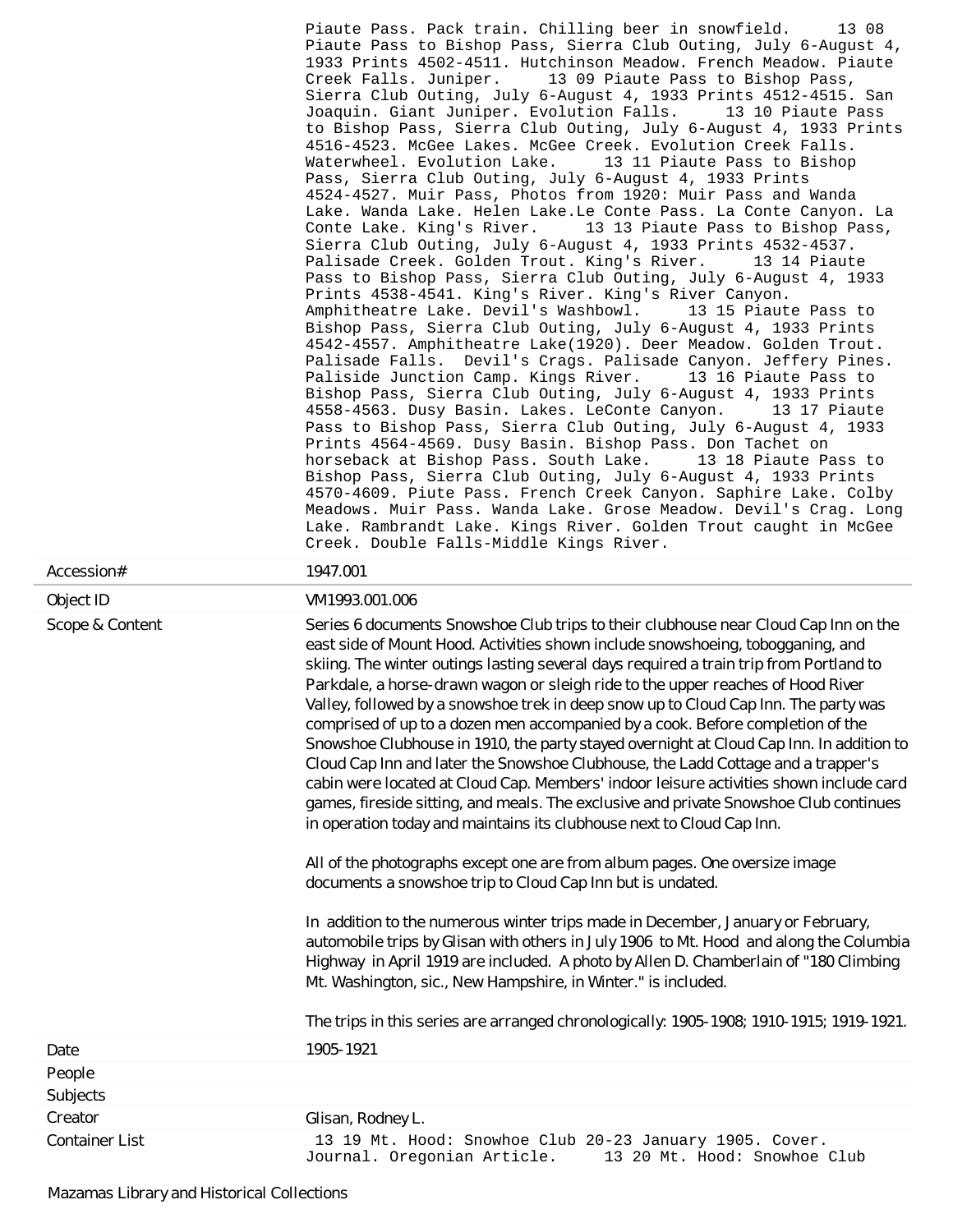20-23 January 1905. Prints 1322-1326. Four horse sleigh with people in woods: J. Wesley Ladd, Herbert S. Nichols, John K. Kollock, Harry L. Corbett. Bert C. Ball, Walter B. Honeyman and Rodney L. Glisan. 13 21 Mt. Hood: Snowhoe Club 20-23 January 1905. Prints 1327-1332. Members skiing and hiking. 13 22 Mt. Hood: Snowhoe Club 20-23 January 1905. Prints 1333-1341(Print 1337 skipped). Cloud Cap Inn, interior and exterior. Trapper cabin and trapper (unidentified). 13 23 Mt. Hood: Snowhoe Club 20-23 January 1905. Prints 1342-1348. Snowshoeing. Scenic view (unidentified). 13 24 Mt. Hood: Snowhoe Club 20-23 January 1905. Prints 1349-1358. Skiing and snowshoeing. 13 25 Mt. Hood: Snowhoe Club 20-23 January 1905. Prints 1359-1382. Skiing. Snowshoeing. Sleighing. Cloud Cap Inn. 14 01 Mt. Hood: Snowshoe Club, January 1906 Journal - January 12, 1906. (Photos not by Glisan) 14 02 Mt. Hood: Snowshoe Club, January 1906 Prints 1383-1384. Horse-drawn snow sleigh with snowshoers. 14 03 Mt. Hood: Snowshoe Club, January 1906 Prints 1385-1392. Snowshoers. 14 04 Mt. Hood: Snowshoe Club, January 1906 Prints 1393-94. Views of mountains in snow and clouds. 14 05 Mt. Hood: Snowshoe Club, January 1906 Prints 1395-1400. Snowshoers. View of valley in snow. 14 06 Mt. Hood: Snowshoe Club, July 1906 Prints 1401-1409. Auto trip by Beebe, Siele, Gordon and Glisan. Yocum's place at Government Camp. Mt. Hood from Government Camp. Mt. Hood view with three: Beebe, Siele and Gordon. White River Glacier. Valley of Sandy. Automobile at Government Camp. 14 07 Mt. Hood: Snowshoe Club, January 18-22, 1907 Cover - 1907, 1908 and 1911, Journal, two news clippings. 14 08 Mt. Hood: Snowshoe Club, January 18-22, 1907 Prints 1410-1412. Horse-drawn sleighride to China Hill (later Rogers Hill). 14 09 Mt. Hood: Snowshoe Club, January 18-22, 1907 Prints 1413-1418. Snowshoe trip into Cloud Cap Inn. Group on snowshoes. Snow scenes. Mt. view. 14 10 Mt. Hood: Snowshoe Club, January 18-22, 1907 Prints 1419-1427 [Print 1423 omitted]. Cloud Cap Inn, exterior and interiors. Group - posed and playing cards. Views of Mt. Hood from Cloud Cap. 14 11 Mt. Hood: Snowshoe Club, January 18-22, 1907 Prints 1428-1438. Group tobogganing and skiing. 14 12 Mt. Hood: Snowshoe Club, January 18-22, 1907 Prints 1439-1451. Group on roof of Cloud Cap Inn. Four horse sleighs. Skiers. Snowshoers. Upper Hood River Valley below Cloud Cap. 14 13 Mt. Hood: Snowshoe Club, January 17-20, 1908 Journal January 17-20, 1908. 14 14 Mt. Hood: Snowshoe Club, January 17-20, 1908 Prints 1452-1457. Loading sleigh. Snowshoeing. Exterior of Cloud Cap Inn. 14 15 Mt. Hood: Snowshoe Club, January 17-20, 1908 Prints 1458-1464. Skiing. Snowshoeing. Two-horse sleigh. Farm (unidentified, upper Hood river Valley below Cloud Cap). 14 16 Mt. Hood: Snowshoe Club, January 1910 Prints 1465-1474. Road to Cloud Cap Inn. Cloud Cap Inn exteriors. Views of Mt. Hood. Party on summit. 14 17 Mt. Hood: Snowshoe Club, 1910 Prints 1475-1480. Snowshoe Club House-exterior and interior as completed fall 1910. Views of Mt. Hood. 14 18 Mt. Hood: Snowshoe Club, January 27-31, 1911 Journal. 14 19 Mt. Hood: Snowshoe Club, January 27-31, 1911 Prints 1481-1488. Four-horse sleighs. Road to Mt. Hood. Candee's place. Ghost Ridge (old burn near Cloud Cap) 14 20 Mt. Hood: Snowshoe Club, January 27-31, 1911 Prints 1488-1496. Snowshoe Clubhouse, exterior and interior and tunnel to door. Black cook Charles Mabry. 14 21 Mt. Hood: Snowshoe Club, January 27-31, 1911 Prints 1497-1504. Views of Mt. Hood. Skiing. Trapper's cabin. Ladd cottage at Cloud Cap. 14 22 Mt. Hood: Snowshoe Club, January 27-31, 1911 Prints 1505-1506. By S. Hall. Two views of Mt. Hood from Eliot Glacier and Cloud Cap Inn. 14 23 Mt. Hood: Snowshoe Club, December 1911 and January 1912 Cover, itinerary for December 30, 1911 - January 2, 1912 trip. 14 24 Mt. Hood: Snowshoe Club, December - January 1911-12 Prints 1507-1512. Members with horse-drawn sleigh. Group snowshoeing from Snow Shoe Clubhouse to Cloud Cap Inn. 14 25 Mt. Hood: Snowshoe Club, December - January 1911-12 Prints 1513-1523. Snow Shoe Lodge. Group inside Lodge around fireplace. Views of Lodge in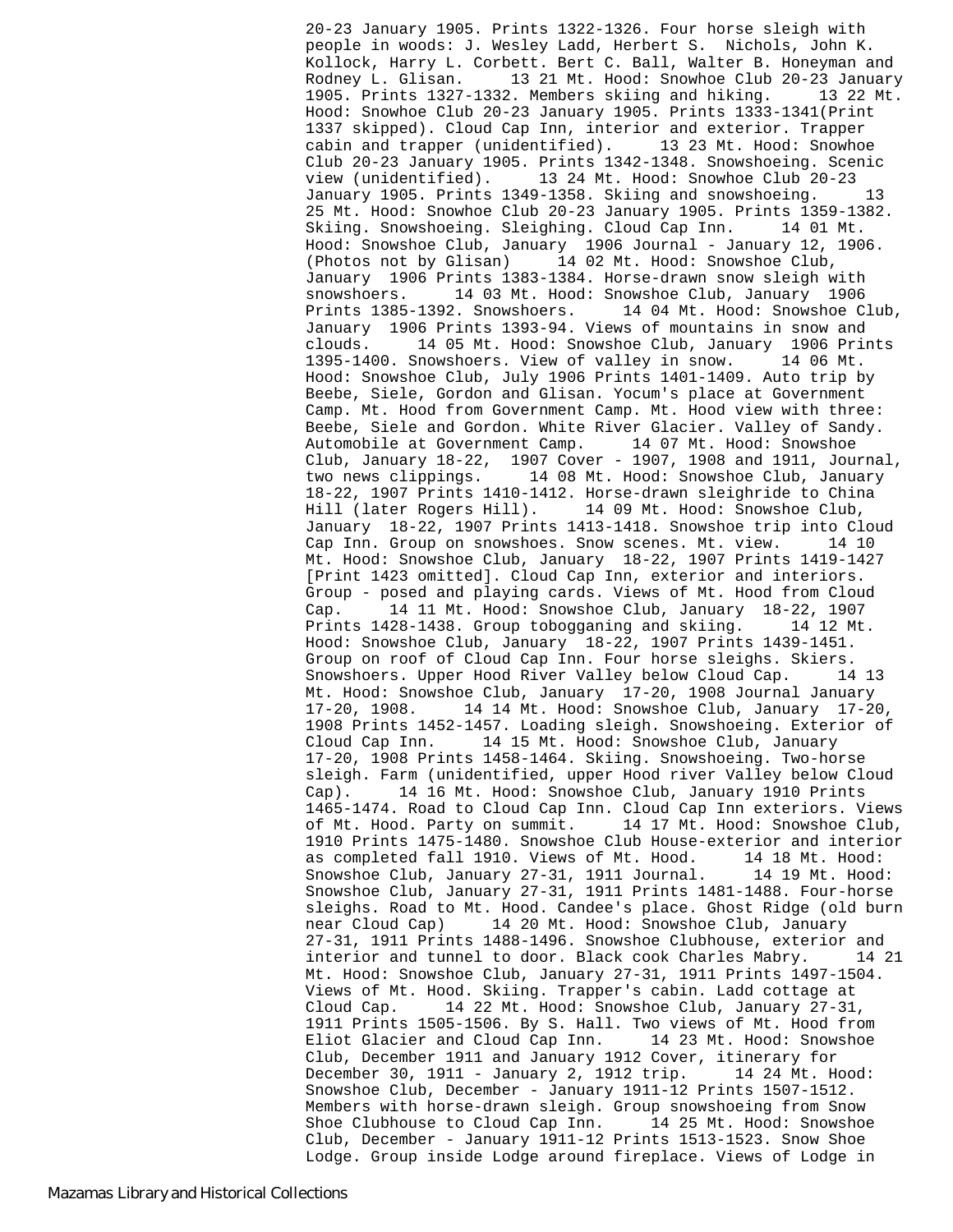snow. Members in snow with view of Mt. Hood. Group on roof of Cloud Cap Inn. Group picture in front of Lodge. 14 26 Mt. Hood: Snowshoe Club, December - January 1911-12 Prints 1524-1530. Cloud Cap Inn. View of Mt. Hood by Ray Smith. Views of Mt. Hood. Member of party in snow. 14 27 Mt. Hood: Snowshoe Club, December - January 1911-12 Prints 1532-1538. Panoramic picture from Inn. Snow Shoe Lodge. Members of group outside Inn. Snow covered trees. 14 28 Mt. Hood: Snowshoe Club, December - January 1911-12 Prints 1539-1545. Snowshoeing. Snow Shoe Lodge. Lodge with Mt. Hood in background. Members snowshoeing. 14 29 Mt. Hood: Snowshoe Club, December -January 1911-12 Prints 1546-1549. Members snowshoeing. Snow Shoe Lodge. 14 30 Mt. Hood: Snowshoe Club, December - February 2-5, 1912 Itinerary February 2-5, 1912. Members of trip identified. 14 31 Mt. Hood: Snowshoe Club, December -February 2-5, 1912 Prints 1550-1555. Mt. Hood from Government Camp. Horses and sleigh. Parkdale to the MacRush place. Snowshoeing to Lodge. 14 32 Mt. Hood: Snowshoe Club, December - February 2-5, 1912 Prints 1556-1564. Views of Mt. Hood. Members. Cloud Cap Inn. 15 01 Mt. Hood: Snowshoe Club, December - February 2-5, 1912 Prints 1565-1566. Snowshoe Lodge interior and members, cook, S.J. Stinger. 15 02 Mt. Hood: Snowshoe Club, December - February 2-5, 1912 Prints 1568-1579. Members practicing and cavorting on skiis, ski jumping, up a tree on skiis. 15 03 Mt. Hood: Snowshoe Club, December - February 2-5, 1912 Prints 1580-1589. Members and cook S.J. Stinger posing in snow tunnel to door of Snowshoe Lodge and in snow. 15 04 Mt. Hood: Snowshoe Club, December - February 2-5, 1912 Prints 1590-1598. Trip to Eliot Glacier - views. 15 05 Mt. Hood: Snowshoe Club, December - February 2-5, 1912 Prints 1599-1611. Members with skiis and snowshoes at Snowshoe Lodge and Cloudcap Inn. 15 06 Mt. Hood: Snowshoe Club, December - January 22-27, 1913 Cover, Itinerary, Copy of newspaper article. 15 07 Mt. Hood: Snowshoe Club, December - January 22-27, 1913 Prints 1612-1615. Sleighride from Parkdale to National Forest entrance. 15 08 Mt. Hood: Snowshoe Club, December - January 22-27, 1913 Prints 1616-1622. Members snowshoeing from MacRush place to Lodge. 15 09 Mt. Hood: Snowshoe Club, December - January 22-27, 1913 Prints 1623-1629. Around the clubhouse, Snowshoe Lodge exterior. 15 10 Mt. Hood: Snowshoe Club, December - January 22-27, 1913 Prints 1630-1637. Snow and ice formations, Ghost Ridge. 15 11 Mt. Hood: Snowshoe Club, December - January 22-27, 1913 Prints 1638-1644. Clubhouse interior. Group photo. Chef, A. Prevost. Snow tunnel to entrance. Members practicing on skiis. Ghost Ridge. 15 12 Mt. Hood: Snowshoe Club, December - January 22-27, 1913 Prints 1645-1647. Members posing in a treetop, at Mt. Hood lodge, Parkdale Railroad Station. 15 13 Mt. Hood: Snowshoe Club, December - January 21-25 and March, 1914 Itinerary, January 21-25 and Itinery, March, 1914. 15 14 Mt. Hood: Snowshoe Club, December - January 21-25 and March, 1914 Prints 1648-1657. Snowshoeing. Clubhouse exterior. Mealtime. Cloud Cap Inn. 15 15 Mt. Hood: Snowshoe Club, December - January 21-25 and March, 1914 Prints 1658-1661. Members skiing and snowshoeing. 15 16 Mt. Hood: Snowshoe Club, December -<br>January 20-27, 1915 Itinerary January 20-27, 1915. 15 17 Mt. January 20-27, 1915 Itinerary January 20-27, 1915. Hood: Snowshoe Club, December - January 20-27, 1915 Prints 1662-1663. Loading sleigh at Parkdale. Snowshoe Club, December - January 20-27, 1915 Prints 1664-1672. Members snowshoeing from Mt. Hood Lodge to clubhouse. 15 19 Mt. Hood: Snowshoe Club, December - January 20-27, 1915 Prints 1573-1583. Skiing, snowshoeing in the clubhouse vicinity. Members trapped woodrat. Clubhouse exterior. 15 20 Mt. Hood: Snowshoe Club, December - January 20-27, 1915 Prints 1684-1691. Snowshoe tour to Eliot Glacier - seracs. Ghost Ridge. 15 21 Mt. Hood: Snowshoe Club, December - January 20-27, 1915 Prints 1692-1695. Members around the clubhouse. Chef C.C. Armstrong. 15 22 Mt. Hood: Snowshoe Club, December - January 20-27, 1915 Prints 1696-1703A. Snow and ice formations. Snowshoeing. Skiing.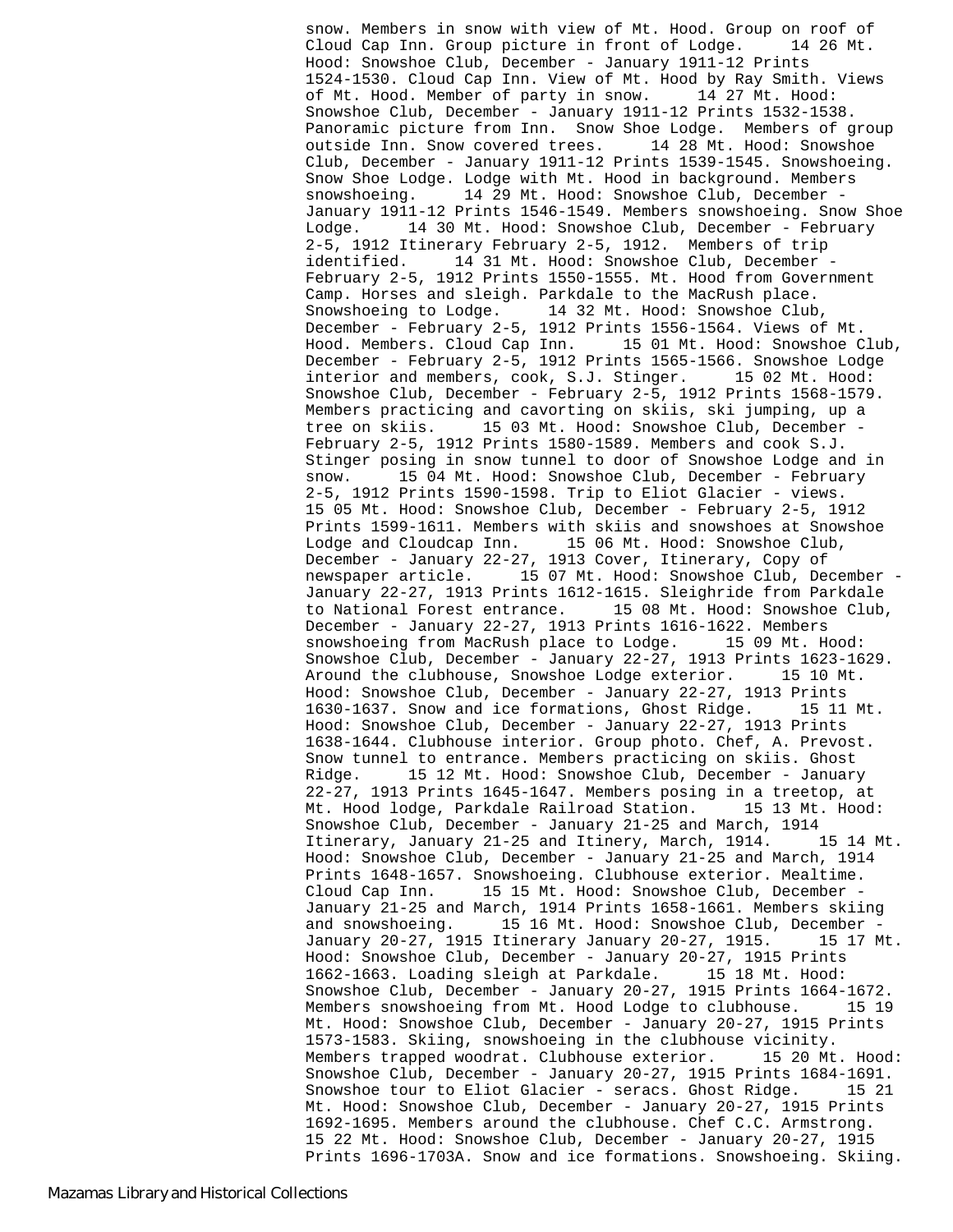15 23 Mt. Hood: Snowshoe Club, December - January 20-27, 1915 Prints 1704-1728. Skiing, snowshoeing and tobogganing. Photo by Allen D. Chamberlain, Appalachians (Appalachain Mountain Club Members?) "180 Climbing Mt. Washington in Winter." 15 24 Mt. Hood: Snowshoe Club, February 11-16, 1919 Cover. Itinerary. Columbia Highway Auto Trip Itinerary - April 29,1919. 15 25 Mt. Hood: Snowshoe Club, February 11-16, 1919 Prints 1729-1742. Mt. Hood Lodge. J.W. Ladd, C.H. Lewis, C. E. Grelie, D.T. Honeyman, R.L. Glisan, Millard Holbrook, C.M. Miall, Mark Weygandt. Pine martin trap. Horse drawn sleigh. Snowshoeing. Clubhouse. Eliot Glacier. Trapper's cabin buried in snow. 15 26 Mt. Hood: Snowshoe Club, February 11-16, 1919 Prints 1743-1756. Snow covered trees in Sand Canyon. Fox trapped on Ghost Ridge. Mock operation on injured C.H. Lewis in clubhouse. 15 27 Mt. Hood: Snowshoe Club, February 11-16, 1919 Prints 1757-1773. Mt. Hood ascent. Photographer's Rock. Eliot Glacier. Seracs on Mt. Hood. West Ridge. Cooper Spur. Mark Weygandt skiing upper slope of Eliot Glacier. 15 28 Mt. Hood: Snowshoe Club, January 16-21, 1920 Journal. January 16-21, 1920 Snow Shoe Club outing. J.W. Ladd, C.E. Grelle, H.S. Nichols, D,T, Honeyman, R.L. Glisan, C.H. Lewis,. Guests: Alma D. Katz, C.M. Mial, Chester G. Murphy, G.C. Lowe. 15 29 Mt. Hood: Snowshoe Club, January 16-21, 1920 Prints 1774-1790. Arrival by wagon at Mt. Hood Lodge. Ladd cottage. Mt. Hood views. Snow Shoe Clubhouse - dirt covered snow. Middle Fork River. Spring. Ski jumping. TIlly Jane Canyon. Sand Canyon. Twin Buttes. 16 01 Mt. Hood: Snowshoe Club, January 16-21, 1920 Prints 1791-1812. Sand Canyon. White bark pine. Tilly Jane Canyon. Clubhouse. Turkey dinner. Interior view of clubhouse. Fireplace. Views of Mt. Hood, Mt. St. Helens, Mt. Rainier, Mt. Adams. Twin Buttes, clubhouse and inn. Langille Grags. Eliot Glacier. Middle Seracs. Spring, H.S. Nichols, (C.H. Lewis or G.C. Lowe), Arma D. Katz. 16 02 Mt. Hood: Snowshoe Club, February 4-11, 1921 Journal. Members: J.W. Ladd, H.S. Nichols, C.E. Grelle, D.T. Honeyman, Horace Mecklem, R.L. Glisan, Guests: Chester C. Murphy, Dr. Millard C. Holbrook, Robert H. Noyes and Alfred A. Hampson. 16 03 Mt. Hood: Snowshoe Club, February 4-11, 1921 Prints 1813-1832. Snow Shoe Clubhouse. Various people - unidentified. Snow covered trees. Snowshoeing. Skiing. Middle Seracs - Eliot<br>Glacier. 16 04 Mt. Hood: Snowshoe Club, February 4-11, 192 16 04 Mt. Hood: Snowshoe Club, February 4-11, 1921 Prints 1833-1851. Snow Shoe Clubhouse exteriors. Middle Seracs - Eliot Glacier. Various unidentified people. Skiing. Horse drawn sled. Mt. Hood views. Over B 1 Cloud Cap Inn, Mt. Hood, undated Three snowshoers approach Cloud Cap Inn, with good view of north face of Mt. Hood in background.

| Accession#      | 1947.001                                                                                                                                                                                                                                                                                                                                                                                                                                                                                                                                                                                                                                                                                                                                                                                                                                                                                                                                                                                                                                                                          |
|-----------------|-----------------------------------------------------------------------------------------------------------------------------------------------------------------------------------------------------------------------------------------------------------------------------------------------------------------------------------------------------------------------------------------------------------------------------------------------------------------------------------------------------------------------------------------------------------------------------------------------------------------------------------------------------------------------------------------------------------------------------------------------------------------------------------------------------------------------------------------------------------------------------------------------------------------------------------------------------------------------------------------------------------------------------------------------------------------------------------|
| Object ID       | VM1993.001.007                                                                                                                                                                                                                                                                                                                                                                                                                                                                                                                                                                                                                                                                                                                                                                                                                                                                                                                                                                                                                                                                    |
| Scope & Content | Series 7: Glisan recorded over 20 personal trips during the period 1895 to 1933. The<br>trips varied from a single day to several days. He went with various friends and<br>sometimes partway with local ranchers, shepherds, or forest rangers as guides. All<br>kinds of conveyances including automobiles, ferries, steamers, row boats, wagons,<br>trains, horseback, or walking were employed as the situation dictated.<br>Rodney L. Glisan's personal trips were Mount Hood, 1895 and 1903; Port Orford to<br>Yaquina, 1905; Yosemite/Lake Tahoe, 1908; Mount Hood to Crater Lake, 1908; Oregon<br>Coast, 1910; Oregon Caves, 1910; Yoho in Canadian Rockies, 1911; Columbia River<br>Highway, 1911-1916; Mount Hood, 1912; Saddle Mountain, 1913-1914; Washington<br>Coast, 1914; Crater Lake on Skis, 1917; Ski Trips, 1917-1919; Saddle Mountain, 1919;<br>Columbia River Highway, 1917-1920; Portland to Los Angeles, 1926; Los Angeles to<br>Death Valley, 1926; Mount Baker, 1929; Oregon Coast and Redwood Highway, 1933; and<br>Mount Lassen to Crater Lake, 1933. |
| Date            | 1895-1933                                                                                                                                                                                                                                                                                                                                                                                                                                                                                                                                                                                                                                                                                                                                                                                                                                                                                                                                                                                                                                                                         |
| <b>Decate</b>   | $\overline{a}$                                                                                                                                                                                                                                                                                                                                                                                                                                                                                                                                                                                                                                                                                                                                                                                                                                                                                                                                                                                                                                                                    |

People Weygandt, Beulah Jones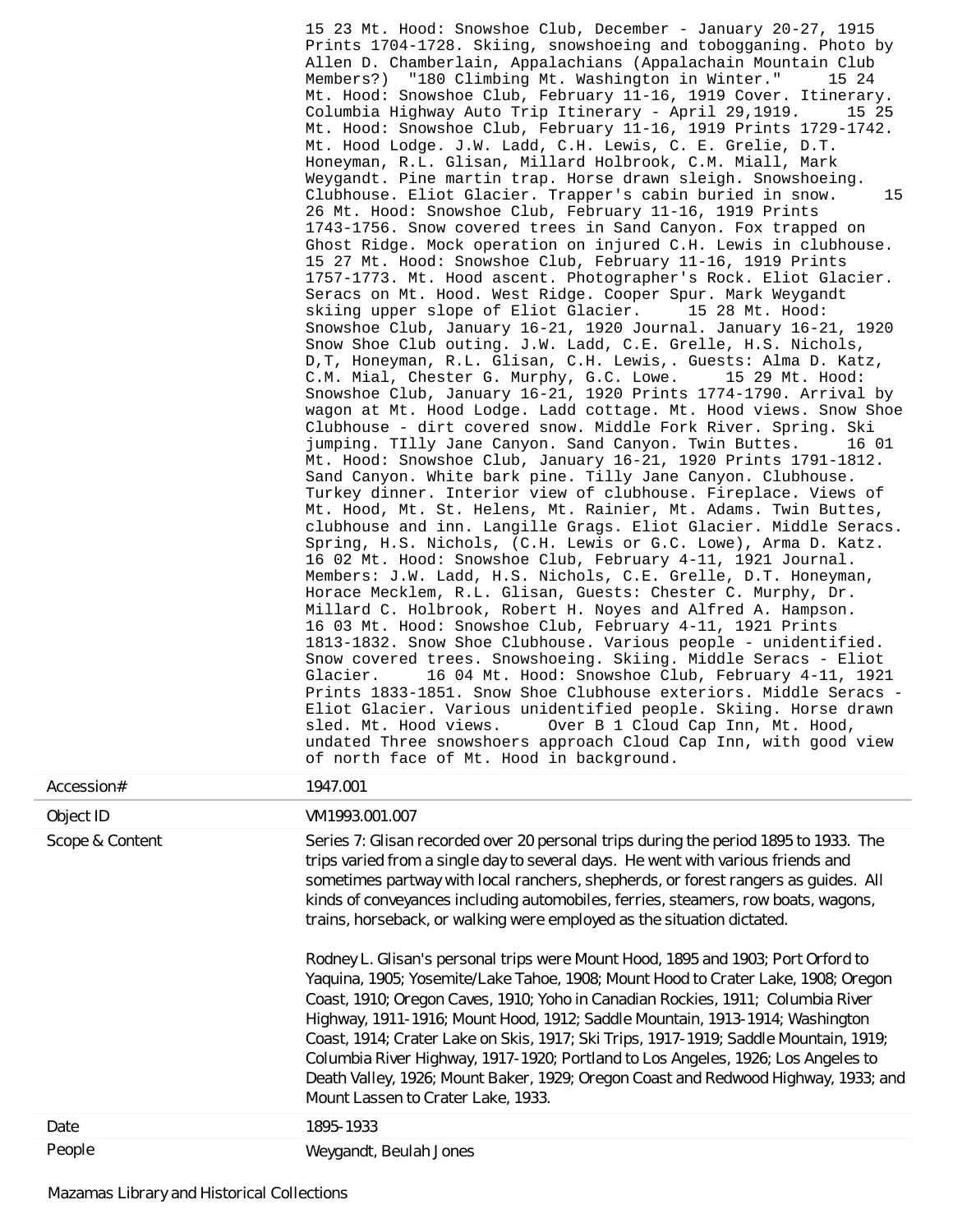|                                              | Weygandt, Mark                                                                                                                                                                                                                                                                                                                                                                                                                                                                                                                                                                                                                                                                                                                                                                                                                                                                                                                                                                                                                                                                                                                                                                                                                                                                                                                                                                                                                                                                                                                                                                                                                                                                                                                                                                                                                                                                                                                                                                        |
|----------------------------------------------|---------------------------------------------------------------------------------------------------------------------------------------------------------------------------------------------------------------------------------------------------------------------------------------------------------------------------------------------------------------------------------------------------------------------------------------------------------------------------------------------------------------------------------------------------------------------------------------------------------------------------------------------------------------------------------------------------------------------------------------------------------------------------------------------------------------------------------------------------------------------------------------------------------------------------------------------------------------------------------------------------------------------------------------------------------------------------------------------------------------------------------------------------------------------------------------------------------------------------------------------------------------------------------------------------------------------------------------------------------------------------------------------------------------------------------------------------------------------------------------------------------------------------------------------------------------------------------------------------------------------------------------------------------------------------------------------------------------------------------------------------------------------------------------------------------------------------------------------------------------------------------------------------------------------------------------------------------------------------------------|
|                                              | Weygandt, Wesley                                                                                                                                                                                                                                                                                                                                                                                                                                                                                                                                                                                                                                                                                                                                                                                                                                                                                                                                                                                                                                                                                                                                                                                                                                                                                                                                                                                                                                                                                                                                                                                                                                                                                                                                                                                                                                                                                                                                                                      |
|                                              |                                                                                                                                                                                                                                                                                                                                                                                                                                                                                                                                                                                                                                                                                                                                                                                                                                                                                                                                                                                                                                                                                                                                                                                                                                                                                                                                                                                                                                                                                                                                                                                                                                                                                                                                                                                                                                                                                                                                                                                       |
| Subjects<br>Creator<br><b>Container List</b> | Glisan, Rodney L.<br>16 05 Personal Trip: Mt. Hood, 1895 Cover. Prints 867-868.<br>Cloud Cap Inn (T.B. White, A.D. Whittaker, R.L. Glisan). View of<br>Mt. Hood.<br>16 06 Personal Trip: Mt. Hood, 1895 Prints<br>869-880. Climb from Cloud Cap Inn - unknown route.<br>16 07<br>Personal Trip: Mt. Hood, 1895 Prints 881-882. Mt. Hood summit.<br>16 08 Personal Trip: Mt. Hood, 1903 Prints 883-886. View of Mt.<br>Hood from east. View of Mt. Adams from north. View of Cascade<br>Locks - Steamer Bailey Catzert in Locks. (Wm. White, Jr., Walter<br>McClintock, R.L. Glisan)<br>16 09 Personal Trip: Mt. Hood, 1903<br>Prints 887-890. Views of and around Cloud Cap Inn.<br>16 10<br>Personal Trip: Mt. Hood, 1903 Prints 891-908. View of glaciers<br>and climbing on east side of Mt. Hood - unknown route.<br>16 11<br>Personal Trip: Mt. Hood, 1903 Prints 909-914. Falls on north<br>side of Mt. Hood. Photo of forest road. Moonlight reflection in<br>lake (Photo by F.I. Jones). 16 12 Personal Trip: Port Orford<br>16 13                                                                                                                                                                                                                                                                                                                                                                                                                                                                                                                                                                                                                                                                                                                                                                                                                                                                                                                                            |
|                                              | to Yaquina May 24 - June 7, 1905 Cover. Journal. Map.<br>Personal Trip: Port Orford to Yaquina May 24 - June 7, 1905<br>Prints 2487-2495. Light Ship "Columbia." Tillamock Rocki<br>Lighthouse. "Arago" Lighthouse. Beachviews. Seagulls.<br>16 14<br>Personal Trip: Port Orford to Yaquina May 24 - June 7, 1905<br>Prints 2496-2502. Port Orford site including old fort. Battle<br>Rock. Cape Blanco Lighthouse, views from. Mouth of Coquille<br>River. Tuppeck River. Coquille Lighthouse.<br>16 15 Personal<br>Trip: Port Orford to Yaquina May 24 - June 7, 1905 Prints<br>2503-2512. Coos Bay. North Bend. Forest Park - North Bend.<br>Empire City. Sand Road to Ten Mile Lake. Ten Mile Creek. Ten<br>Mile Lake. Rhododendrons.<br>16 16 Personal Trip: Port Orford<br>to Yaquina May 24 - June 7, 1905 Prints 2513-2523. Umqua<br>Lighthouse. Clear Lake. Gardner. Umqua River. Heceta Head<br>Lighthouse and Keeper's House. Yaquina Head Lighthouse.<br>16<br>17 Personal Trip: Port Orford to Yaquina May 24 - June 7, 1905<br>Prints 2524-2529. Baby seal. Sailing yachts. Government dock and<br>jetty near Florence. Arago Lighthouse.<br>16 18 Personal Trip:<br>Yosemite, Mariposa Grove, Lake Tahoe, May 1908 Cover. Map of<br>16 19 Personal Trip: Yosemite, Mariposa<br>Yosemite Valley.<br>Grove, Lake Tahoe, May 1908 Prints 3718-3738. Yosemite and<br>Mariposa Grove: California Coast. El Portal Road into Yosemite<br>with horse drawn carriage. Cascade Falls. Yosemite Valley. Three<br>Brothers. Bridal Veil Falls. El Capitan. Cathedral Spires.<br>Yosemite Falls. Merced River. North Dome. Half Dome. Vernal<br>Falls. Nevada Falls. Glacier Point. Inspiration Point. Snow<br>Flowers. Giant Sequoia with horse drawn wagon - copyright 1903<br>by J.T. Boysen. Sequoia trees. "Grizzly Giant" with Clark who<br>16 20 Personal Trip: Yosemite, Mariposa<br>discovered grove.<br>Grove, Lake Tahoe, May 1908 Cover with photo of rattlesnake. Map |
|                                              | 16 21 Personal Trip: Yosemite, Mariposa<br>of Lake Tahoe.<br>Grove, Lake Tahoe, May 1908 Prints 3739-3753. Tahoe Tavern. Lake<br>views in clearing from hotel and casino. Tour boat on Lake<br>Tahoe. Trout on stringer. Two women in native American dress.<br>16 22 Personal Trip: Mt. Hood to Crater Lake August 12 -<br>September 13, 1908. Cover. Poem. Journal of 13 pages. Map.<br>16 23 Personal Trip: Mt. Hood to Crater Lake August 12 -<br>September 13, 1908. Prints 915-921. Starting at Welches, to<br>Clackamas Meadows. Views of Mt. Hood, Jack Pot Meadows, Little<br>Crater Lake. Pack horses, pack train.<br>16 24 Personal Trip:<br>Mt. Hood to Crater Lake August 12 - September 13, 1908. Prints<br>922-934. Pack train. Clackamas Meadows to Detroit. Views of Mt.<br>Jefferson and Mt. Washington. Santiam River. Horseback riders on<br>road Lava - Fish Lake Road. Lava Meadows. Clear Lake. Ranger's<br>17 01 Personal Trip: Mt. Hood to<br>cabin, Minto Mountain.<br>Crater Lake August 12 - September 13, 1908. Prints 935-946.<br>Ranger cabin at Cache Creek. Road to Sisters. Views of Three<br>Sisters, North Sister, South Sister and Broken Top. Sheepherder                                                                                                                                                                                                                                                                                                                                                                                                                                                                                                                                                                                                                                                                                                                                                                                       |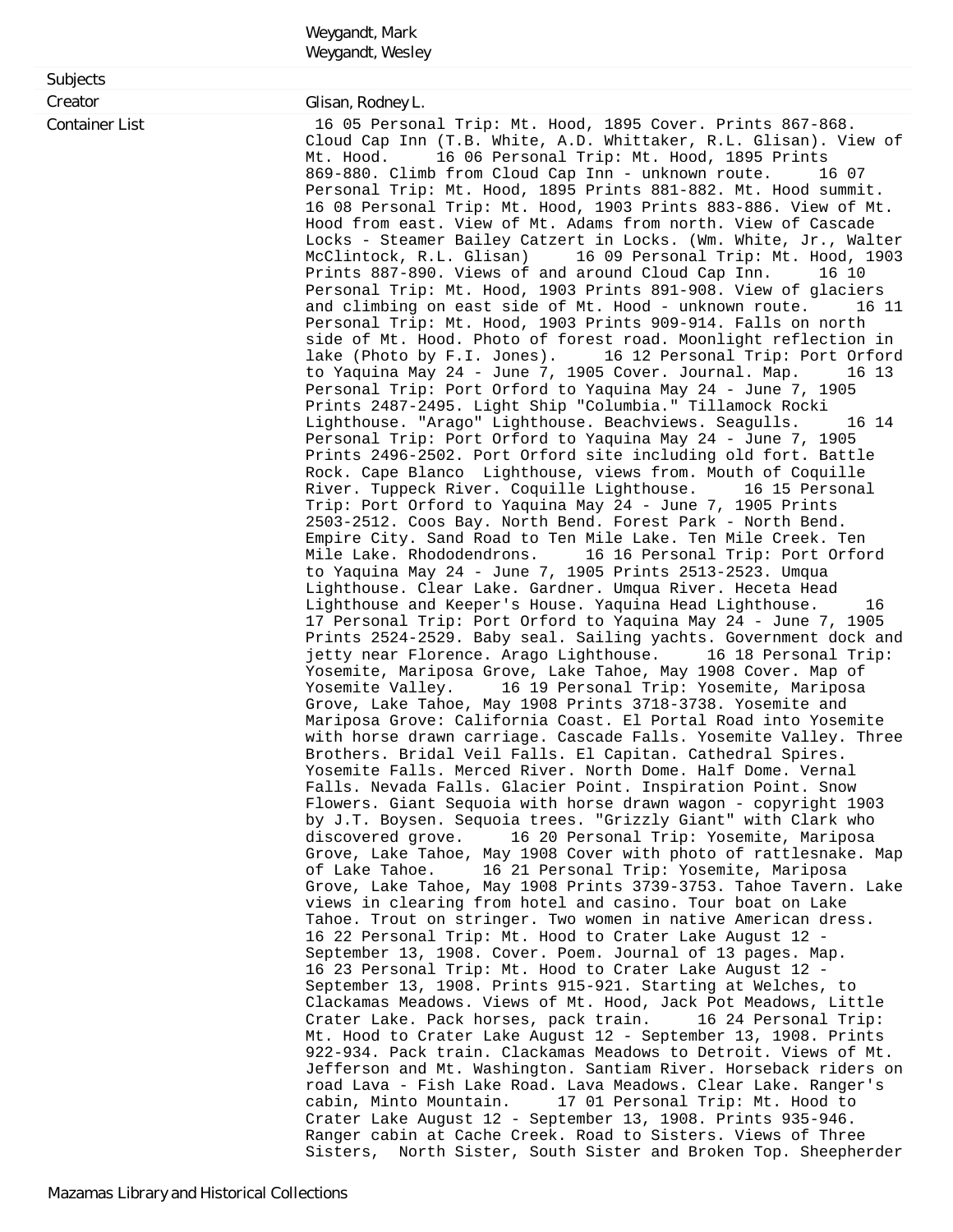near Broken Top Peak. Broken Top Pass. 17 02 Personal Trip: Mt. Hood to Crater Lake August 12 - September 13, 1908. Prints 947-957. Fishing at Horse Lake. Views of Elk Lake, Big Lava Lake, Little Lava Lake. Views of South Sister, Broken Top and<br>Batchelor Butte. Camp Robber. 17 03 Personal Trip: Mt. Hood Batchelor Butte. Camp Robber. to Crater Lake August 12 - September 13, 1908. Prints 958-965. Upper Deschutes River. T. Scott Brooke with trout. Crane Prairie. Odell Lake. Cresent Lake. Fording Upper Deschutes River. 17 04 Personal Trip: Mt. Hood to Crater Lake August 12 - September 13, 1908. Prints 966-969. Views of Diamond Lake, Mt. Thielsen, Old Bailey and Pumice Stone Desert. 17 05 Personal Trip: Mt. Hood to Crater Lake August 12 - September 13, 1908. Prints 970-983. Views of Crater Lake, Wizard Island, Llao Rock, Mt. Scott, rock formations on Castle Creek. Meadow on Mt. Mazama. Boat and boat landing. R. B. Wilson with Crater Lake Trout. 17 06 Personal Trip: Mt. Hood to Crater Lake August 12 - September 13, 1908. Prints 984-990. Union Falls and Natural Bridge on Rogue River. Mill Creek Falls. Large Sugar Pine. 17 11 Personal Trip: Seaside to Nehalem, June 1910 Cover. Itinerary. 17 12 Personal Trip: Seaside to Nehalem, June 1910 Prints 2530-2547. Neahkahnie. Trail. Else Koehler, Lisa Wood, Miss Kit Koehler, Rodney Glisan Kirk Smith. Views from summit including coast panorama and mountains, Cape Falcon, Pirates Cove, south cut for road and north. 17 13 Personal Trip: Seaside to Nehalem, June 1910 Prints 2547-2554. Short Sand Beach. Arch Cape. Else Koehler, Lisa Wood, Miss Kit Koehler, Rodney Glisan, Kirk Smith. Coast views. Sea Otter pup (or seal). 17 14 Personal Trip: Seaside to Nehalem, June 1910 Prints 2555-2576. Pictures of party: Else Koehler, Lisa Wood, Miss Kit Koehler, Rodney Glisan and Kirt Smith. Trail, beach, Coast views. Horsedrawn wagon, Arch Cape Creek. 17 15 Personal Trip: Seaside to Nehalem, June 1910 Prints 2577-2581. Shipwreck.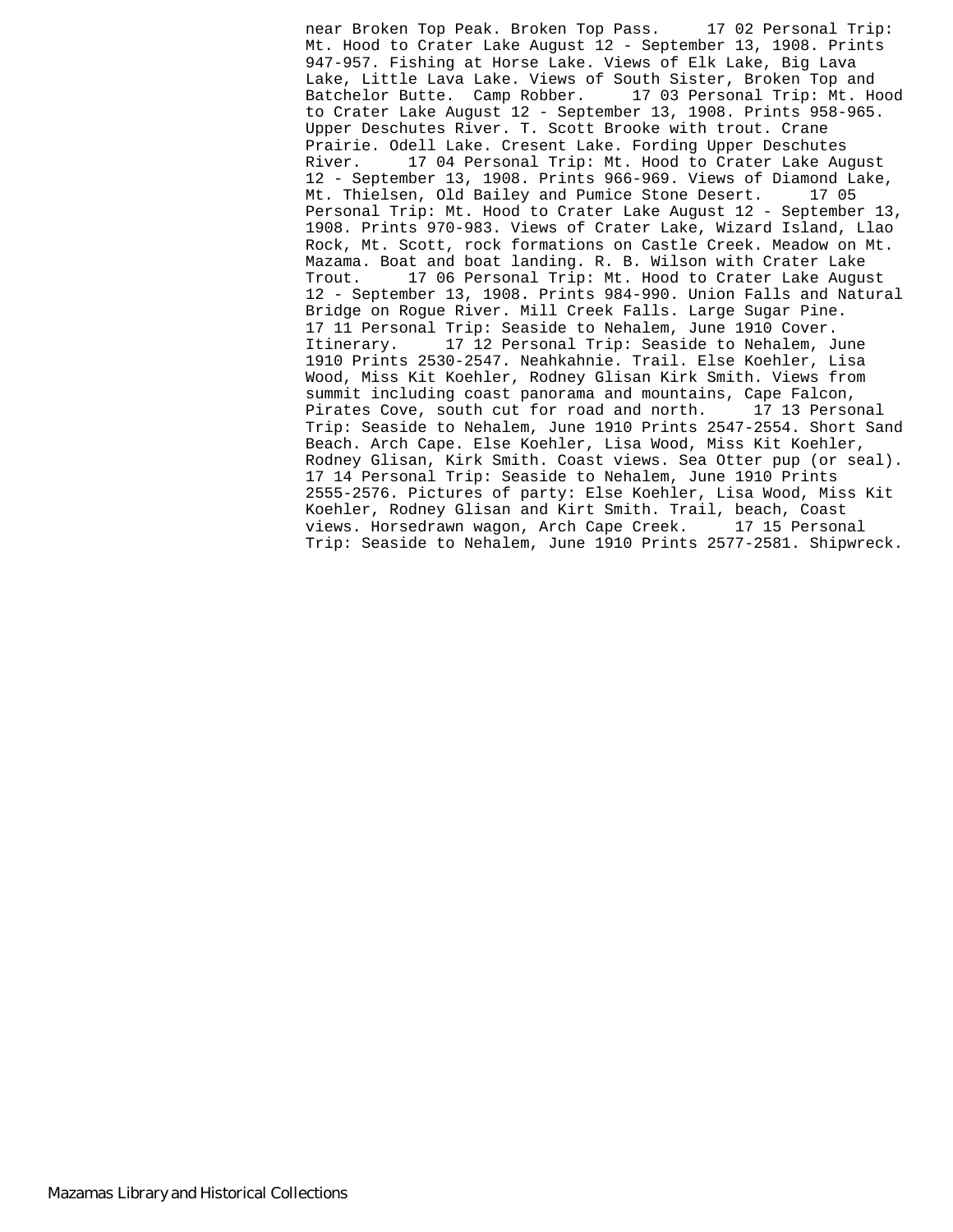17 08 Personal Trip: Fort Stevens to Seaside, May 1910 Itinerary. 17 09 Personal Trip: Fort Stevens to Seaside, May 1910 Prints 2582-2585. Trail, beach, wreck of Peter Iredale. 17 10 Personal Trip: Fort Stevens to Seaside, May 1910 Prints 2586-2592. Columbia Beach. Wreck of Cornewan Castle. Gearhart Hotel exteriors. Beach trail. Moore Hotel. 17 07 Personal Trip: Columbia River, May 1910 Prints 2593-2602. (Itinerary of photo page) Good views of Lighthouse. Unloading supplies from Lighthouse Tender, "Heather." Tillamook Head. Clatsop Beach. Lighthouse Rock. 17 18 Personal Trip: Oregon Coast, ca. 1910-1914. Cover. 17 19 Personal Trip: Oregon Coast, ca. 1910-1914. Prints 2603-2609. Ecola Beach. Short Sand Beach. Arch Cape. Views from Necainey (Neahkahnie?). Necainey Road. Trail. 17 20 Personal Trip: Oregon Coast , ca. 1910-1914. Prints 2610-2619. Tillamook Bay. Sand Lake. Cape Mears. Inland Lake. Cape Lookout. Fletchers Lake. 17 21 Personal Trip: Oregon Coast , ca. 1910-1914. Prints 2620-2621 and Prints 2722-2725 [Skipped Prints 2622-2721]. Nestucca Bay. Cascade Head. Proposal Rock. Beach below Salmon River, Neskowin. Siletz Bay. 17 22 Personal Trip: Oregon Coast , ca. 1910-1914. Prints 2726-2733. Swimmers in bathing costumes, Salmon Creek Bay. Surf views of bathers, Salmon Creek Bay. Natural Bridge. 17 23 Personal Trip: Oregon Coast , ca. 1910-1914. Prints 2734-2738. Cape Foulweather and Finger Rock. Yaquina Head. Yaquina Head Lighthouse. Jump Off Joe (rock formation), Newport. 17 24 Personal Trip: Oregon Coast, Newport to Port Orford, ca. 1910-1914. Cover. 17 25 Personal Trip: Oregon Coast, Newport to Port Orford , ca. 1910-1914. Prints 2756-2761. Tillamook Rock Lighthouse. Yaquina Head Lighthouse. Heceta Head Lighthouse. Umpqua Lighthouse. Gardner, OR on the Umpqua. Clear Lake near the Umpqua Lighthouse.

 17 26 Personal Trip: Oregon Coast, Newport to Port Orford , ca. 1910-1914. Prints 2762-2766. Coos Bay Area: 10 Mile Creek, Arago Lighthouse. Views from Arago Lighthouse. North Bend Park. Sunset Bay. 17 27 Personal Trip: Oregon Coast, Newport to Port Orford , ca. 1910-1914. Prints 2767-2772. Mouth of Coquille River. Coquille Lighthouse. Tupple Rock near Bandon. Cape Blanco Lighthouse, Battle Rock. Site of old fort at Port Orford. 17 16 Personal Trip: Oregon Caves, ca. 1910 Cover, printed matter. 17 28 Personal Trip: Shepherd's Hot Springs, May 13-14, 1911 Prints 2187-2193. Hotel. Wind Mountain views. Wind River Falls. Joe A.M.\_\_, R.C.(Dick) Hart. 18 01 Personal Trip: Columbia River Highway, May 1911. Cover. "Columbia Highway No. 1" lists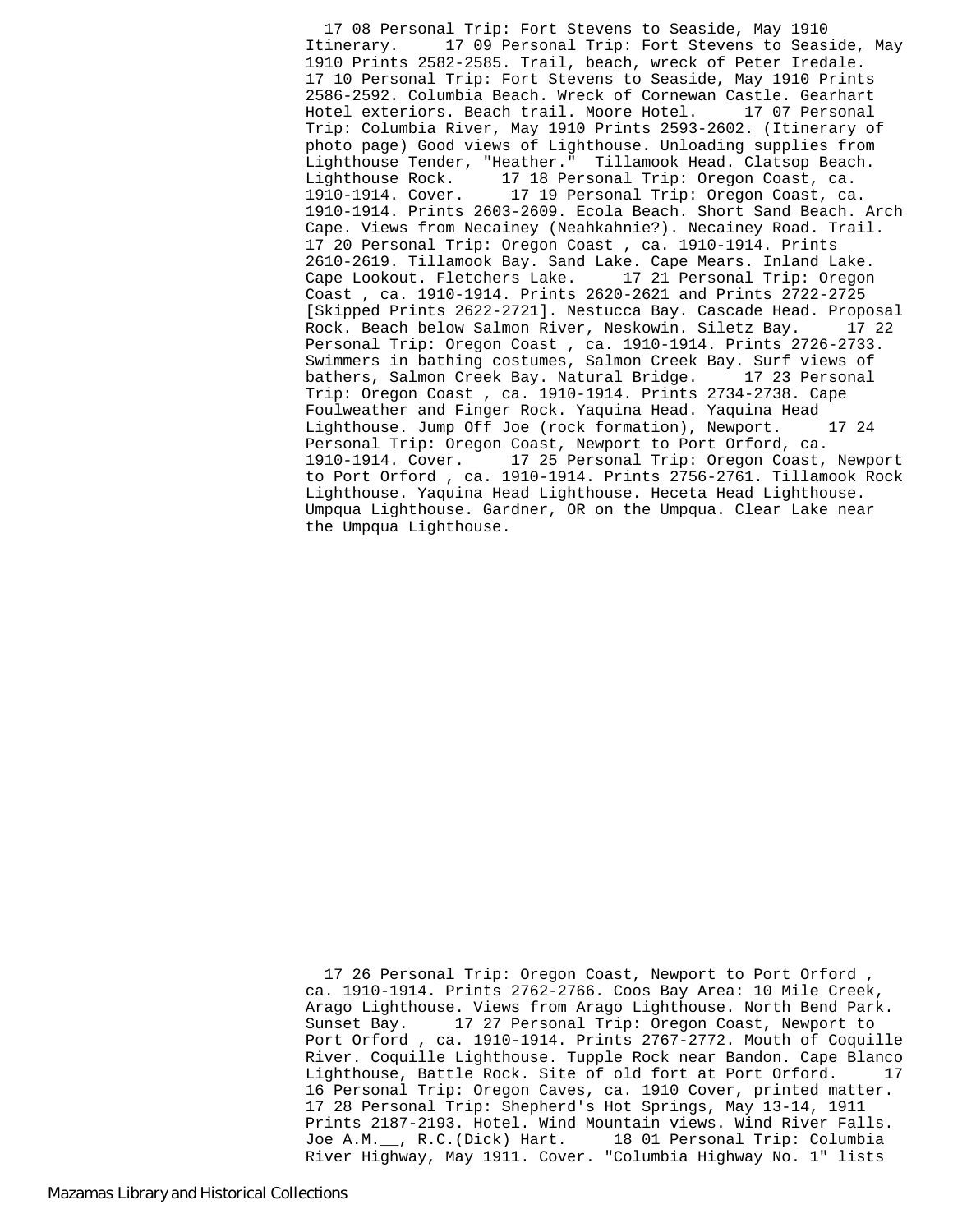trips, 1911-1916. 18 02 Personal Trip: Columbia River Highway, May 1911 Prints 1955-1984. Itinerary with print No. 1955. Oneonta to Bridal Vale. Oneonta Gorge and Falls. Lower Horsetail Falls. Multnomah Falls. Gordon Falls[Wah-ke-Na]. Future Columbia River Highway Grade. One print of Oneonta Gorge by "A.D." 18 03 Personal Trip: Yoho, July 15-26, 1911 Cover. Printed material (itinerary). Trip made with C.C. Glisan. 18 04 Personal Trip: Yoho, July 15-26, 1911 Prints 3231-3244. Kootenay Lake and River. Arrow Lakes, Upper and Lower Arrow Lakes. St. Leon Bay and Hotel on Arrow Lake. Halcyon Peak. Halcyon Hot Springs. Steamboat Rossland at Nakusp dock. 18 05 Personal Trip: Yoho, July 15-26, 1911 Prints 3245-3246. View of Mt. Begbie from Revelstoke. Albert Canyon. 18 06 Personal Trip: Yoho, July 15-26, 1911 Prints 3247-3265. Sir Donald peak. Mt. Illecillewaet Trail and Glacier. Asulkan Glacier, Ice Cave and Valley. 18 07 Personal Trip: Yoho, July 15-26, 1911 Prints 3266-3267. Natural Bridge and Falls on Kicking Horse River. 18 08 Personal Trip: Yoho, July 15-26, 1911 Prints 3268-3287. Emerald Lake area. Mt. Vice President. Summit Lake. Takakkow Falls. Wapta Peak and Glacier. Trail to Yoho Valley. Twin Falls. Lake de Chien. Yoho River. Laughing Falls. Emerald Glacier and Falls. 18 09 Personal Trip: Yoho, July 15-26, 1911 Prints 3288-3291. Moraine Lake. Ten Peaks. 18 10 Personal Trip: Yoho, July 15-26, 1911 Prints 3292-3299. Lake Louise. Lake Agnes. Mts. Lefroy, Victoria and Aberdeen. Mirror Lake. Steamboat Revelstoke on Columbia River above Revelstoke. 18 11 Personal Trip: Yoho, July 15-26, 1911 Prints 3300-3304. Twin Falls-Yoho Valley. Mt. Stephen. Mt. Assiniboine. Mt. Biddle. Lake McArthur. Mt. Stephen. Prints by "L. Jef." 18 12 Personal Trip: Columbia River Highway, Sept. 30, 1911 Cover. "Columbia Highway No. 2." Lists trips made 1911-1916. 18 13 Personal Trip: Columbia River Highway, Bonneville to Cascade Locks, Sept. 30, 1911 Itinerary. Trip made with R.C. Hart . 18 14 Personal Trip: Columbia River Highway, Bonneville to Cascade Locks, Sept. 30, 1911 Prints 2100-2102. Steamboat J.N. Teal below Cascade Locks. Steamboat Bailey Gatzert entering Cascade Locks. 18 15 Personal Trip: Mt. St. Helens, October 1911 Itinerary. Trip made with J.H. Williams. 18 16 Personal Trip: Mt. St. Helens, October 1911 Prints 2806-2808. Lava Cave. Olie Peterson's Ranch, Lewis River. Lewis River Ferry. 18 17 Personal Trip: Mt. Hood, Snow Shoe Club House to Government Camp, Oct. 7-11, 1912 Cover. Journal. Trip made with Dr. H.S. Nicholls. 18 18 Personal Trip: Mt. Hood, Snow Shoe Club House to Government Camp, Oct. 7-11, 1912 Prints 991-995. Views of walk to club house and Ghost Ridge. with Mark Weygandt and H.S. Nichols. 18 19 Personal Trip: Mt. Hood, Snow Shoe Club House to Government Camp, Oct. 7-11, 1912 Prints 996-1003. Views of Snow Shoe Club House, Mt. Adams and Mt. Hood from club house and around club house. Mark Weygandt and H.S. Nichols. 18 20 Personal Trip: Mt. Hood, Snow Shoe Club House to Government Camp, Oct. 7-11, 1912 Prints 1004-1015. Views of Mt. Hood. Seracs on Eliot Glacier. Mark Weygandt and H.S. Nichols. 18 21 Personal Trip: Mt. Hood, Snow Shoe Club House to Government Camp, Oct. 7-11, 1912 Prints 1016-1029. Cooper Spur and Newton Clark Glacier. Views of Mt. Hood. Mark Weygandt and H.S. Nichols. 18 22 Personal Trip: Mt. Hood, Snow Shoe Club House to Government Camp, Oct. 7-11, 1912 Prints 1030-1034. White River Glacier. Mark Weygandt and H.S. Nichols. 18 23 Personal Trip: Mt. Hood, Snow Shoe Club House to Government Camp, Oct. 7-11, 1912 Prints 1035-1037 [Number 1038 skipped.] Views from south side of Mt. Hood, Summit Meadow. Zigzag Glacier. Mark Weygandt and H.S. Nichols. 18 24 Personal Trip: Mt. Hood, Snow Shoe Club House to Government Camp, Oct. 7-11, 1912 Prints 1039-1042. Views of Government Camp: "New Hotel," Mt. Hood from Government Camp. 18 25 Personal Trip: Mt. Hood, Snow Shoe Club House to Government Camp, Oct. 7-11, 1912 Prints 1043 and 1044 show left to right, Beulah Jones<br>Weygandt, Wesley Weygandt - baby, and Mark Weygandt. 18 26 Weygandt, Wesley Weygandt - baby, and Mark Weygandt. Personal Trip: Columbia River Highway, Latourelle, January 1913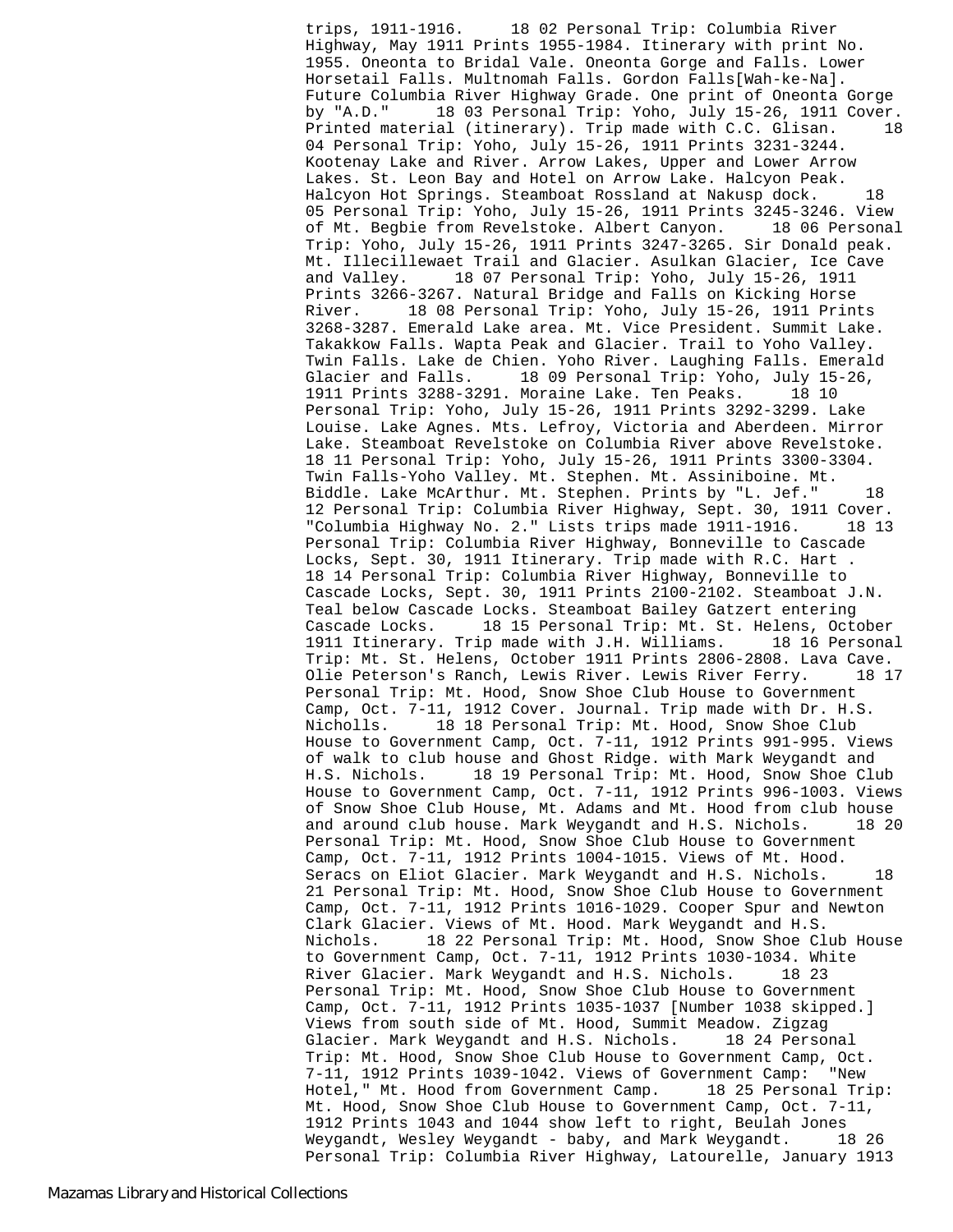Itinerary. Trip made with T.B. White. 18 27 Personal Trip: Columbia River Highway, Latourelle, January 1913 Prints 2087-2099. Rooster Rock & Cannery. Latourelle Falls & Road. Biddle Butte, Cape Horn, Columbia River from Latourelle Road. Views from Thors Point: Rooster Rock, Larch Mountain, Columbia River. Sandy Bridge. Road from Latourelle to Gresham. 18 28 Personal Trip: Columbia River Highway, Latourelle Falls, February 1913 Prints 2071-2078. Latourelle Falls in winter. 18 29 Personal Trip: Columbia River Highway, ca. 1913 Prints 2079-2087. Horsetail Falls. Oneanta Gorge. Multnomah Falls. Gordon Falls. 19 01 Personal Trip: Mt. Hood, South to North Side, Sept. 27-Oct. 1, 1913 Cover. Itinerary of knapsack trip made with H.S. Nicholls. 19 02 Personal Trip: Mt. Hood, South to North Side, Sept. 27-Oct. 1, 1913 Prints 1084-1085. Welches place. Indians at Government Camp returning from picking hops. 19 03 Personal Trip: Mt. Hood, South to North Side, Sept. 27-Oct. 1, 1913 Prints 1096-1103. White River. Badger Lake. Hood River Valley. Lookout Trail. Mt. Hood view. Forest Ranger Cabin on Lookout Trail. H.S. Nicholls. 19 04 Personal Trip: Mt. Hood, South to North Side, Sept. 27-Oct. 1, 1913 Prints 1104-1118. Lookout Observatory Tower. Views from Tower: Mt. Hood, Jefferson, Three Sisters, Badger Lake, Rainier, Adams. Brooks Meadow including C.F. Nordberg's cabin. Bull grazing "Bull Durham to the front." Views from above Hood River including old burned area. H.S. Nicholls. 19 05 Personal Trip: Mt. Hood, South to North Side, Sept. 27-Oct. 1, 1913 Prints 1119-1126. Sand Creek Ridge and views from: including Tilley Jane, Hood and Adams. Sand Creek Trails. "Ghost Trees" old burn. Lookout. Sand Creek Canyon. H.S. Nicholls. 19 06 Personal Trip: Mt. Hood, South to North Side, Sept. 27-Oct. 1, 1913 Prints 1127-1136. Cloud Cap Inn and Spring. Tilly Jane. Snowshoe Clubhouse and views of: Lookout, Mt. Hood, St. Helens, Rainier, Adams, Columbia and Hood River Basins. 19 07 Personal Trip: Mt. Hood, South to North Side, Sept. 27-Oct. 1, 1913 Print 1137 shows left to right, Mark Weygandt, Beulah Jones Weygandt, and Wesley Weygandt. Print 1138 show Wesley Weygandt on porch and Beulah Jones Weygandt partially obscured on the right. 19 08 Personal Trip: Columbia River Highway, June 10, 1913 Prints 2022-2039. Trip made with J.B. White. Views from Upper Oneonta Trail: Castle Rock, Oneonta Station, Twin Falls, Triple Falls Cascade. Twin Falls J.B. White. Shadow of RLG on brink of East Falls. Middle falls. Railroad tracks in Oneonta Gorge. Oeonta Station. Oneonta Gorge at high water. 19 09 Personal Trip: Columbia River Highway, ca. 1913 Prints 2004-2012. Winter trip. Multnomah Falls. Oneonta Falls. Railroad tunnel and tracks. 19 10 Personal Trip: Columbia River Highway, ca. 1913 Prints 2013-2019. Wahkenah, Multnomah and Twin Mountain views of Columbia River. Crown Point from Chanticleer by Frank I. Jones. Highway views. Snowslide. 19 11 Personal Trip: Columbia River Highway, ca. 1913 Prints 2020-2021. Views fromTwin Mountain: Biddle Butte, Multnomah Falls. 19 12 Personal Trip: Columbia River Highway, ca. 1913 Prints 2047-2051. Views of Columbia River. Groups of people and unidentified log structure in last stages of construction. 19 13 Personal Trip: Washington Coast, Moclips to Mora, September 21-27, 1914 Cover. Journal. Map. Trip made with R.C. Hart. 19 14 Personal Trip: Washington Coast, Moclips to Mora, September 21-27, 1914 Prints 2368-2377. Views of Pt. Grenville, Cape Elizabeth. Many photos include R.C. Hart. Beach logs. Rocks. 19 15 Personal Trip: Washington Coast, Moclips to Mora, September 21-27, 1914 Prints 2378-2387. Quinault River. Giant Spruce Log. Quinault Bar with shipwreck. Cape Elizabeth. Rock Formations. Pratt's Cliff. Eagle Rock. 19 16 Personal Trip: Washington Coast, Moclips to Mora, September 21-27, 1914 Prints 2388-2392. Raft River. Raft on Raft River. Elephant Head. 19 17 Personal Trip: Washington Coast, Moclips to Mora, September 21-27, 1914 Prints 2393-2401. Donaldson's Cannery. Queets River. Indian canoeing R.C. Hart as a passenger. Indian Totems (carved wooden figures) and grave. Brown's Point. Mouth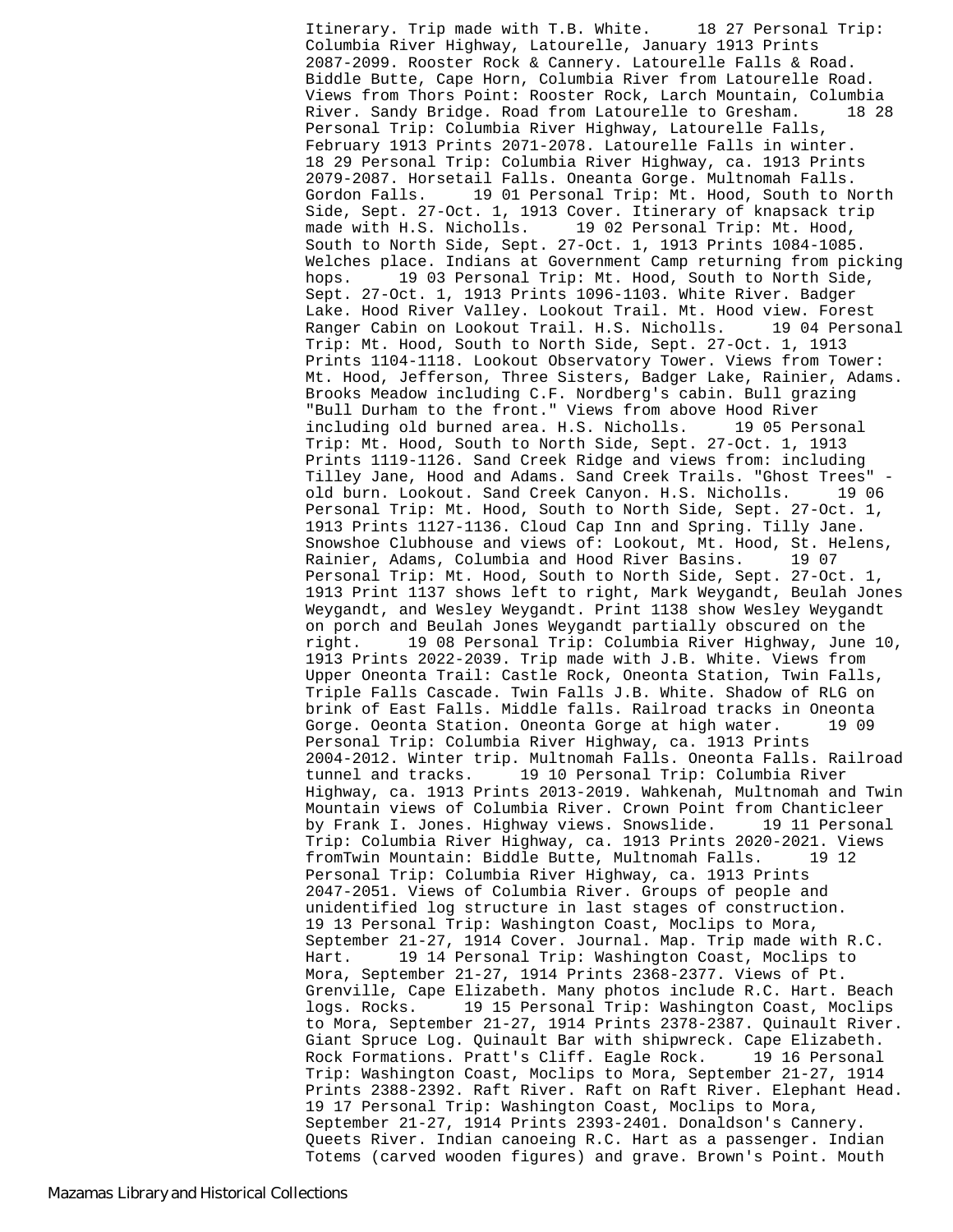of Hoh River. Scott's Point. 19 18 Personal Trip: Washington Coast, Moclips to Mora, September 21-27, 1914 Prints 2402-2416. Sol Duc River. Calawah River. Mora to Sol Duc Road. Sol Duc Falls and Cascades (Lower and Twin). Sol Duc Hot Springs Resort. Sol Duc Road. Lake Crescent Ferry Dock, West End. Lake Crescent from East End. Protection Island. Mrs.W.F. Taylor, Mora, WA photos: "Quillayute River, Rhododendron Passing to Sea," 627T; "Sunset, Giants Graveyard," 552T; "Lonely Cove," 550T. 19 19 Personal Trip: Government Camp to Mt. Hood Lodge, October 3-7,<br>1914 Cover. Journal. Trip made with Dr. H.S. Nicholls. 19 20 1914 Cover. Journal. Trip made with Dr. H.S. Nicholls. Personal Trip: Government Camp to Mt. Hood Lodge, October 3-7, 1914 Prints 1059-1066.Dr. H.S. Nichols. Elk Meadow Trail. Elk Meadow. White River. Sand Canyon. Sheep. Hood River. Trail through Hemlock Forest. 19 21 Personal Trip: Government Camp to Mt. Hood Lodge, October 3-7, 1914 Prints 1067-1073. Views of Mt. Hood northeast side, Barrett's Spur, and Coe Glacier. Hemlock Forest. Middle Fork Irrigation Ditch. 19 22 Personal Trip: Government Camp to Mt. Hood Lodge, October 3-7, 1914 Prints 1074-1077. Big Rocky Butte. Rocky Butte Lake (Dollar Lake). View of Mt. Hood reflected in Dollar Lake. 19 23 Personal Trip: Government Camp to Mt. Hood Lodge, October 3-7, 1914 Prints 1078-1093. Ladd, Sandy, Reed and Coe Glaciers. One view of road to Hood River. Views of Mt. Hood. Cone cyanotype photo by Homer Rogers looking into crevasse on Sandy Glacier. 19 24 Personal Trip: Saddle Mountain, October 22-24, 1914 Cover. Journal. Map. Trip made with M.W. Gorman. 19 25 Personal Trip: Saddle Mountain, October 22-24, 1914 Prints 2773-2779 (Copy 1 of album, trip made with M.W. Gorman.) Large Douglas Fir, Tideland Spruce, and Western Hemlock trees. View of Saddle Mountain from Maxen's Ranch. Many photos of M.W. Gorman. 19 26 Personal Trip: Saddle Mountain Trip, October 22-24, 1914 Prints 2780-2788 (from Album Copy 1). Climbing Saddle Mountain. Views of and from Summit. U.S. Coast and Geodetic Survey monument on summit. Many photos of M.W. Gorman. 19 27 Personal Trip: Saddle Mountain Trip, October 22-24, 1914 Copy 2. Cover. Journal (includes handwritten correction and notation not in Copy 1). Trip made with M.W. Gorman. 19 28 Personal Trip: Saddle Mountain Trip, October 22-24, 1914 Prints 2737-2749. Duplicates of Folder 25 prints with more information in typescript captions (including section, range, and township locations of large trees) glued to the pages. 19 29 Personal Trip: Saddle Mountain Trip, October 22-24, 1914 Prints 2750-2755. Duplicates of Folder 25 prints with more information in typescript captions (including section, range, and township locations of large trees) glued to the pages. Hand-written notation on print of Saddle Mountain denotes location of a spring. 20 01 Personal Trip:Columbia River Highway, Nov. 28, 1915 Prints 1985-1993. Itinerary with Print 1985 of trip made with Dr. H. C. Nichols, John A. Lee, and R.C. Hart. Sheperd's Dell Bridge. Wah-Ke-Na (Gordon) Falls. Multnomah Creek Bridge. "Scarecrow" Guidepost (includes John Lee). Larch Mountain Trail/Markham Party (had moving and color photography outfits). Larch Mountain Ranger Cabin on 1st summit. Larch Mountain Ranger Cabin and Observation Tower on "real" summit. 20 02 Personal Trip:Columbia River Highway, Dec. 12, 1915 Prints 1994-2002. Itinerary with Print 1995. Waukeenah Falls Bridge. View of Columbia River from viewpoint on Wahukeenah Trail. Wakeenah Creek, Dr. and Mrs. H.S. Nichols and Miss Lou Flanders. Rim Trail and views of Columbia River. Multnomah Creek Bridge. Multnomah Falls. Columbia Highway and River from head of Multnomah Falls. 20 04 Personal Trip:Columbia River, March 7, 1916 Prints 2216-2234. Castle Rock (Beacon Rock): views of and from. Some photos by Henry J. Biddle. Castle Rock Trail construction, workers, and rock work. H.J. Biddle (Henry J. Biddle built the trail at a cost to him of more than \$13,000.) Adams. Railroad tracks past Castle Rock. Views from Table Mountain: Mt. Adams and Columbia River. 20 05 Personal Trip: Cascade Locks to Mosier, May 5-8, 1916 Journal. "Welcomed as first arrivals over Completed Columbia Highway." Trip made with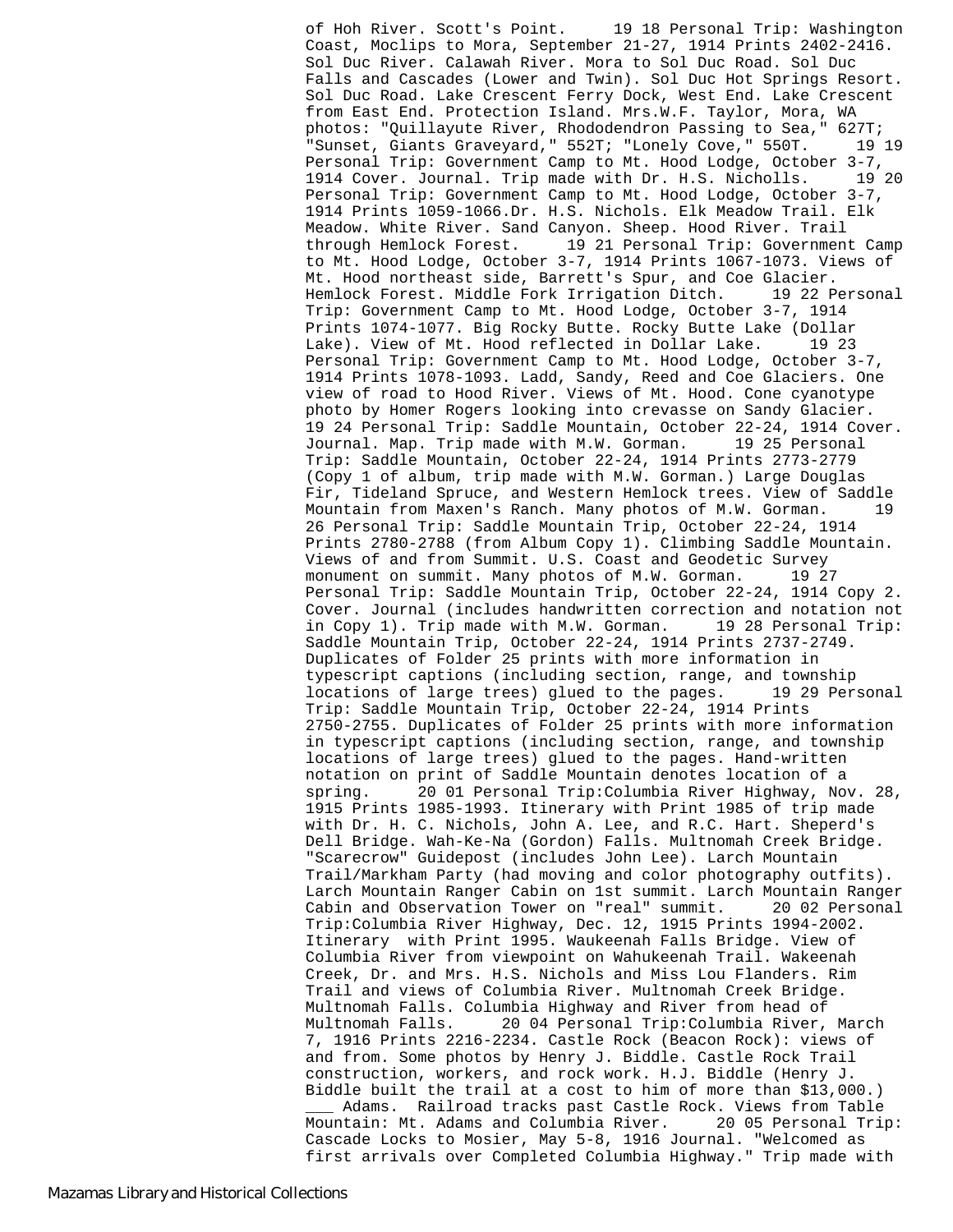the Misses Carrie and Lou Flanders, Harry Kerron (of the Riding Academy). Joined at various times by Mrs. Alice Ainsworth, Miss C.C. Glisan, Col. \_\_\_\_\_ Gardener, and Miss \_\_\_\_\_ Shogren. 20 06 Personal Trip:Cascade Locks to Mosier, May 5-8, 1916 Prints 2103-2115. Cascade Locks Steamboat Landing. Horseback r iders shown in several prints. Mitchell Point and Tunnel. Water falls. Wind Mountain. Columbia River. Highway rock work west of Mitchell Point Tunnel. (Extra loose print of No. 2110.) Gardener's Point and views from (Bluff Orchards), \_\_Keep, Harry Kerron, Miss Lou Flanders, Miss Alice Ainsworth, Col.<br>
\_\_Gardener, Miss C.C. Glisan shown. 20 07 Personal Trip: Gardener, Miss C.C. Glisan shown. Cascade Locks to Mosier, May 5-8, 1916 Prints 2116-2123. Columbia River from Hood River to White Salmon ferry. Views from Jewitt's Point: Hood River and Columbia River. White Salmon Falls and Canyon. Trout Lake Creek and Trout Lake. Lava Cave. 20 08 Personal Trip: Castle Rock Trail, Nov. 21, 1916 Prints 2235-2239. Itinerary on Print 2235. Biddle, Talbot, Brown and Glisan shown. Castle (Beacon) Rock Trail and tempory planking. Views of Columbia River. 20 10 Personal Trip: Larch Mountain, Jan. 4, 1917 Cover. Itineraries: Larch Mountain via Palmers, trip made with \_\_\_\_ Cole and John A. Lee Jan. 4, 1917, and Larch Mountain via Multnomah, trip made with F.G.M. , Oct. 14, 1917. 20 11 Personal Trip: Larch Mountain, Jan. 4, 1917 Prints 2127-2140. Mt. Hood views from Larch Mountain. Multnomah Falls (with autos). Columbia River views from Crown Point. Ranger Cabin, top of Larch Mountain. Summit party, Larch Mountain. Views from Larch Mountain: Mt. St. Helens and Adams. Most photos by M. H. (?) Barnes and Frank I. Jones. 20 12 Personal Trip: Clackamas Lake Ski Trip, Feb. 3-11, 1917 Cover. Journal. News clipping. Trip made with Eliot R. Corbett, R. Bruce Wilson, and Thomas H. Sherrard. 20 13 Personal Trip: Clackamas Lake Ski Trip, Feb. 3-11, 1917 Prints 1241-1244. Dechutes Canyon, Feb. 3, /1917. Wagon trip Wapinita to Mt. Hood Road. 20 14 Personal Trip: Clackamas Lake Ski Trip, Feb. 3-11, 1917 Prints 1245-1246. Skiiers on way to Camas Meadows. Ranger cabin Camas Meadow. 20 15 Personal Trip: Clackamas Lake Ski Trip, Feb. 3-11, 1917 Prints 1246-1253. Beaver Creek Rangers' telephone booth. Skiing through hemlock forest to Clackamas Lake. Joe Graham. Bridge across Oak Grove showing ranger cabin in Clackamas Lake Meadow. 20 16 Personal Trip: Clackamas Lake Ski Trip, Feb. 3-11, 1917 Prints 1254-1268. Party leaving for Mt. Wilson from Clackamas Ranger Station and returning. Big Meadows. Douglas fir and Engleman spruce. Mt. Wilson climb including observation tower. Ghost forest. Views of Mt. Hood and Mt. Jefferson. Eliot Corbet, Rodney L. Glisan, R. Bruce Wilson and Thomas H. Sherrard. 20 17 Personal Trip: Clackamas Lake Ski Trip, Feb. 3-11, 1917 Prints 1269-1278, 12/7/1917. Party leaving Clackamas Meadows for trip through Oak Grove to Timothy Meadows. Oak grove near reservoir site of P.R.L. and P. Co. Timothy Meadows including Ranger Cabin. Douglas fir, Engleman spruce, Larch trees. Rodney L. Glisan skiing up prostrate hemlock. 20 18 Personal Trip: Clackamas Lake Ski Trip, Feb. 3-11, 1917 Prints 1279-1285. Dr. Miller's summer cabin with skier on roof, Clackamas Lake. The "Big Burn." Oak Grove Spring. Camas Meadow. Train trip - Oregon, Washington Railroad and Navigation and Great Northern tracks in Deschutes Canyon. 20 19 Personal Trip: Crater Lake on Skis, March 10-20, 1917 Cover. Journal. Newspaper story by R.L. Glisan with pictures of Crater Lake, Anna Creek Canyon, Crater Lake Lodge, house of head park ranger. Frank I. Jones, Rodney L. Glisan, James Gordon, L.F. Kirkpatrick, H.E. Momyer, William G. Steel and Zumbrun. 20 20 Personal Trip: Crater Lake on Skis, March 10-20, 1917 Prints 1852-1876. Klamath Lake. Siskiyou railroad grade. Cattle at waterhole on Klamath Lake. James Gordon driving sleigh. Skiing through snow covered trees. Bridge Creek. Park Superintendent Momyer's house buried in snow. Telephone Trail. Shelter cabin. Mt. Pitt and Mt. McLaughlin. Cottonwood trees. Wildcat Ranger Cabin. Anna Creek Canyon and Spring. Dyar Rock. R. Vidae Peak. Alpine fir. Hemlock. 20 21 Personal Trip: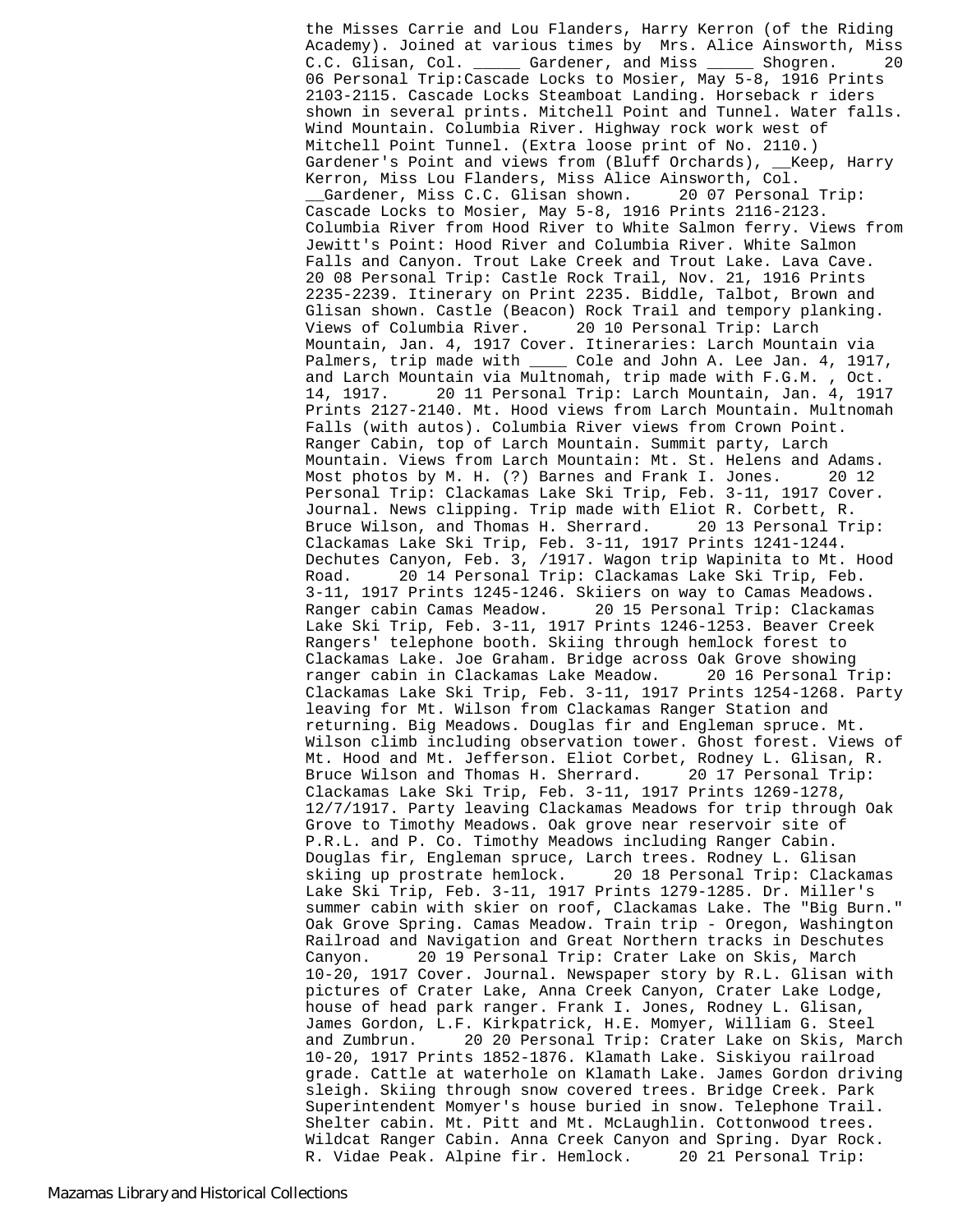Crater Lake on Skis, March 10-20, 1917 Prints 1877-1893. U.S. Engineer's Office. Wizard Island. Mt. Thielsen. Llao. Union Peak. Mt. Scott. Castle Crest. Crater Lake Lodge. Watchman. Frank J. Jones with camera on tripod photographing in color. Glacier. 20 22 Personal Trip: Crater Lake on Skis, March 10-20, 1917 Prints 1894-1929. Most photos by Frank I. Jones. R.L. Glisan, Elk at Sisemore Ranch. Sleigh. Klamath Falls. Skiing. Views of Crater Lake, Crater Lake Lodge. Railroad train with steam engine. Klamath Falls Depot. White Pelican Hotel. 20 23 Personal Trip: Crater Lake on Skis, March 10-20, 1917 Prints 1931-1954. Many prints not from this trip used to fill out album. Pelicans, various shots (Charles R. Miller photo). Klamath Lake (Miller photo). Advertisement from White Pelican Hotel, Klamath Falls. Trout catch (Miller photo). Nest of snakes (Ellen Johnson photo). Views of Mt. Pitt, Crater Lake, Mt. Shasta (Miller photos). Engineer Headquarters in summer . Crater Lake views. Crater Lake Lodge (H.W. Thorn photo). Kerr Notch. Bears. Forest ranger on horseback. Martin. Ofice of Superintendent (Momyer photo). U.S. Engineer Office. Engineer Camp (1918). 21 01 Personal Trip: Beacon Rock and Mt. Hamilton, April 11-13, 1918 Journal for trip for Henry J. Biddle. Also journal for May 2-3, 1917, trip for which there are no photos. Trip was made with Biddle and F.H. Brundage (forest ranger). 21 02 Personal Trip: Beacon Rock and Mt. Hamilton, April 11-13, 1918 Prints 2289-2301. Warrendale. McCord Creek. Views of Columbia River. Bridge/Rodney Falls. Hamilton Trail and Spring. Views of Hamilton Mt. including Table Mt. 21 03 Personal Trip: Bald Mountain, May 19-20, 1917 Itinerary of trip made with Frank I. Jones (who took some of the photos), A.R. Shinger, Charles Marten, and L. Wernstedt. (Includes January 1934 Alfred Foy photo of Rodney Falls). Graves Ranch. Cook's Hill. Views: Mt. Defiance(photo by F.I.J. or G.), Huckleberry Mt., Wind Mt., Columbia River. Taylor's barn. A.R. Shinger. L. Wernstedt. Charles Marten. Rodney L. Glisan. Frank I. Jones.Summit , Bald Mt. 21 04 Personal Trip: Bridal Veil to Multnomah and return, May 30, 1917; June 3, 1917 Itinerary: Bridal Veil to Multnomah, May 30, 1917. Itinerary: Multnomah to Bridal Veil, June 3, 1917. Trip made with R.C. Hart. 21 05 Personal Trip: Bridal Veil to Multnomah and return, May 30, 1917; June 3, 1917 Prints 2141-2146. Columbia River and Bridal Veil from Angels' Rest. Angels' Rest Pillars. Upper and Middle Falls above Multnomah Falls. Multnomah Canyon. 21 06 Personal Trip: Wahkeena to Multnomah, June 1 and 26, 1917 Itinerary for June 1, 1917, trip with Dr. and Mrs. H.S. Nichols, C.W.F. and M.L.F., and C.C. Glisan. Itinerary for June 26, 1917, trip with F.G.M., Joe, Tom, and Abbot. Also includes itineraries for April 27, 1919, and May 17, 1919, trips made with F.G.M. 21 07 Personal Trip: Wahkeena to Multnomah, June 1 and 26, 1917 Prints 2147-2153. Spray Falls. Joe  $\_\_$ , Tom  $\_\_$ ,  $\_\_$  Abbott, Florence. Wahkeena Trail and viewpoint: views of Columbia River, Table and Hamilton Mts. Upper Falls above Multnomah. Multnomah Creek and Falls. 21 08 Personal Trip: Beacon Rock Trail Final Inspection Trip, March 15, 1918 Prints 2279-2283. Henry Biddle, designer, and C. Johnson, builder. Worker with burro. 21 09 Personal Trip: Beacon Rock Trail Final Inspection Trip, March 15, 1918 Prints 2284-2288. Wernstedt Falls. Rodney Falls. Cave of the Winds. Lower Hardy Falls. 21 10 Personal Trip: Multnomah to Larch Mt., March 15, 1918 Prints 2154-2162. Itinerary with Print 2154. Larch Mt. views: cabin, summit lookout. Larch Mt. trail. Mr. and Mrs. Lewis Mills. Views from top of Multnomah Falls: Highway and Bridge. Lower Falls above Multnomah Falls. Highway and River from Observation Platform. 21 11 Personal Trip: Multnomah to Larch Mt., March 15, 1918<br>Prints 2163-2164. Wahkeena Spring. 21 12 Personal Trip: Prints 2163-2164. Wahkeena Spring. Multnomah to Larch Mt., March 15, 1918 Prints 2165-2168. Four sepia-toned prints of sunrise over Mt. Hood from Larch Mt. by Walter Boychuk. 21 13 Personal Trip: Clackamas Lake Ski Trip, Feb. 22-March 3, 1919 Journal of trip made with Eliot R. Corbett, Dr. H.S. Nichols, T.H. Sherrard (Forest Service), and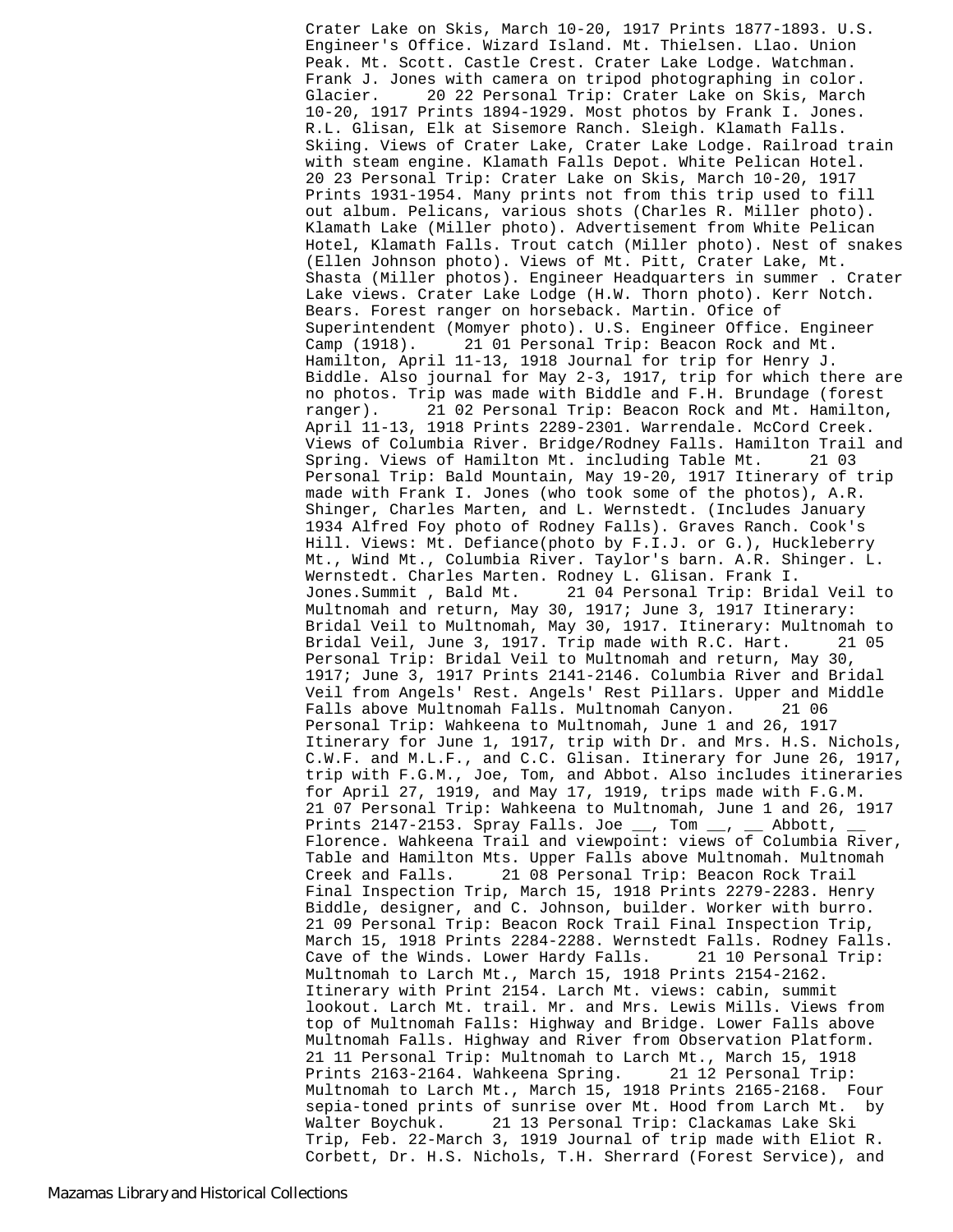Joe Graham (District Ranger). 21 14 Personal Trip: Clackamas Lake Ski Trip, Feb. 22-March 3, 1919 Prints 1286-1292. Wagon trip to Danes Cabin. W.L. Maddron (driver), Eliot R. Corbett, R.L. Glisan, Dr. H.S. Nichols, T.H. Sherrard. Ski trip to Clackamas Meadow and Clackamas Lake. Waxing skis. Clackamas Lake Ranger Station. Dr. Miller's cabin. 21 15 Personal Trip: Clackamas Lake Ski Trip, Feb. 22-March 3, 1919 Prints 1293-1308 [Number 1307 skipped]. Clackamas River, Lake and Meadows. Clackamas Lake Ranger Cabin, exterior and interior. Trail to Timothy Meadows. Fir and hemlock. Snow-covered trees and phone wires. "Electric snow plunge" by one of party. Oak Grove Fork, Clackamas River. Eliot R. Corbett. Dr. H.S. Nichols. T.H. Sherrard. Joe Graham. 21 16 Personal Trip: Clackamas Lake Ski Trip, Feb. 22-March 3, 1919 Prints 1309-1321. Clackamas Lake barn. "New Summit Road" from Clackamas Lake, including rhododendrons in snow. Snow-caked trees. Nichols and lunch fire under hemlock/skis equipped with Austrian and Japanese foot pieces. Camas Ranger Station. Camas and Bear Creeks. Danes cabin. 21 20 Personal Trip: Columbia River Highway, June 20, 1920 Prints 2174-2180 (also includes one print of Horsetail Falls, October 1919). Bridal Veil Island from Coopey Meadow. Columbia River from Angels' Rest and Crown Point. Mt. Hood and Mt. St. Helens from Larch Mt. by Frank I. Jones. 21 17 Personal Trip: Hamilton Mt. and Beacon Rock, March 8, 1920 Prints 2302-2306. Bridge at water falls. Rodney Falls. Hamilton Mt.: views from. Beacon Rock Trail. 21 18 Personal Trip: Hamilton Mt. and Beacon Rock, March 8, 1920 Prints 2307-2317; 2322. Photos by Henry J. Biddle of Beacon Rock Trail. Also includes loose print of Celia Shelton and Lulie Nettelton on Beacon Rock, 1927. 21 19 Personal Trip: Hamilton Mt., April 25, 1920 Prints 2318-2322. Itinerary with Print 2318. Martin Gorman, \_\_ Craven, \_\_ Eliot, and Elsa Grelle. Hardy Falls. Hamilton Mt. Columbia River. 21 21 Personal Trip: Mt. St. Helens, July 3-5, 1921 Itinerary of trip with Walter Boychuk, Frank I. Jones, Jamieson Parker, Elsa Grelle, Florenz James, and Katherine Schneider. Joined by Seattle party, L.A. Nelson, Ray Conway, \_\_\_\_ and Elizabeth Wright, Lulie Nettleton, McGregor, \_\_\_\_ Smith, and others. 21 22 Personal Trip: Mt. St. Helens, July 3-5, 1921 Prints 2834-2846. Ole Peterson's ranch on Lewis River. Views of climbing party heading from timberline to the summit. 21 23 Personal Trip: Mt. St. Helens, July 3-5, 1921 Prints 2847-2853. Mt. Adams and Mt. Rainier from Mt. St. Helens. Summit photo. Lulie Nettleton, \_\_McGregor and L.A. Nelson. Views of Mt. St. Helens from timberline. Includes one image of climbers by Walter Boychuk. 21 24 Personal Trip: Mt. St. Helens, July 3-5, 1921 Prints 2854-2857. Upper exit of Big Lava Cave (also known as Peterson Cave). Interior views of made with flash. 21 25 Personal Trip: Mt. Hood, South Side, Sept. 24-26, 1921 Itinerary of trip made with Ray Conway, L.A. Nelson, Elizabeth Wright, and Elsa Grelle. Prints 1154-1162. L.A. Nelson. Ray Conway. Elizabeth Wright. Elsa Grelle. Climb to Crater Rock and summit. Steam vents. Summit cabin. Steel Cliffs. 21 26 Personal Trip: Conway Trip, Mt. Hood, South Side, September 24-26, 1921 Prints 1163-1170. Huckleberry picking. Mt. Hood views from Government Camp and from "new road." Yocum Falls. 21 27 Personal Trip: Columbia River, Wanna Lake and Beacon Rock, Sept. 28,1921 Itinerary of trip made with C.C. Glisan and F.G.M. 21 28 Personal Trip: Columbia River, Wanna Lake and Beacon Rock, Sept. 28,1921 Prints 2323-2331. Cascades and Cascade Locks. Views of Wanna Lakes, including clubhouse, boat landing, and passage between lakes. 21 29 Personal Trip: Mt. Hood, Jan. 1, 1923 Print 1228. Mt. Hood , summit. 21 30 Personal Trip: Mt. Hood Snowshoe Trip, February 23, 1923 Prints 1177-1180. Cherryville Hill, Ray Conway and John Lee. Twin Bridges, John Lee. 21 31 Personal Trip: Summit Meadows Auto Trips, October 1923 Prints 1181-1187 (includes one November 1923 print). Mt. Hood views from Summit Meadows. "New road to Government Camp. Trip included E.R. and C.C. Glisan, Adolph Aschoff, F.G. M., and J.C.A. 21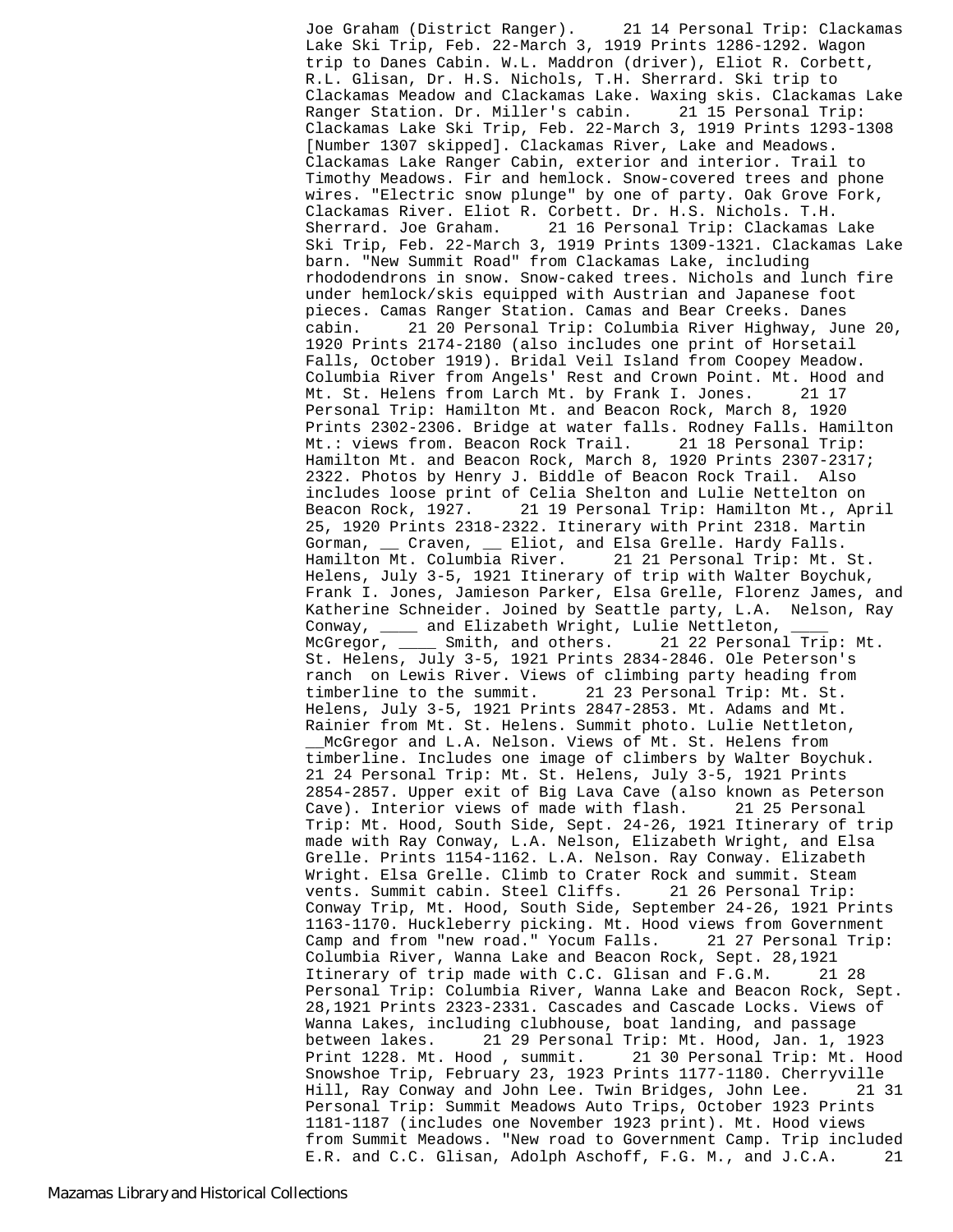32 Personal Trip: Mt. Hood Winter Ski and Snowshoe Trip, Feb. 21, 1923 Prints 1171-1176. Trip to Camp Blossom, south side Mt. Hood, made with L.A. Nelson and Ray Conway. 22 01 Personal Trip: Mt. Hood, Auto Trip and Mt. Hood Climb, Feb. 17, 1924 Prints 1197-1206. Itinerary with Print 1197. Climb with Everett A. Philpoe party from vicinity of Government Camp to Paradise Park. Views of climbing party. Views of Mt. Hood from timberline. White bark pine. 22 02 Personal Trip: Mt. Hood Auto Trip, April 9, 1924 Prints 1188-1196. Ray Edwards with automobile. Road to Government Camp. Camp robbers. Mt. Hood views from the vacinity of Government Camp. 22 03 Personal Trip: Mt. Hood Auto Trip, April 14, 1924 Prints 1207-1212. Views on trip to Mazama Lodge, Twin Bridge Road to Government Camp. 22 04 Personal Trip: Portland to Los Angeles by Auto, Aug. 29-Sept. 7, 1926 Cover. Journal of trip made with C.H. Sholes. 22 05 Personal Trip: Portland to Los Angeles by Auto, Aug. 29-Sept. 7, 1926 Prints 4125-4134, Aug. 29-31. Canyon Camp, Cow Creek Canyon, Or. Mt. Shasta. Pollard Park Camp, Sacramento Canyon. Sacramento Canyon highway construction. Lake Spaulding from Emigrant Gap Lookout. Curled pine/summit of Sierra Grade with R.L. Glisan. Donner Lake from Sierra Grade. Personal Trip: Portland to Los Angeles by Auto, Aug. 29-Sept. 7, 1926 Prints 4153-4176, Sept. 1-2, 1926. Lake Tahoe: Meeks Bay and Emerald Bay. Kingsbury Grade. Tahoe Range. Interstate Lake. Stone house with bake oven near Bridgeport. Mono Lake: campsite at Mono Inn. Mono Dome and LeConning Peak. Topaz Lake. Antelope Valley. Walker River. 22 07 Personal Trip: Portland to Los Angeles by Auto, Aug. 29-Sept. 7, 1926 Prints 4153-4176, Sept. 3-4, 1926. Mt. Gibbs. Mt. Dana. June Lake. Rock Creek Canyon road. Owens Valley. C.H. Sholes eating watermelon while sitting on auto running board. Mt. Whitney. Red Rock Canyon. Panamint Ridge/Owens Valley. Sierras, including panorama. Independence, Ca. Lone Pine, Ca. Alabama Hills. Los Angeles Aqueduct. 22 08 Personal Trip: Los Angeles to Death Valley by Auto, Nov. 11-24, 1926 Journal. Map. News Clipping. Trip made with C.H. Sholes in his Hupmobile. 22 09 Personal Trip: Los Angeles to Death Valley by Auto, Nov. 11-24, 1926 Prints 4177-4194. November 13-15. Aztec Hotel, Monrovia, Ca.. Joshua tree and auto under one. Auto on roads. Conese Valley. Silver lake. C.H. Sholes and road sign erected by Auto Club of Southern California. Auto tent camp at Bradbury Wells. C.H. Sholes<br>drawing water at Bradbury Wells. 22 10 Personal Trip: Los drawing water at Bradbury Wells. Angeles to Death Valley by Auto, Nov. 11-24, 1926 Prints 4195-4214, Nov. 16-17, 1926. Shoshone, Ca. Dante's Point and views from: Death Valley, Funeral Range, Panamint Range, Salt Beds. C.H. Sholes on Dante's Point. Auto camp in road. Ryan and Borax mine and dump. Furnace Creek Wash. Furnace Creek Ranch. Tule Springs. 22 11 Personal Trip: Los Angeles to Death Valley by Auto, Nov. 11-24, 1926 Prints 4215-4228, Nov. 18-19, 1926. Salt beds. Devil's Golf Course. Mushroom Rock or Skull Rock. Funeral Range/Panamint Range. C.H. Sholes checking out old 20-mule team Borax wagons. Furnace Creek Ranch, palms. Stove Pipe Wells. 22 12 Personal Trip: Los Angeles to Death Valley by Auto, Nov. 11-24, 1926 Prints 4229-4248. Road camp near Bradbury Wells. Confidence Mines. Cave Springs, Ca. Indian Head Rock. Granite Hill summit. Bicycle Lake. Coyote Wells. Redlands, Ca. Orange Grove, Redlands. Hot sulfur pool plunge, Palm Springs. Shoshone Indian "Nettie" (postcard view by Frasher's Foto, Pomona, Ca.) "Sand Creepers" for tires, Sholes' invention. Oasis Hotel, Palm Springs. 22 13 Personal Trip: Mt. Baker and Victoria, B.C., Aug. 26-Sept. 2, 1929 Itinerary. Print 351. Mt. Baker (postcard view by Asahel Curtis). 22 14 Personal Trip: Mt. Baker and Victoria, B.C., Aug. 26-Sept. 2, 1929 Prints 352-360. Monte Cristo Hotel, Everett, Wa. (Ellis postcard). Giant cedar near Marysville. Mt. Baker Lodge and Sunrise Lake. Table Mt. and Terminal Lake. Views of Mt. Shuksan and Mt. Baker. 22 15 Personal Trip: Mt. Baker and Victoria, B.C., Aug. 26-Sept. 2, 1929 Prints 361-374. Views of Mt. Shuksan and Mt. Baker from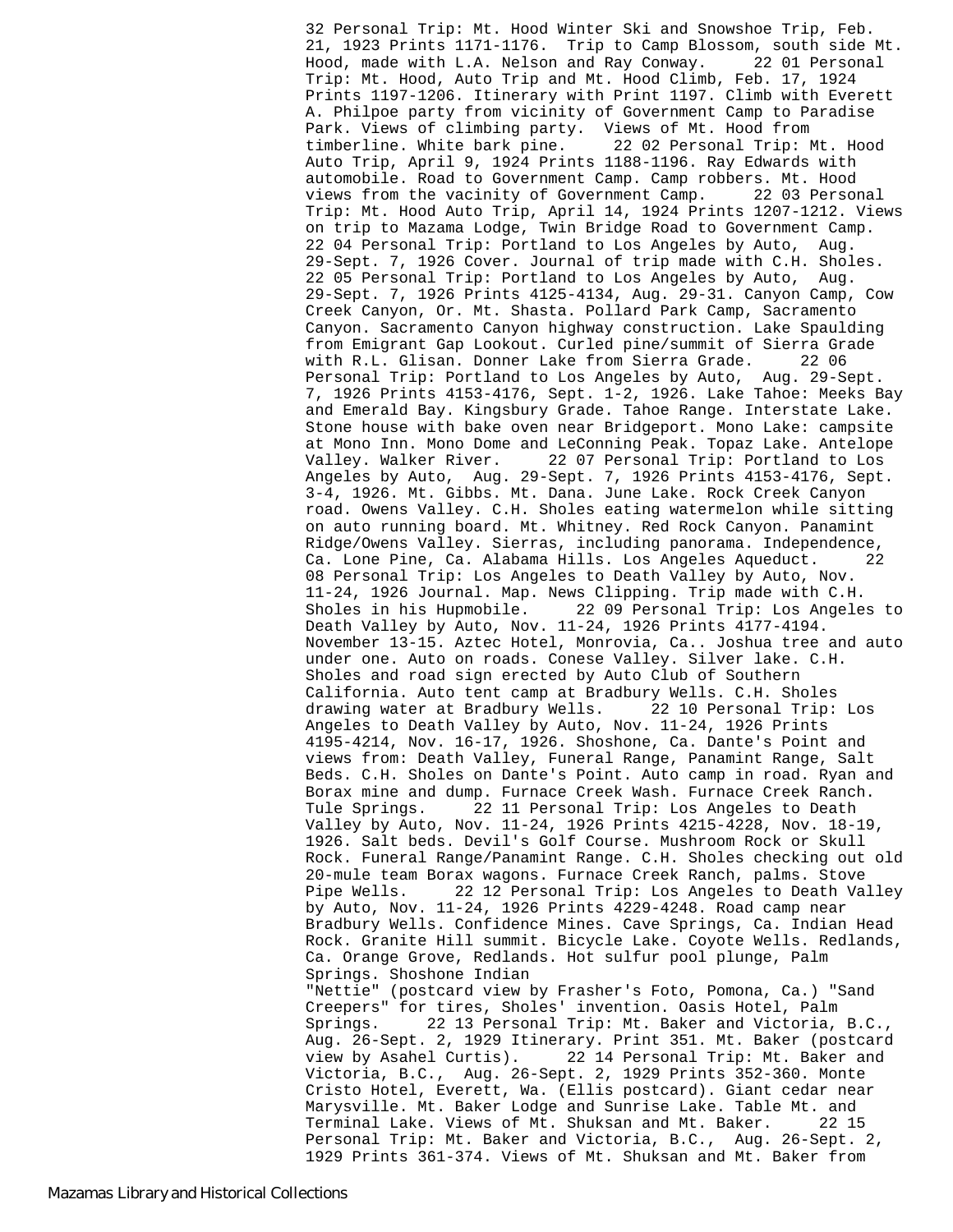Chain Lakes Trail. Views of Mazama Dome and Barometer Peak. Views of Mt. Shuksan and Mt. Baker from Kulshan Ridge. 22 16 Personal Trip: Mt. Baker and Victoria, B.C., Aug. 26-Sept. 2, 1929 Prints 375-378. Views of Mt. Shuksan and Sunrise Lake from vacinity of Mt. Baker Lodge. View of Mt. Baker Lodge and Table Mt. 22 17 Personal Trip: Mt. Baker and Victoria, B.C., Aug. 26-Sept. 2, 1929 Prints 379-380. View of Empress Hotel, Victoria, B.C. Map of Victoria Tour. 22 18 Personal Trip: Mt. Hood, Sept. 29, 1929 Print 1240. Itinerary. View of Mt. Hood from the lookout. 22 19 Personal Trip: Columbia River, 1929 Prints 2332-2339. Views of Columbia River and Washington side of Gorge from the Evergreen Highway. Views of Cascades, Cascade Locks and upstream from Bridge of Gods. Beacon Rock Trail. 22 20 Personal Trip: Columbia River, May 3, 1929 Prints 2340-2344. Itinerary with Print 2340. Mt. Hamilton Park. Rodney Falls. Wauna Lake. Columbia River upstream from Cape Horn, Evergreen Highway. 22 21 Personal Trip: Mt. St. Helens, July 13-14, 1931 Itinerary of trip made with L.A. Nelson, Ray Conway, Judge \_\_\_\_ Sawyer, Aubrey R. Watzek, and Everett A. Philpoe. 22 22 Personal Trip: Mt. St. Helens, July 13-14, 1931 Prints 2858-2866. Pack horses at Ole Peterson's ranch. Six Mile Spring. Upper Butte Camp. Shelter at Lower Butte Camp. Mt. St. Helens. Upper end of Lava Cave. Hikers in Bear Grass. 22 23 Personal Trip: Mt. St. Helens, July 13-14, 1931 Prints 2867-2877. View of Mt. St. Helens. Summit photo. Drying out after sliding. Eating at Peterson's. Camping. Upper and lower opening of Lava Cave. Packer Ole Peterson. 22 24 Personal Trip: Mt. St. Helens, July 13-14, 1931 Prints 2778-2881 (1924 images by L.A. Nelson). Interior views of Lava Cave. 22 25 Personal Trips: Columbia River, 1933 Prints 2345-2356. Evergreen Highway above Cape Horn. Views of Columbia River from Cape Horn and Beacon Rock. Wauna Lakes. View of Table Mt. from largest Wauna Lake. Big sturgeon caught by Dr. Leonard in Wauna Lake. 22 26 Personal Trips: Columbia River, 1933 Prints 2052-2070. Multnomah Falls. Columbia River. Multnomah Creek. Perdition Trail. Wahkeena to Multnomah Trail. 23 01 Personal Trip: Oregon Coast and Redwood Highway, May 30-June 4, 1933 Itinerary of trip with Mr. and Mrs. Walter Beebe. Maps. 23 02 Personal Trip: Oregon Coast and Redwood Highway, May 30-June 4, 1933 Prints 4365-4376. Cape Perpetua. Hecata Lighthouse. Hecata Creek Bridge. Umpqua River. Cape Arago State Park. Beach in front of Bandon Natatorium. Proposed Park site at Bandon Beach. Humbug. General Custer redwood tree. 23 03 Personal Trip: Oregon Coast and Redwood Highway, May 30-June 4, 1933 Prints 4377-4396. General Custer redwood tree. General Sherman redwood tree. Views of California Coast. Views of redwoods between Crescent City and Eureka. Views of Walter Beebe's Pierce Arrow and Model A Ford cars. Road to Grants pass. Smith River. Mr. and Mrs. Walter Beebe. Rodney L. Glisan. 23 06 Personal Trip: Oregon Coast, Loon Lake and Golden Falls by Auto, June 23-25, 1933 Itinerary of trip made with Aubrey Watzek and John Yeon on inspection trip of state parks and donated and propsective land for state parks. 23 07 Personal Trip: Oregon Coast, Loon Lake and Golden Falls by Auto, June 23-25, 1933 Prints 4397-4408. Umpqua River. Mill Creek at covered bridge. Beehive rock formation at Loon Lake. Loon Lake. Golden Falls. Silver Falls. 23 08 Personal Trip: Oregon Coast, Loon Lake and Golden Falls by Auto, June 23-25, 1933 Prints 4409-4446. Tahkenitch Lake. Siltcoos Lake. Woahink Lake. Sutton Lake above Florence. Coast below Sea Lion Caves. Views of Coast from summit of Cape Perpetua. Yachats Beach with bathers. Views of wild flowers. Views of coast. Views of trees. Cape Perpetua. 23 04 Personal Trip: Oregon Coast and Redwood Highway, May 30-June 4, 1933 Prints 4447-4455. Hecata Head Lighthouse. Redwoods on highway between Crescent City and Eureka. Benbow Hills and Golf Course. Rhododendrons. Azaleas. Views of General Custer, Boy Scout Tree, other trees at Big Tree Park on Redwood Highway. 23 05 Personal Trip: Oregon Coast and Redwood Highway, May 30-June 4, 1933 Prints 4456-4465. Commercial photos General Pershing Tree, The Octopus Tree, The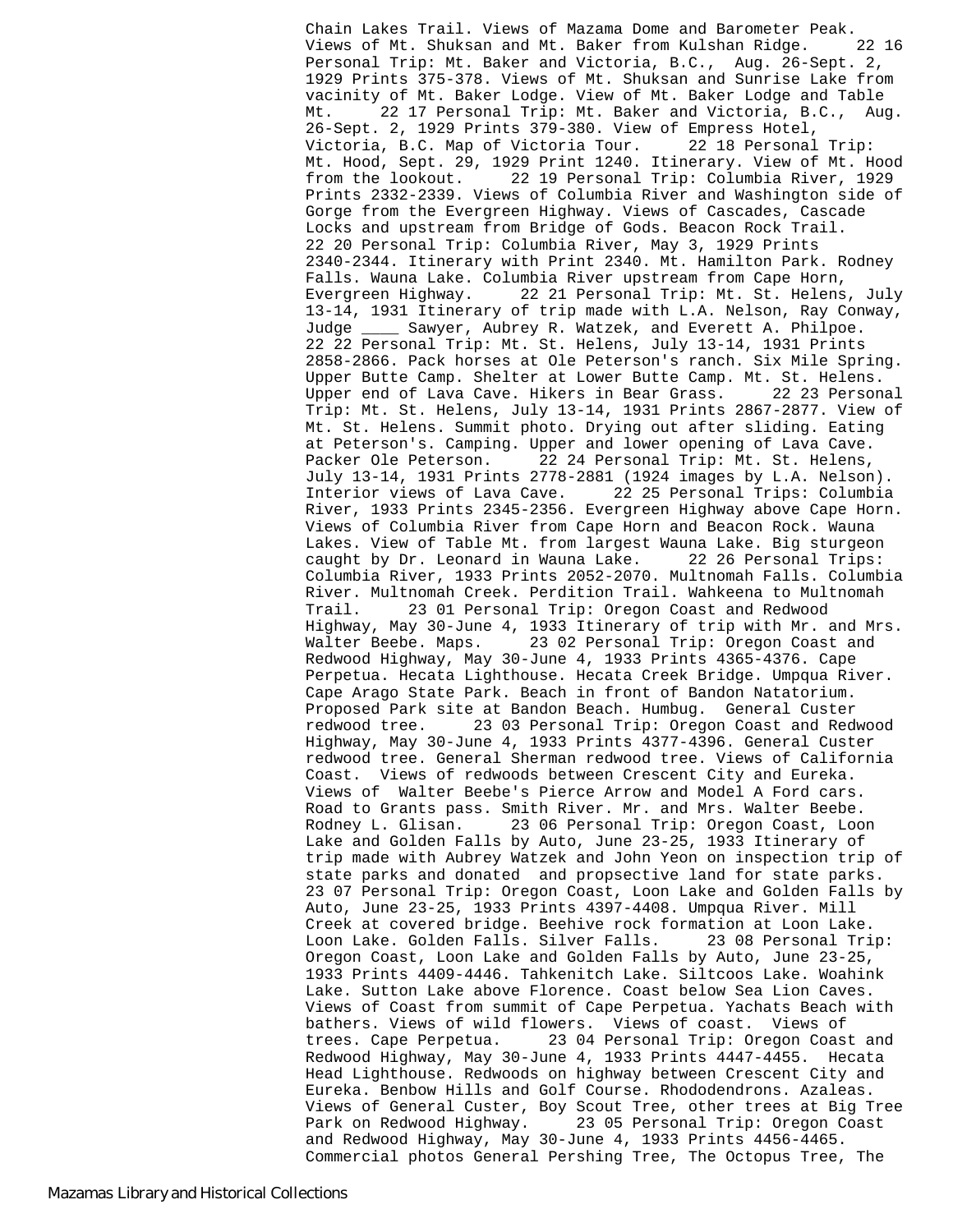Elk Tree, and Giant Spruce Tree. Views of Redwood Highway and Fairy Dell. Del Norte Azalia. Snow Tunnel. Myrtle Trees, Coos County. Rogue River Bridge, Oregon Coast Highway. Personal Trip: Oregon Coast by Auto, January 1934 Prints 4466-4483. Itinerary. Trip to Taft, Otis Cutoff and Otter Crest. Views of waves breaking near Depoe Bay and Whale Cove. 23 09 Personal Trip: Mt. Lassen and Crater Lake by Auto, August 1933 Prints 4787-4800 in bound album. Trip made with C.H. Sholes from Topaz Lake on Nevada-California border. Views of Crater Lake. Blue Lake and Mt. Washington. Frog Lake and Mt. Hood. Mt. Shasta. 23 11 Personal Trips: Columbia River by Auto, February-March 1934 Prints 2357-2367. Table Mt. Greenleaf Peak. Wauna Lake. Black Lake. Prune orchards. 17 17 Personal Trip: Oregon Caves, ca. 1910 Prints 2417-2427. Jacksonville. Applegate River. Upper Caves, interior and exterior. Lower Caves Entrance. Map with Itinerary. 20 03 Personal Trips: Columbia River, North Bank, 1915-1917 Cover listing trips made by Rodney Glisan and friends. 20 09 Personal Trip: Oregon Coast, Astoria to Tillamook Head and Return, June 26, 1916 Prints 2593-2602. Itinerary with Print 2593 of trip aboard Lighthouse Tender Heather with Robert Warrack, lighthouse inspector, and Milo Hoodley, engineer. Views of Tillamook Lightouse, landing supplies from small boat and lifting them by basket to the lighthouse, and Lighthouse Tender Heather,

| Accession#            | 1947.001                                                                                                                                                                                                                                                                                                                                                                                                                                                                                                                                                                                                                                                                                                                                                                                                                                                                                                                                                                                         |
|-----------------------|--------------------------------------------------------------------------------------------------------------------------------------------------------------------------------------------------------------------------------------------------------------------------------------------------------------------------------------------------------------------------------------------------------------------------------------------------------------------------------------------------------------------------------------------------------------------------------------------------------------------------------------------------------------------------------------------------------------------------------------------------------------------------------------------------------------------------------------------------------------------------------------------------------------------------------------------------------------------------------------------------|
| Object ID             | VM1993.001.008                                                                                                                                                                                                                                                                                                                                                                                                                                                                                                                                                                                                                                                                                                                                                                                                                                                                                                                                                                                   |
| Scope & Content       | Series 8: Other Photogaphers and Trips. These photos were taken in the period 1911 -<br>1921. Most notable are pictures of the Third Parker Brown trip to Mount McKinley in<br>1911 taken by Merl LaVoy. Included are pictures of the camps at 10,000, 12,000 and<br>14,000 ft. The other notable expedition shown is the National Geographic Katmai<br>Expedition in 1919. Glisan took the 200 photographs, and his 42 page journal of the<br>expedition is included.<br>Other miscellaneous pictures of trips: Canadian Rockies, 1911, by Whittaker; Blackfoot<br>Indian Reservation by McClintock; Selkirk Range, 1914, by Mrs. E.J. Parsons; Various<br>postcards and prints of New Hampshire, British Columbia and Alaska; Mount Hood<br>climb, 1917, by Frank I. Jones; and a Trails Club hike to Latourelle Falls, 1921.                                                                                                                                                                  |
| Date                  | 1911 - 1921                                                                                                                                                                                                                                                                                                                                                                                                                                                                                                                                                                                                                                                                                                                                                                                                                                                                                                                                                                                      |
| People                |                                                                                                                                                                                                                                                                                                                                                                                                                                                                                                                                                                                                                                                                                                                                                                                                                                                                                                                                                                                                  |
| Subjects              |                                                                                                                                                                                                                                                                                                                                                                                                                                                                                                                                                                                                                                                                                                                                                                                                                                                                                                                                                                                                  |
| Creator               | Glisan, Rodney L.                                                                                                                                                                                                                                                                                                                                                                                                                                                                                                                                                                                                                                                                                                                                                                                                                                                                                                                                                                                |
| <b>Container List</b> | 23 12 Canadian Rockies, 1911 Cover page listing photographs<br>Glisan obtained from other sources, including Canadian Pacific<br>Railway views by Whittaker, Blackfeet Indian Reservation views<br>by McClintock, views of Parker Brown's third McKinley trip by<br>Merl LaVoy of Seattle, Selkirk views by Mrs. E.J. Parsons, and<br>Mt. Robson and Jasper National Park by Lulie Nettleton.<br>23<br>13 Canadian Rockies, 1911 Prints 3398-3413. Prints by Whittaker<br>for Canadian Pacific Railway. Bow River. Banff. Mt. Rundle. Hope<br>Peak. Frazier River. Illecillewaet River and Glacier. Mt.<br>Stephens. Prairie Lake. Two Medicine Lake. Mt. Red Chief. Upper<br>Swift Current Lake. Mt. Wilbur. Mt. Grunnell.<br>23 14<br>Blackfoot Indian Reservation, ca. 1911. Prints 3414-3416. Prints<br>by McClintock. Two Medicine River. Mt. Red Chief. Bronco<br>breaking. Painted Hair Dancers.<br>23 17 Selkirk Range, 1914<br>Prints 3417-3422. Prints by Mrs. E. J. Parsons. Views of |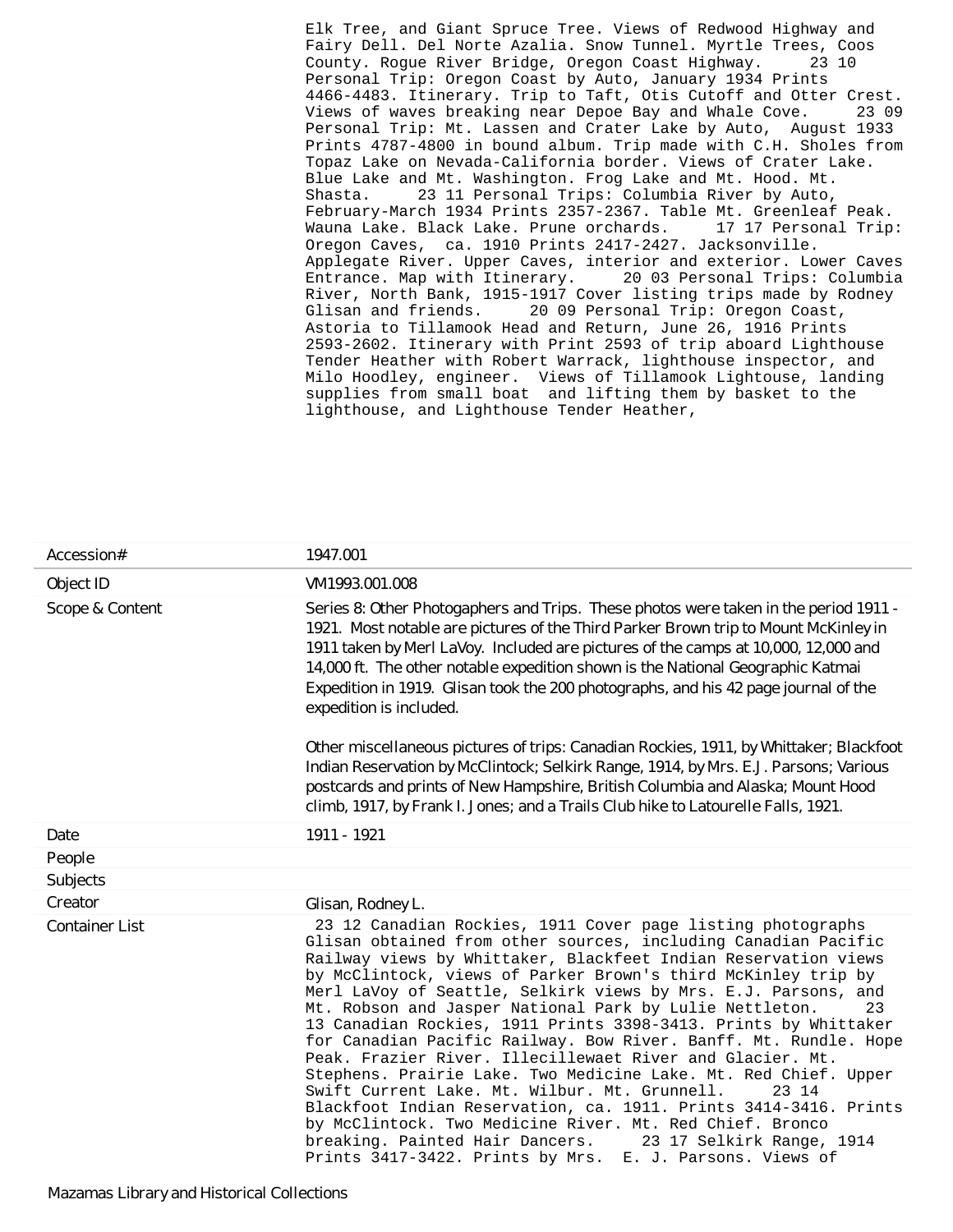Selkirk Mountains. Mt. Monica. Starbird Glacier on Mt. Bruce. Ice cascade on Jumbo. Horsethief Canyon. Lake Meje. 23 15 Parker Brown Mt. McKinley Party (Alaska), 1911 Prints 3423-3442. Prints by Merl LaVoy of Parker Brown's third trip to Mt. McKinley. Prince William Sound. Columbia Glacier, Harriman Fjord. Camp on Harriman Fjord. Barry Glacier. Mears Glacier. Serpentine Glacier. Valdez. Krishlik village. Bidarkas at Krishlik. Greek Orthodox Church at Krishlik, exterior and interior. 23 16 Parker Brown Mt. McKinley Party (Alaska), 1911 Prints 3443-3459. Prints by Merl LaVoy. Prince William Sound. Unakenish Bay. LaVoy and Cantwell Camp in Ester Passage. P.W.S. displays catch of fish on Long Bay. Interior totem poles at Controller Bay. Postcard print of Moose sent by LaVoy to Glisan Dec. 7, 1911, from Valdez. Views of Mt. Foraker, Roosevelt, and McKinley from Susitna River. Lower Camp and camp at 10,000 and 12,000 feet on McKinley. View of Alaskan Range from 14,000 feet. Avalanche. 23 18 Canadian Rockies, August 1917 Prints 3454-3468. Jasper National Park photos by Lulie Nettleton from trip she made with Mrs. E.J. Parsons. Maligue Canyon. Robson Pass. Mt. Robson. Moose Pass. Colman Snowfield. Mt. Ptarmigan. Mt. Edith Cavell. Smokey Creek. Mt. Bess. Caribou. 23 19 Photographic Postcards and Prints, 1916-1920; n.d. Prints 3469-3476. Hikers on Mt. Washington, White Mountains, N.H., dated Feb. 20, 1916; Climbers on Mt. Garibaldi, B.C., postmarked Aug. 25, 1917. Kit Totem, Wrangel, Ak., postmarked Aug. 27, 1917. Camp at Chilitna River, Ak., August 1920. Pack horses on pass near West Fork, Chilitina River. Guide Yori and dead caribou on Chilitna River. Mountain sheep in snow. Dead mountain sheep, Cariwell River, Ak. 23 20 Mt. Hood South Side Climb, July 14, 1917 Prints 1045-1054. Prints by Frank I. Jones. Climbers in crevasses on White River Glacier. 23 21 Mt. Hood Climb, Frank I. Jones Party, September 1917 Prints 1055-1058. Mt. Jefferson from Mt. Hood. Bergshrund, White River Glacier. Mt. Hood from Government Camp. Jones Party. 24 01 Personal Trip:National Geographic Katmai Expedition May-July 1919 Cover Sheet entitled "Valley of Ten Thousand Smokes." Journal. Map. 24 02 Personal Trip:National Geographic Katmai Expedition May-July 1919 Prints 3477-3522. Queen Charlotte Islands. Grandville Reach. Steamer Admiral Watson Party: Frank I. Jones, Photographer, Dr. and Mrs. E.T. Allen, C.N. Fenner, Miss Hula Moss, E.J. Zies, J.S. Hine. Island Passage vicinity of Prince Rupert. Wrangel Narrows. Petersburg. Malaspina Glacier. Fairweather Range. Mt. Cook from Yukatat Bay. Steamer Watson at Yukatat Dock. Hitchingbrook Lighthouse at Prince William Sound entrance. Snow Range. Prince William Sound. Cordova Docks. Valdez Glacier. E.J.Zies, Dr. E.T. Allen, Frank I. Jones on Valdez Glacier. Seward. Sea Lion Rocks. Steamer Watson through Arch at Snug Harbor. Chisik Island, Snug Harbor. Steamer Admiral Watson at Snug Harbor. Fossil Beach across from Chisik Island. Captain's motor launch, Ilianna Volcano. Captain's launch stranded by tide. Anchorage, lighters in harbor. Seldovia, Cook's Inlet. Kodiak Harbor. Steamer Watson leaving Kodiak Harbor. Kodiak. Party on Nimrod, 40' long two-masted schooner. Peaks on Kodiak Island across from Afognak. Whale Island. Nimrod in Dry Harbor. Dry Harbor. Amolik Bay. Dory leaving Nimrod for Katnai Beach. Katnai Beach. Dory and canvas canoes. Lagoon Camp. C.N. Fenner, Frank I. Jones, Dr. E.T. Allen, Charlie Yori, E.J. Zies, P.M. Kolb, J.S. Hine posed at Lagoon Camp. Katmai sand flats. 24 03 Personal Trip:National Geographic Katmai Expedition May-July 1919 Prints 3523-3558. E.J. Zies, Dr. E.T. Allen, J.S. Hine, Charlie Yori, C.N. Fenner, P.M. Kolb at lunch on way to Martin Creek Camp. Ghost Cottonwoods killed by eruption. Martin Creek Camp. Pole bridge on West Fork of Martin Creek. Martin Creek Camp. Mageik Volcano. Charlie Yori, Swiss guide. Valley of Ten Thousand Smokes. Cerberus Mountain. R.L. Glisan, "The First Tourist." R.F. Griggs, Expedition Director. Photos of Valley showing various volcanic features of fumaroles and steam vents. Knife Peak Canyon. Bear tracks. Ukak River. Ukak Camp. 24 04 Personal